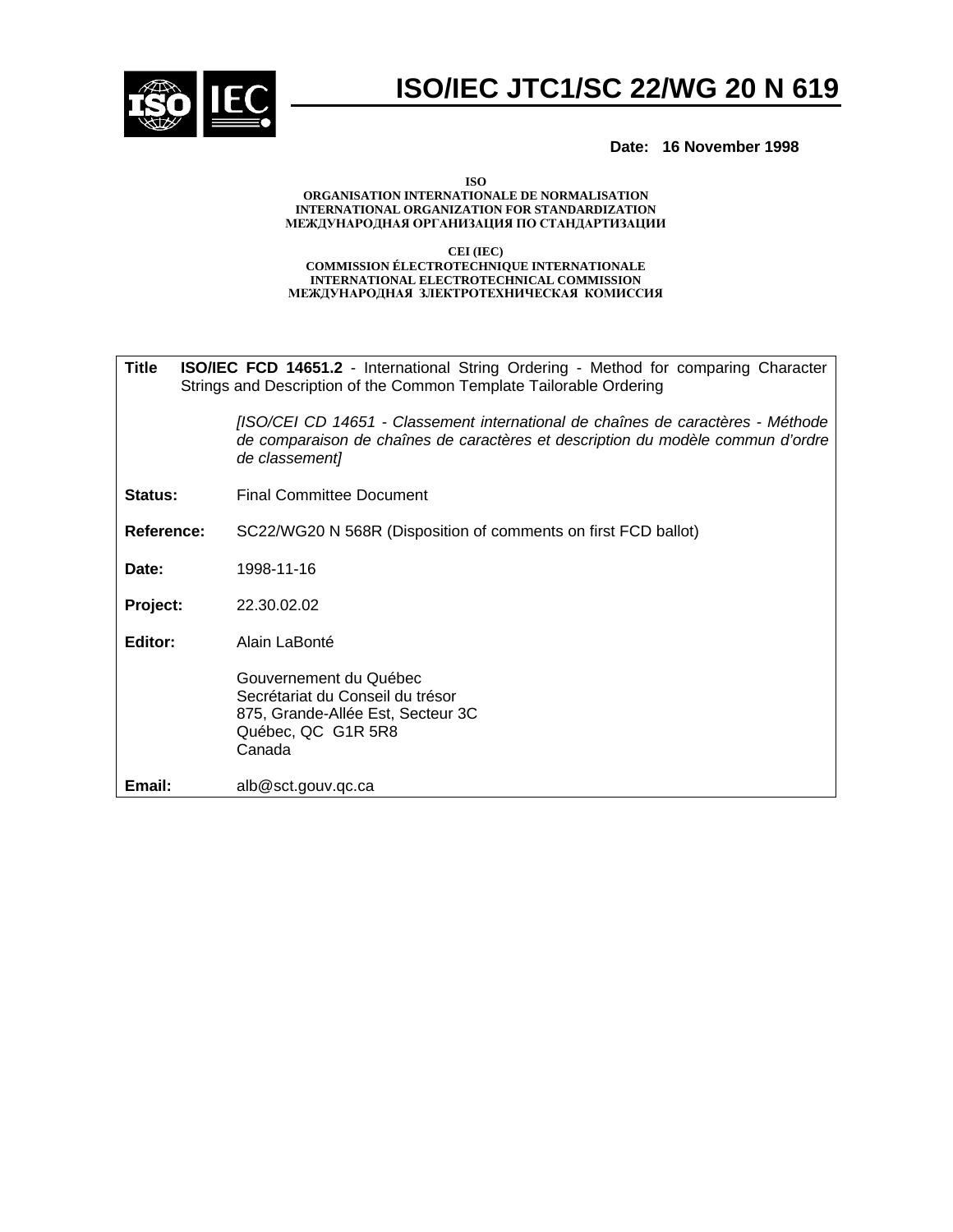# **Contents:**

| C.2.3 Handling of other non-pure positional system numerals or non-positional system numerals (e.g. Roman |  |
|-----------------------------------------------------------------------------------------------------------|--|
|                                                                                                           |  |
|                                                                                                           |  |
|                                                                                                           |  |
|                                                                                                           |  |
|                                                                                                           |  |
|                                                                                                           |  |
|                                                                                                           |  |
| Annex D -- Tutorial on solutions brought by this standard to problems of lexical ordering                 |  |
|                                                                                                           |  |
|                                                                                                           |  |
|                                                                                                           |  |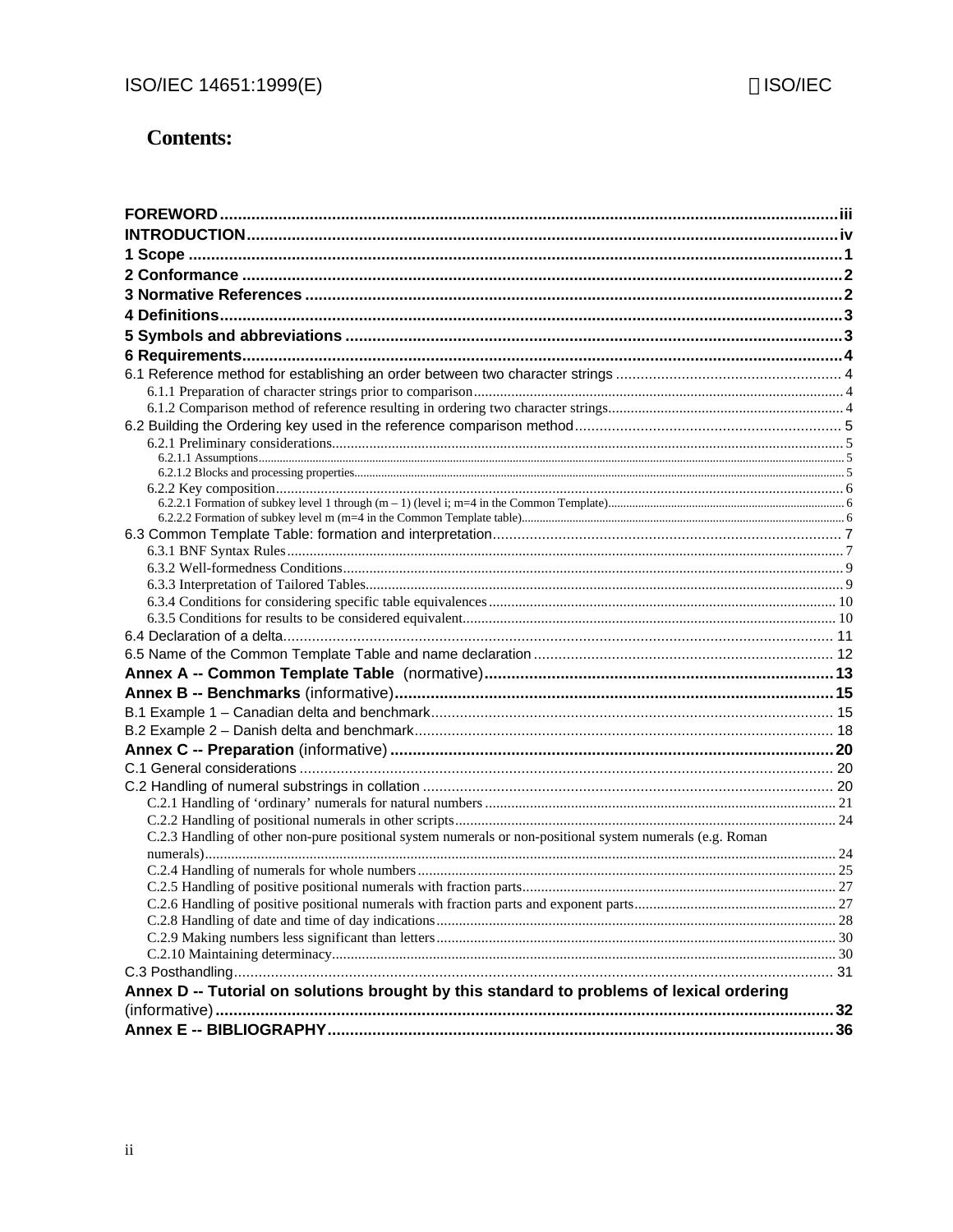# **FOREWORD**

ISO (the International Organization for Standardization) and IEC (the International Electrotechnical Commission) form the specialized system for worldwide standardization. National bodies that are members of ISO or IEC participate in the development of International Standards through technical committees established by the respective organization to deal with particular fields of technical activity. ISO and IEC technical committees collaborate in fields of mutual interest. Other international organizations, governmental and non-governmental, in liaison with ISO and IEC, also take part in the work.

In the field of information technology, ISO and IEC have established a joint technical committee known as ISO/IEC JTC1. Draft International Standards adopted by the joint technical committee are circulated to the national bodies for voting. Publication as an international standard requires approval by at least 75% of the national bodies that cast a vote.

The ISO/IEC 14651 International Standard has been prepared by the Joint Technical Committee ISO/IEC JTC1, Information Technology.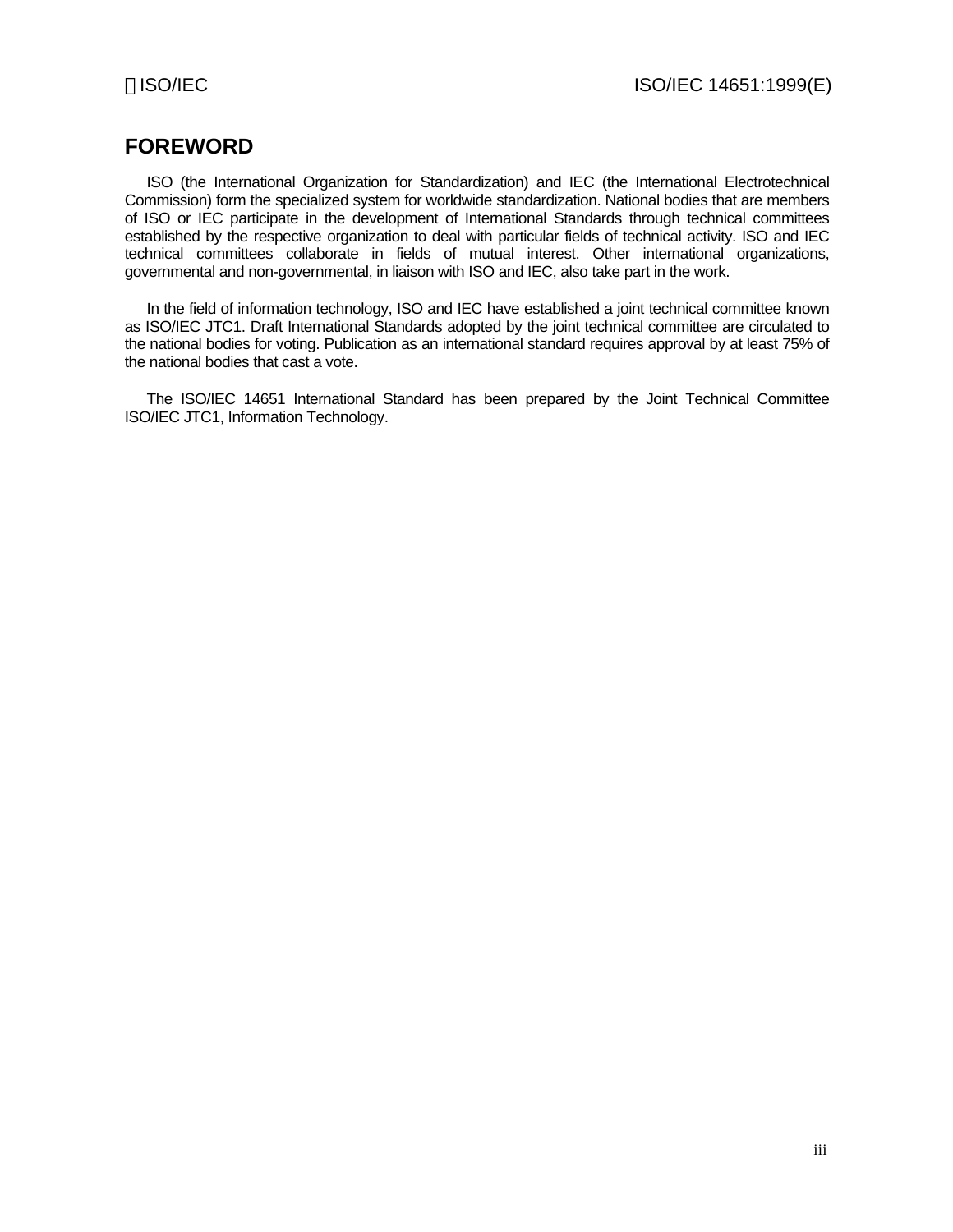# **INTRODUCTION**

This International Standard provides a method for ordering text data worldwide, and provides a Common Template Table whose tailoring eases adaptation of a specific script while retaining universal properties for other scripts. The purpose of such a mechanism is to correct errors of the past regarding collation done only on binary coded character values. Past approaches have often not respected cultural preferences for collation. English is one exception, although a poor one, when only upper case alphabetic data was used instead of other characters including punctuation and spacing.

This is one of the major flaws that affect portability between countries and between applications. (Traditionally, different programs use different ordering specifications.) Therefore, it has been considered feasible to design a Common Template Table for ordering and a comparison method that can be used as a reference for the results to be achieved by implementations. This Standard is the achievement of this challenge.

The Common Template Table requires some tailoring in different local environments. However conformance to this International Standard requires that the deviations to the Template, called "deltas", be declared to document result discrepancies.

This Standard describes a method to order text data independently of context. It has provisions to allow a lot of flexibility in implementations, while remaining an excellent international reference for ordering to which all technical and cultural environments can commonly refer to.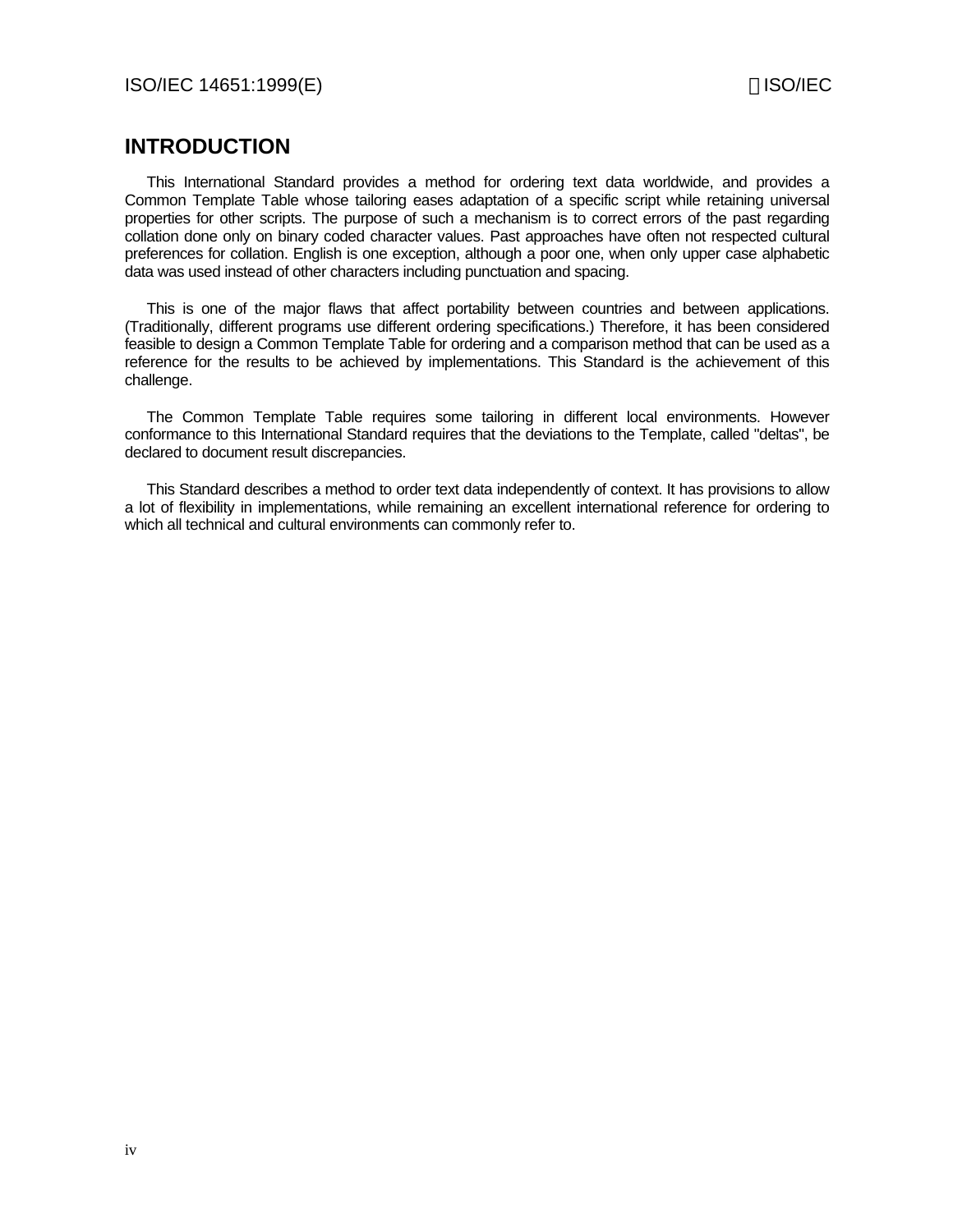# **1 Scope**

This International Standard defines:

- A simple method of reference for comparing two characters strings in order to determine their respective order in a sorted list. The method is applicable on strings that exploit the full repertoire of ISO/IEC 10646 (independently of coding). These comparisons are also applicable for subrepertoires, such as those of ISO 8859 parts or any other character set, standard or private, to produce ordering results valid (after tailoring) in a given set of languages for each script. This method uses transformation tables derived from either the Common Template Table defined in this International Standard or from one of its tailorings.
- A reference format using a variant of the Backus-Naur Form (BNF) to describe the Common Template Table used normatively in this International Standard.
- A specific Common Template Table used by the comparison method. This table describes a basic order for all characters specified in ISO/IEC 10646-1 up to amendment 7 in this edition of this International Standard. This table is a starting point in enabling the specification of culturally acceptable orders adapted to different cultures, without requiring a knowledge of all the different scripts already taken care of by this International Standard.

*Note: It is to be considered normal practice that this Common Template Table be modified with a minimum of efforts to suit the needs of a local environment. The main benefit, worldwide, is that for other scripts, no modification is required and that the order will remain as consistent as possible and predictable from an international point of view.*

A reference name representing this particular version of the Common Template Table for use by various applications as a starting base for tailoring. In particular this name implies that the table is linked to a particular stage of development of the ISO/IEC 10646 Universal multipleoctet coded character set.

This International Standard does *not* mandate:

- A specific comparison method; any equivalent method giving the same results is acceptable.
- A specific format for describing or tailoring tables in a given implementation.
- Specific symbols to be used by implementations except the name of the Common Template Table.
- A specific user interface for choosing options.
- A specific internal format for intermediate keys used in comparisons nor for the table used. The use of numeric keys is not mandated either.
- A context-dependent ordering which would require complex transformation of data to order.
- *Note: Although no user interface is prescribed to choose options or to specify tailoring of the Common Template Table, conformance requires always declaring the applicable delta, a declaration of differences with this table. It is highly recommended that these fundamental choices be presented by the application interfacing with the users of the results produced.*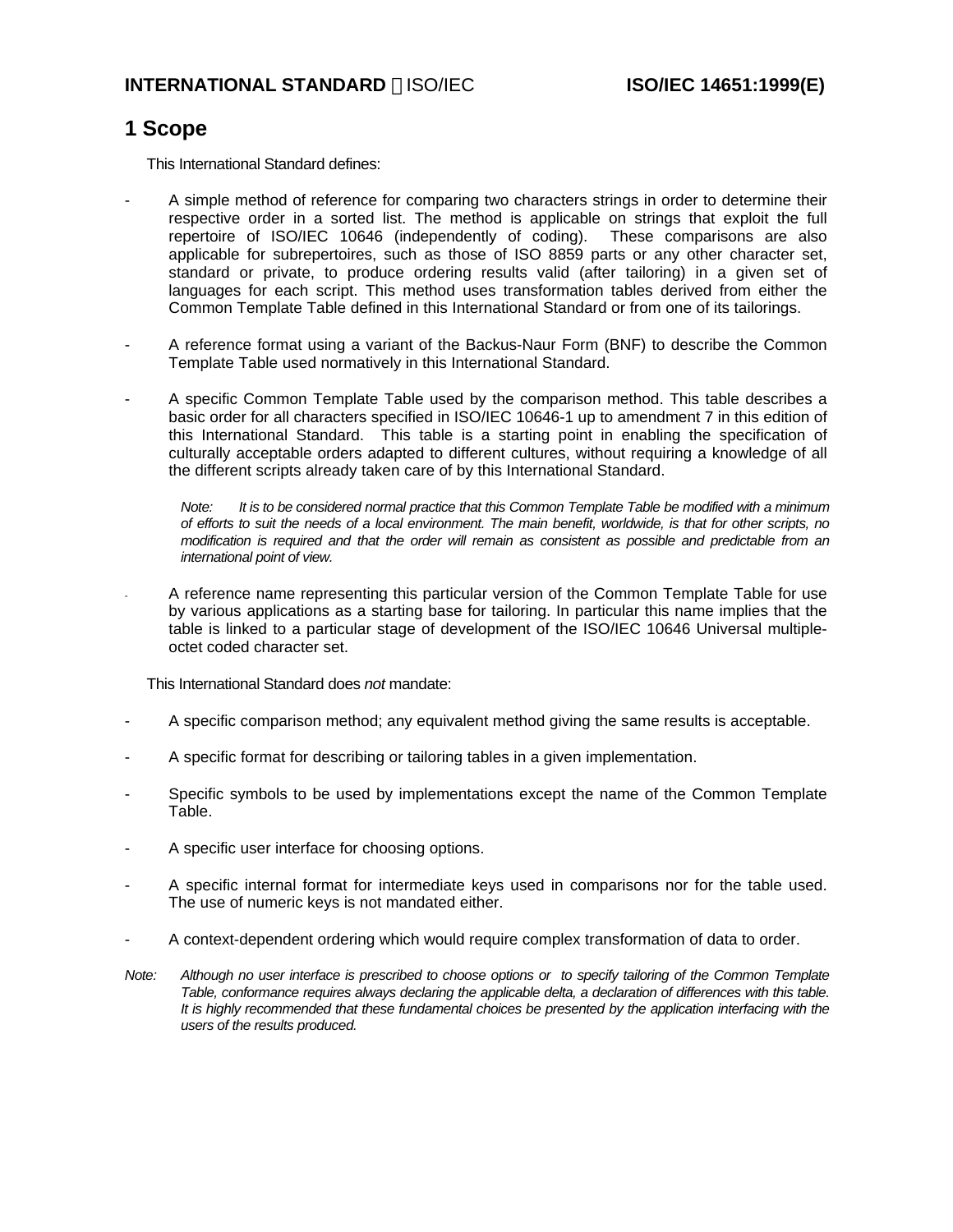# **2 Conformance**

An application is conformant to this International Standard if it meets the requirements prescribed in section 6.

Any declaration of conformity to this International Standard shall be accompanied by a declaration of the tailoring *delta* described in clause 6.4 in case tailoring is not provided by the concerned application. In case tailoring is provided, the declaration shall indicate which elements of clause 6.3 it is possible to tailor in the concerned application and which ones have no tailoring provisions. More specifically, it is the responsibility of implementers to show how their delta declaration is related to the table syntax described in clause 6.3, and how the comparison method they use. If different from the one mentioned in clause 6.1, can be considered as giving the same results as those prescribed by the method specified in clause 6.1.

# **3 Normative References**

The following standards contain provisions which, through reference in this text, constitute provisions of this International Standard. At the time of publication, the editions indicated were valid. All standards are subject to revision, and parties to agreements based on this International Standard are encouraged to investigate the possibility of applying the most recent editions of the standards listed below.

Members of IEC and ISO maintain registers of currently valid International Standards.

- ISO/IEC 10646-1:1993 Information technology -- Universal Multiple-Octet Coded Character Set (UCS) -- Part 1: Architecture and Basic Multilingual Plane
- ISO/IEC 10646-1:1993/Amd.1:1996 Information technology Universal Multiple-Octet Coded Character Set (UCS) -- Part 1: Architecture and Basic Multilingual Plane Amendment 1: Transformation Format for 16 planes of group 00 (UTF-16).
- ISO/IEC 10646-1:1993/Amd.2:1996 Information technology Universal Multiple-Octet Coded Character Set (UCS) -- Part 1: Architecture and Basic Multilingual Plane Amendment 2: UCS Transformation Format 8 (UTF-8).
- ISO/IEC 10646-1:1993/Amd.3:1996 Information technology Universal Multiple-Octet Coded Character Set (UCS) -- Part 1: Architecture and Basic Multilingual Plane Amendment 3.
- ISO/IEC 10646-1:1993/Amd.4:1996 Information technology Universal Multiple-Octet Coded Character Set (UCS) -- Part 1: Architecture and Basic Multilingual Plane Amendment 4.
- ISO/IEC 10646-1:1993/Amd.5:1998 Information technology Universal Multiple-Octet Coded Character Set (UCS) -- Part 1: Architecture and Basic Multilingual Plane Amendment 5: Hangul syllables.
- ISO/IEC 10646-1:1993/Amd.6:1997 Information technology Universal Multiple-Octet Coded Character Set (UCS) -- Part 1: Architecture and Basic Multilingual Plane Amendment 6: Tibetan.
- ISO/IEC 10646-1:1993/Amd.7:1997 Information technology Universal Multiple-Octet Coded Character Set (UCS) -- Part 1: Architecture and Basic Multilingual Plane Amendment 7: 33 additional characters.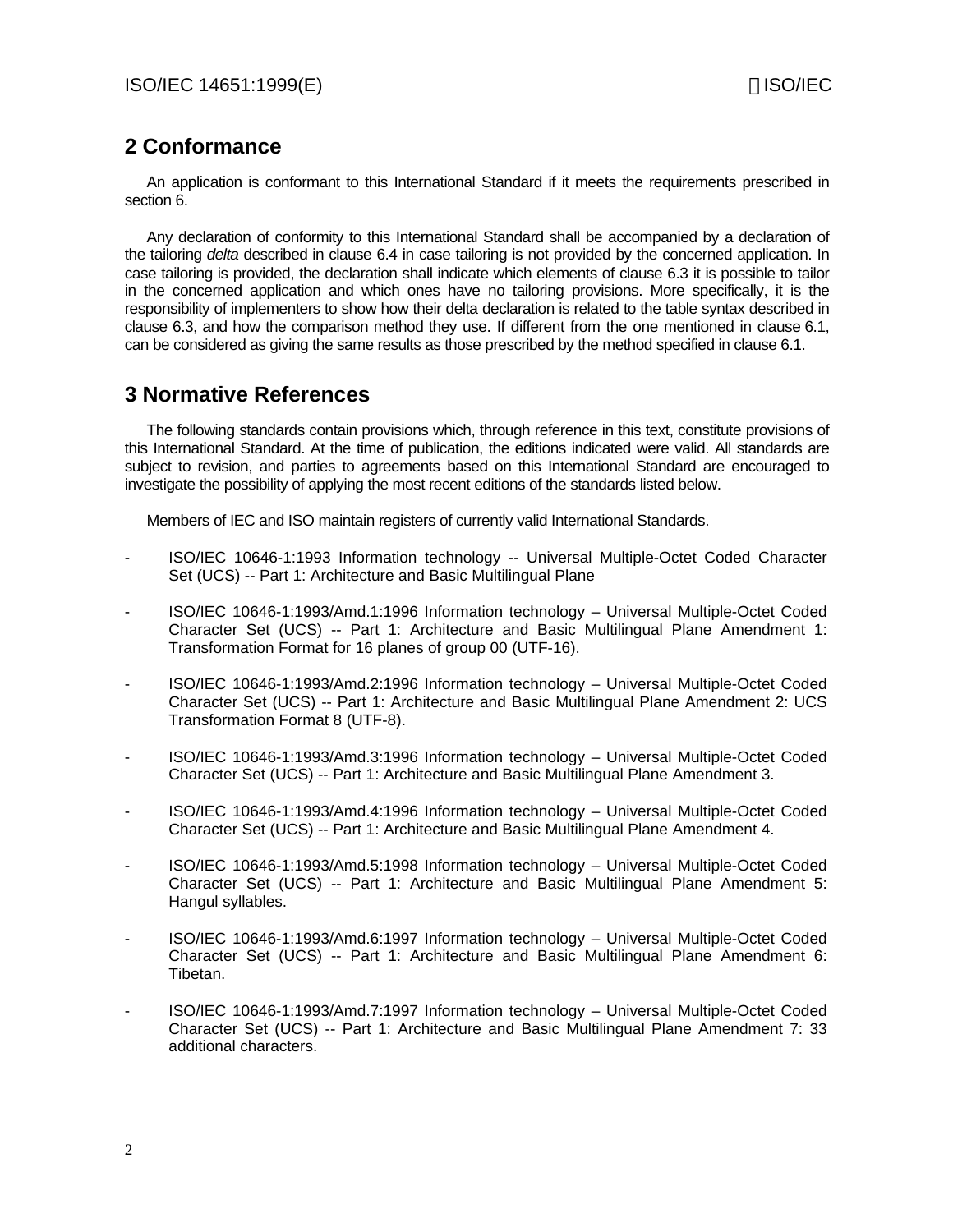# **4 Definitions**

For the purposes of this International Standard, the following definitions apply:

**4.1 canonical form** the coding of a UCS character in 4 octet binary form according to ISO/IEC 10646-1 **4.2 character string** a sequence of characters considered as a single object **4.3 collation** ordering of elements **4.4 collating symbol** a symbol used to specify weights assigned to a character **4.5 collating element** a single weight or a sequence of weights attributed to a character at a specific level of ordering **4.6 delta** list of differences of a specific ordering table relatively to the Common Template Table defined in this International Standard **4.7 glyph** a recognizable abstract graphic symbol which is independent of any specific design **4.8 graphic character** a character, other than a control function, that has a visual representation normally handwritten, printed, or displayed. To a graphic character normally corresponds a glyph **4.9 level** whenever used without qualification in this International Standard, *level* stands for the depth at which a comparison is made on two character strings. **4.10 token** a number used as an actual comparison element by the reference comparison method **4.11 ordering** a process in which a set of strings are assigned a given order relative to any other set of strings **4.12 ordering key** a series of numerical values used to determine an order **4.13 preparation** a process in which character strings are modified internally to lead to straightforward comparisons according to this standard

# **5 Symbols and abbreviations**

Identification of characters of the ISO/IEC 10646-1 (Universal multiple-octet-coded Character Set or UCS) repertoire is made in this edition of this International Standard by means of symbols of the form <UXXXX>. The occurrences of XXXX which follow the letter "U" represent the hexadecimal value (using upper case letters when applicable) of a coded character as defined in ISO/IEC 10646 but no specific coded value is intended. What is being referenced is a graphic character, independently of its coding, and any character set whose subrepertoire is taken into account in ISO/IEC 10646-1 is covered in this way.

This use of symbols is a means to be code-independent (the same value being possibly used even if the coded character set in use in a given implementation is not ISO/IEC 10646). At the same time, this is a means to keep a straightforward link with the Universal multiple-octet Coded Character Set (UCS), which contains all the coded graphic characters ever defined by ISO/IEC JTC1 standards. Addenda to ISO/IEC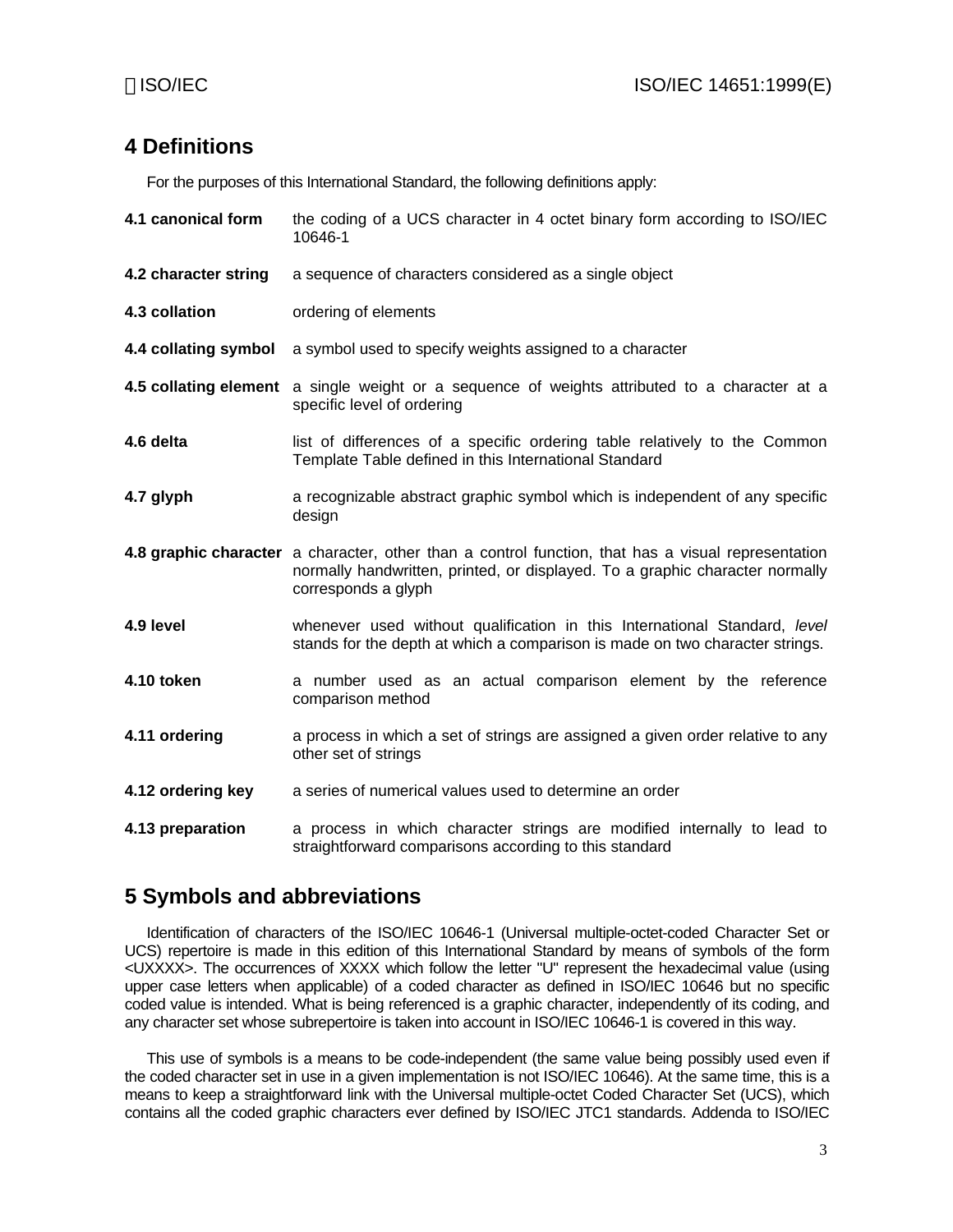10646 will be published from time to time; these addenda may then also result in addenda to this International Standard if necessary.

By convention, if a character outside of the standard repertoire of ISO/IEC 10646 is to be used in tailored ordering tables, it is recommended that the code-independent symbol identifying this character use the form <P*yyyyyyyy*> for documentary purposes indicating its nonstandard nature. The binding to actual coding of these symbols for nonstandard characters is left to implementation and to tailoring. If, for example, actual UCS coding is used, then private zones of this character set will normally be used for meeting such special requirements, and binding could then be specified so that the sequence *yyyyyyyy* used in the symbol represents private-zone UCS coding.

In the Common Template Table arbitrary symbols representing weights are used according to the BNF notation description in 6.3.1.

# **6 Requirements**

### *6.1 Reference method for establishing an order between two character strings*

### **6.1.1 Preparation of character strings prior to comparison**

It may be necessary to transform character strings before these character strings are fed into the comparison method (see annex C for an example of such preparation). Although not part of the scope of this International Standard, context-sensitive preparation may be an important part of the ordering process, as for example in telephone-book ordering, a complex case in point.

An application conformant to this international standard shall at the minimum prepare the string so that sequences using either combining sequences or using precomposed characters be presented to the comparison method described in 6.1, if they are meant to be equivalent. An application is also conformant if it uses a comparison method for forming ordering keys which, without making any such preparation, is demonstrated to produce results identical to the ones resulting from the use of such a preparation.

- *Note 1: In this International Standard, the Common Template Table is built so that, with minimum effort, precomposed characters will be ordered in the same way as when equivalent sequences of combining characters are used, provided that the preparation prescribed in the previous paragraph is made. It is demonstrated that by tailoring the Common Template Table to add extra token values at level 2 for all precomposed characters affected by a diacritics, it is possible to accomplish identical results for combining sequences without requiring that preparation. However as it is not typically the case that such double-coding will be used, it is not considered required to add extra tokens for keeping a reasonable economy of means in the general case.*
- *Note 2: Escape sequences constitute very sensitive data to interpret, and it is highly recommended that preparation should filter out or transform these sequences. Ideally, all control characters should be filtered out before comparison and reintroduced afterward in case of absolute homography to distinguish two character strings being compared.*

### **6.1.2 Comparison method of reference resulting in ordering two character strings**

The following describes the comparison method used as a reference to determine conformance to this International Standard:

1. In considering a table describing weights at *m* levels for each of *n* characters in the implementation character set, build a numeric key for both of two arbitrary character strings being compared, according to the algorithm of key formation described in clause 6.2 of this International Standard.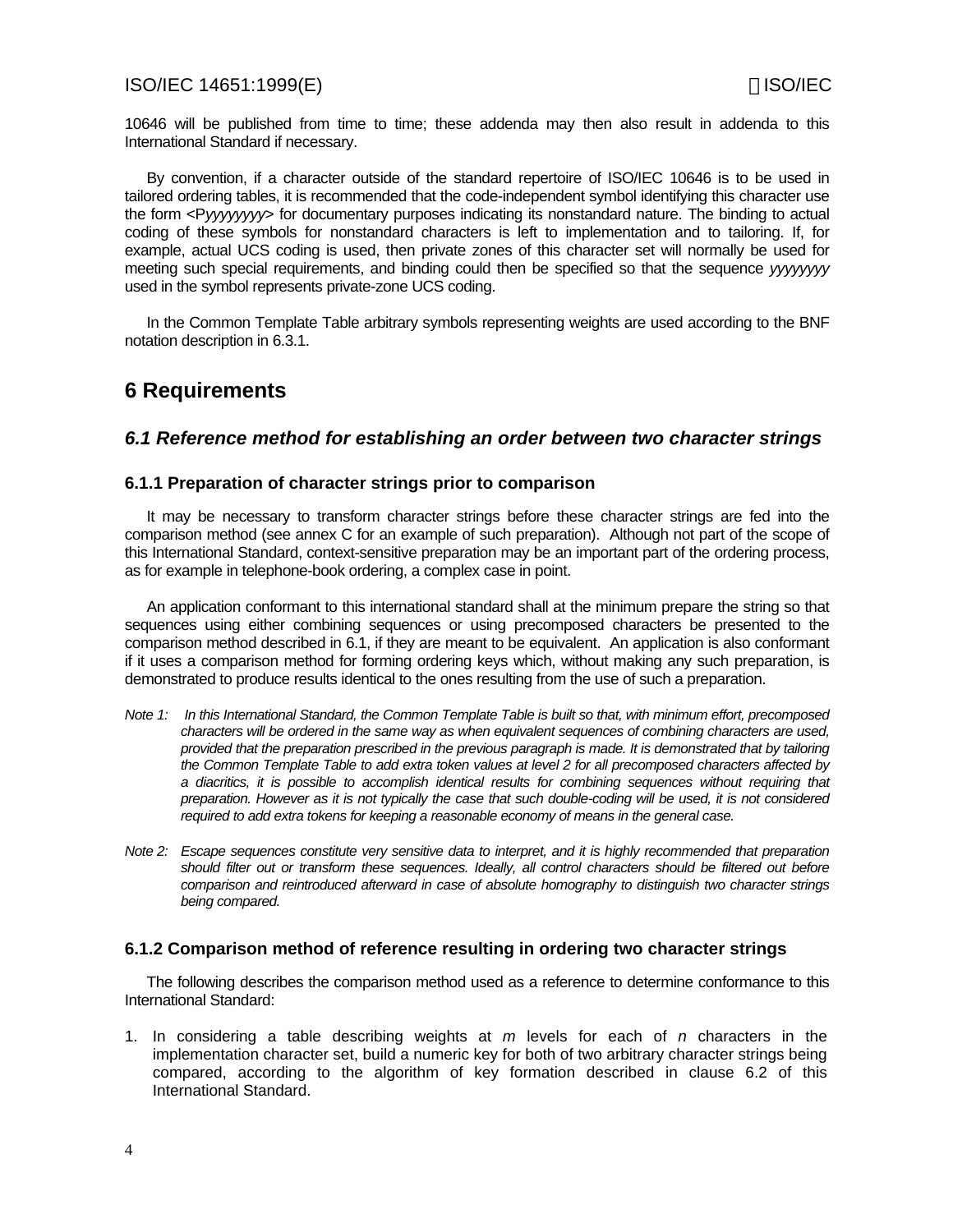2. Compare the numeric keys produced for the two character strings. The character string whose numeric key is smaller shall be ordered before the other one. If the two numeric keys are identical in value then the two character strings compared shall be considered as equal according to this International Standard.

The table used in this reference method for comparison is the result of the numeric interpretation of the symbols in the Common Template Table, or in a tailored table into a table of *n* by *m* elements (*n* characters by *m* levels described per character). In the Common Template Table, the number of levels *m* described per character is equal to 4.

### *6.2 Building the Ordering key used in the reference comparison method*

### **6.2.1 Preliminary considerations**

### *6.2.1.1 Assumptions*

The ordering table is a transformation table that can be considered as a matrix of *n* lines. *n* is the number of characters in the repertoire used. In each line 4 levels are described in the Common Template Table. This number of levels can be extended in the tailoring phase by the end-user. The user shall take care that, in case of tailoring, levels be adjusted so that the last level may processed in a special way according to what is described in what follows. Normally the last level is intended to specify "special" characters, i.e., characters normally not part of the orthography of any script, sometimes called "ignorable" characters in the context of computerized ordering.

### *6.2.1.2 Blocks and processing properties*

A tailored table may be separated into blocks. Each block has specific scanning and ordering properties.

One of the tailoring possibilities is to assign a given order to each block and to change the relative order of a whole block relatively to other blocks.

The scanning direction (forward or backward) used to process the string at each level is a property of each block. These properties can be changed.

A specific property of the last level of comparison is that before comparing weights of each "ignorable" character, a comparison on the numeric position of each such character of two strings is effected (in other words, for two strings equivalent at all levels except the last one, the string having an ignorable in the lowest position comes before the other one. In case ignorables share the same positions, then weights are considered, and this until a difference is found).

*Note: The scanning direction (forward or backward) is not normally related to the natural writing direction of a script or of scripts described by one block. The scanning direction applies to the logical sequence of the coded character string.*

*According to ISO/IEC 10646, for scripts written right to left, such as Arabic, the lowest positions in the logical sequence of characters correspond to the rightmost characters of a string (from the point of view of their natural sequence). Conversely, for the Latin script, written left to right, the lowest positions in the logical sequence of characters correspond to the leftmost characters of the string (from the point of view of their natural presentation sequence).*

*Scanning forward starts with the lowest positions in the logical sequence, while scanning backward starts from the highest positions, and this independently of the presentation sequence. The scanning direction for ordering purposes is a property of a block.*

*In ISO/IEC 10646-1, Arabic is artificially separated in two scripts: the logical, intrinsic Arabic, coded independently of shapes, and the presentation forms. Both allow to code Arabic completely, but intrinsic Arabic is normally preferred for better processing, while the second is preferred by some presentation-oriented*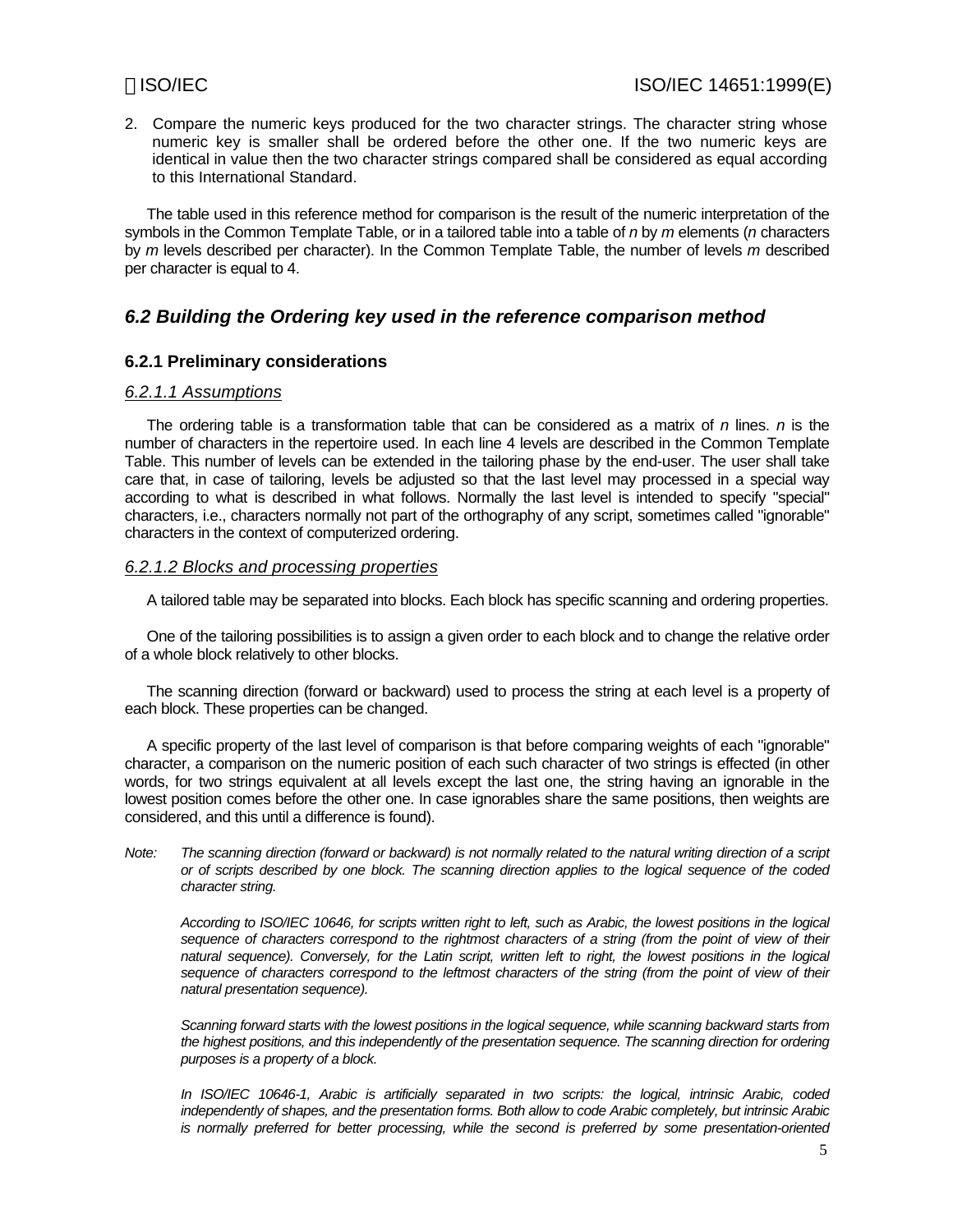*applications. ISO/IEC 10646-1 does not prescribe that the logical order of the presentation forms be coded in presentation order or logical order. Therefore tables can be tailored to specify a specific block for these characters and the scanning properties can then be specified according to the application.*

### **6.2.2 Key composition**

A series of *m* intermediary subkeys is formed out of a character string composing a comparison field; *m* is the maximum number of levels described in either the Common Template Table or the in the tailored ordering table. The following paragraphs describe the formation of each of these subkeys whose successive sequence form a complete ordering key. In the Common Template table, *m* is equal to 4.

### *6.2.2.1 Formation of subkey level 1 through (m – 1) (level i; m=4 in the Common Template)*

For *i* varying from 1 to (*m* – 1) (from 1 to 3 if the Common Template Table is used), form subkey level *i* in the following way:

During forward scanning of each character of the input character string, one or more tokens are obtained. These tokens correspond to the transformation value of that character at level *i*.

The scanning properties for the level *i* being processed needs to be carefully monitored. When there is a change in scanning direction at level *i* (this implies that the character being processed comes from a block that is different from the preceding character processed and which has different scanning properties) and the new direction is backward, stacking of the token will be done at the position where the change of direction has occurred. Therefore when such a condition occurs, the application shall retain the current position in the output subkey *i* as **position** *p* (*push* position).

According to scanning direction assigned to the level *i* of the block in which the character being processed belongs, the obtained token is either added in sequence (concatenated) at the end of subkey **i** (which behaves like a list), or pushed at **position** *p* of subkey *i* (which then behaves like a stack). Subkey *i* is initially empty.

*Note: This is the equivalent of backward or forward scanning of the input string for that level. This property of scanning direction is given for each level of each block and is a block property. The Common Template Table has only one block until it is tailored.*

### *6.2.2.2 Formation of subkey level m (m=4 in the Common Template table)*

If the order\_start\_entry does not uses the *position* value at level *m* of a block (the *position* value is explicitly used in the template for the only block defined) then the formation of subkey level *m* is done in exactly the same way as the above-defined formation. Otherwise the formation of subkey level *m* is as follows, in accordance with frequent market practice:

During forward scanning of each character of the input character string, a pair of tokens is concatenated to subkey level *m*. The first token of the pair corresponds to the logical position in the original character string of the character being processed. The second token in the pair corresponds to the weight assigned to that character at level *m* of the table. When the character is not assigned at level *m* in the table, it is ignored for the formation of subkey level m and no pair is concatenated. The pair of tokens is concatenated immediately after subkey level *m*. Subkey level *m* is initially empty.

Generally, and in the Common Template Table, levels represent the following decomposition for basic characters: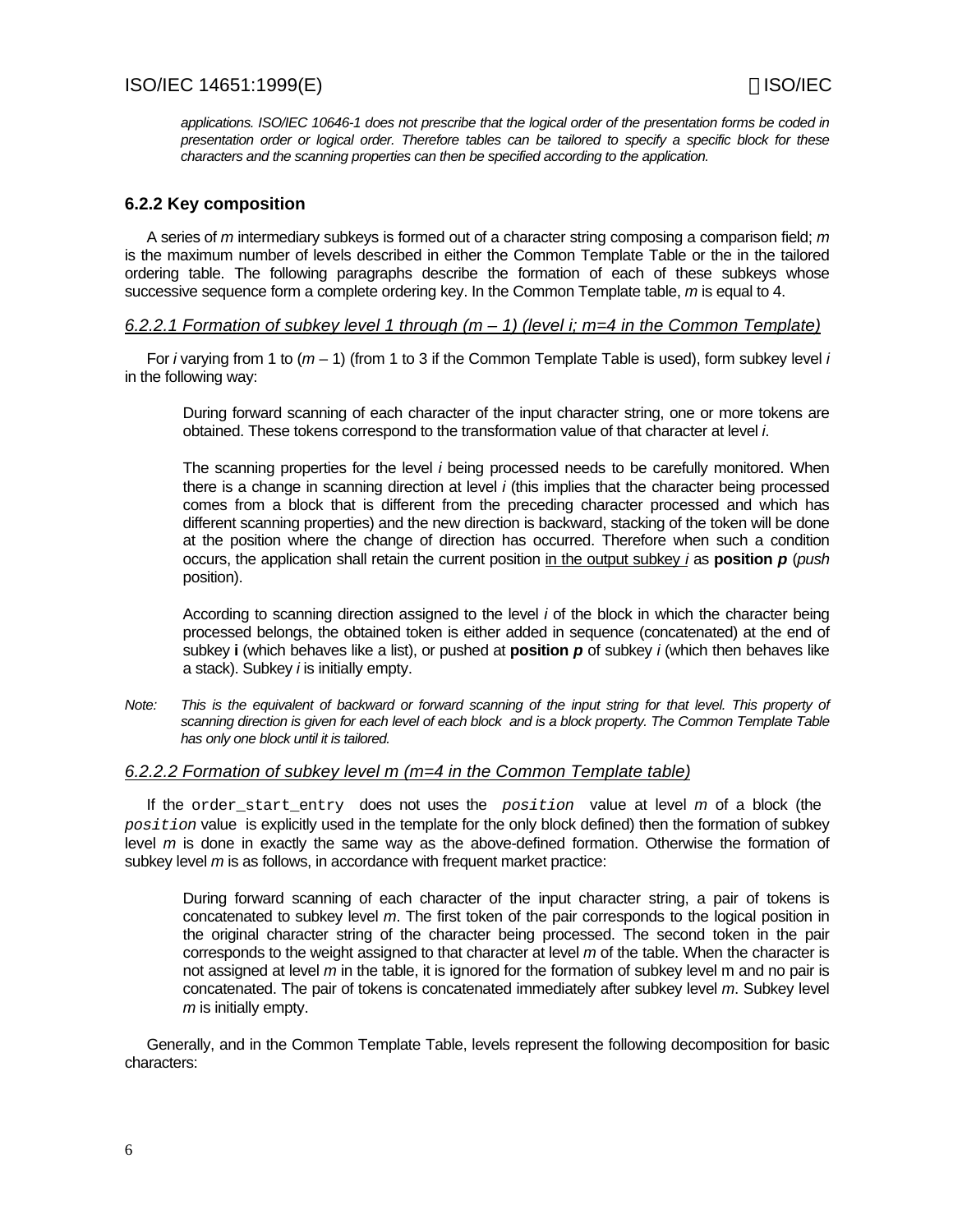- Level 1: Base level of each script. This level corresponds to the basic letters of the alphabet for that script, if the script is alphabetic, and to the set of basic characters of the script if the script is ideographic or syllabic.
- Level 2: The level corresponding to diacritical marks affecting each basic character of the script. For some scripts, diacritics are always considered an integral part of the basic letters of the alphabet, and are not considered at this second level, but rather at the first. For example, N TILDE in Spanish is considered a basic letter of the Latin script. Therefore, tailoring for Spanish will change the definition of N TILDE from "the weight of an N in the first level and a tilde weight in the second level" to "the weight of an N TILDE (placed after N and before O) in the first level, and indication of the absence of extra diacritics in the second level".
- Level 3: The level corresponding to case or to variant character shape that affects each basic character of the script.
- Level 4: This level represents the level common to all scripts or the level not specifically belonging to any script. The property of this level is that it is ordered positionally according to this International Standard. This means that the numerical value of the position in the original string has precedence over the weight assigned to the special character which occupies this position. This means that subkey level *m* is composed of a pair of values for each such character (the character string being **always** scanned forward in the logical string sequence). The first value of the pair corresponds to the sequential position of the character in the input string in logical sequence. The second value of the pair corresponds to the weight assigned to the character according to level *m* in script <SPECIAL>.

 In the table, this behavior is described using the parameter couple "forward, position". To be conformant to this, the parameter couple "backward, position" shall never be specified for level *m* (see clause 5.4). These two parameters shall be considered mutually exclusive.

 In the Common Template table, definitions of these characters for levels 1 to 3 are such that they are ignored at these levels and values are exclusively assigned to level *m* (*m* being equal to 4 in the Common Template).

### *6.3 Common Template Table: formation and interpretation*

This section specifies:

- the syntax used to form the Common Template Table in Annex A of this International Standard or a table tailored starting from the Common Template Table
- conditions of well-formedness of a table using this syntax
- interpretation of tables formed using this syntax
- conditions for considering two tables equivalent
- conditions for considering comparison results as equivalent

### **6.3.1 BNF Syntax Rules**

Definitions between curly brackets make use of terms not defined in this BNF syntax, and assume general English usage.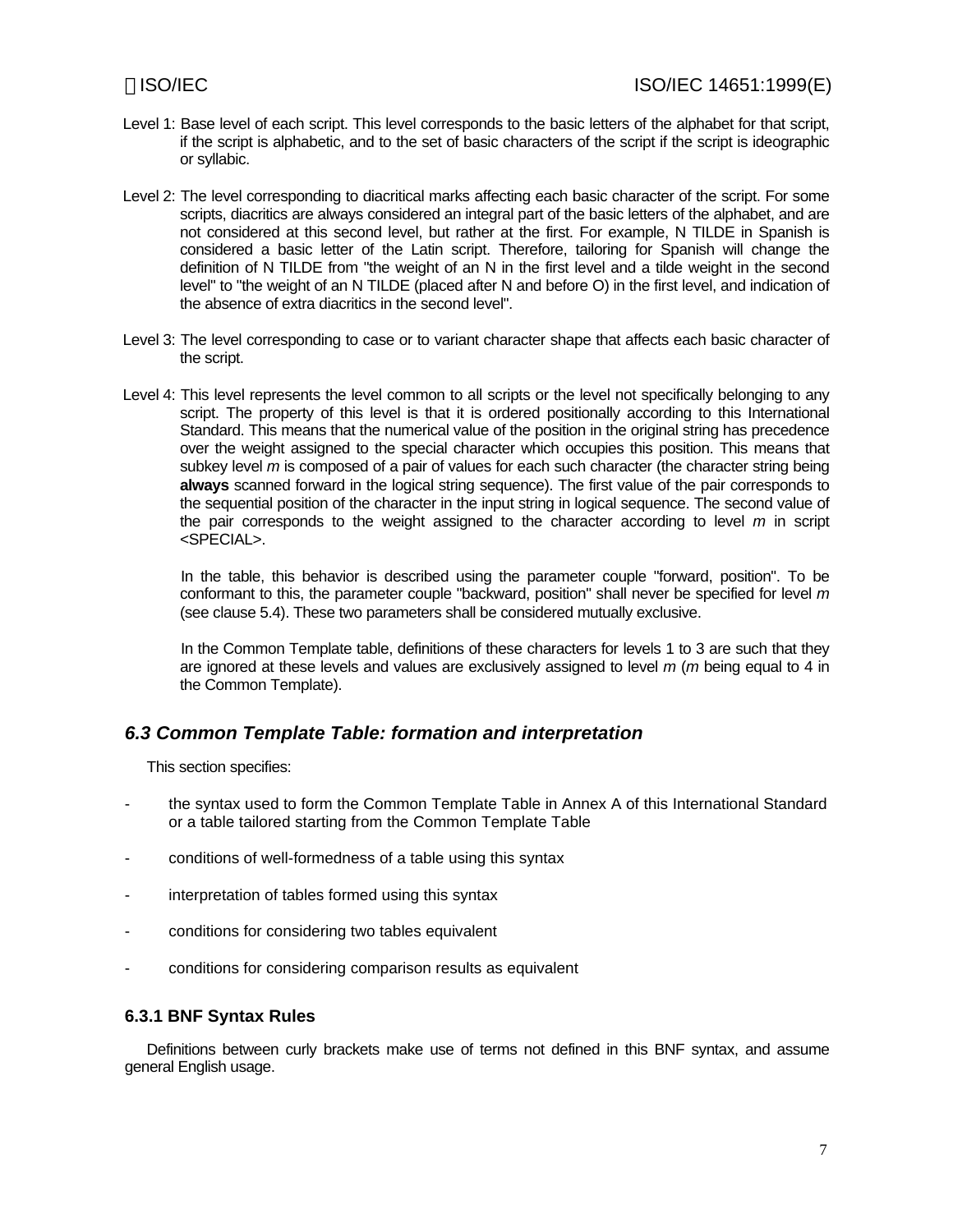Other conventions:

\* means 0 or more repetitions of a token,

parentheses indicate optional occurrence of a token.

| 1.  | character ::= {any member of the repertoire of the encoded character set in use}                                                                                                                               |
|-----|----------------------------------------------------------------------------------------------------------------------------------------------------------------------------------------------------------------|
| 2.  | line_delimiter ::= {end-of-line in the text conventions in use}                                                                                                                                                |
| 3.  | digit ::= '0' '1' '2' '3' '4' '5' '6' '7' '8' '9'                                                                                                                                                              |
| 4.  | hexdigit ::= 'A' 'B' 'C' 'D' 'E' 'F' digit                                                                                                                                                                     |
| 5.  | $id\_start ::=$                                                                                                                                                                                                |
|     | 'a' 'b' 'c' 'd' 'e' 'f' 'g' 'h' 'i' 'j' 'k' 'l' 'm' 'n' 'o' 'p' 'q' 'r' 's' 't' 'u' 'v' 'w' 'x' 'y' 'z' 'A' 'B' 'C' 'D' <br>'E' 'F' 'G' 'H' 'I' 'X' 'Z' 'M' 'N' 'O' 'P' 'Q' 'R' 'S' 'T' 'U' 'V' 'W' 'X' 'Y' 'Z |
| 6.  | $id$ part ::= $id$ _start digit '-' '_' '+'                                                                                                                                                                    |
| 7.  | comment char::= '%'                                                                                                                                                                                            |
| 8.  | space $::=$ ''                                                                                                                                                                                                 |
| 9.  | four_digit_hex_string ::= hexdigit hexdigit hexdigit hexdigit                                                                                                                                                  |
| 10. | comment ::= comment_char character*                                                                                                                                                                            |
| 11. | identifier ::= id_start id_part*                                                                                                                                                                               |
| 12. | simple_symbol ::= '<' identifier '>'                                                                                                                                                                           |
| 13. | $ucs_s$ ymbol ::= '< $U$ ' four_digit_hex_string '>'                                                                                                                                                           |
| 14. | symbol ::= simple_symbol $ $ ucs_symbol                                                                                                                                                                        |
| 15. | symbol_group ::= symbol  '"' symbol symbol* '"'                                                                                                                                                                |
| 16. | $level\_token ::= symbol\_group   'IGNORE'$                                                                                                                                                                    |
| 17. | delimited_level_token ::= level_token ';'                                                                                                                                                                      |
| 18. | multiple_level_token ::= delimited_level_token* level_token                                                                                                                                                    |
| 19. | line_completion ::= $((space)$ comment) line_delimiter                                                                                                                                                         |
| 20. | symbol_list_item ::= symbol                                                                                                                                                                                    |
| 21. | symbol_list_item_range ::= symbol_list_item '' symbol_list_item                                                                                                                                                |
| 22. | symbol_list_element ::= symbol_list_item_range   symbol_list_item                                                                                                                                              |
| 23. | symbol_definition ::= symbol_list_element                                                                                                                                                                      |
| 24. | symbol_weight_entry ::= symbol_list_item space multiple_level_token line_completion                                                                                                                            |
| 25. | delimited_symbol_list_element ::= symbol_list_element ';'                                                                                                                                                      |
| 26. | symbol_list ::= delimited_symbol_list_element* symbol_list_element                                                                                                                                             |
| 27. | section_identifier ::= identifier                                                                                                                                                                              |
| 28. | section_definition_simple_entry ::= 'section' space section_identifier line_completion                                                                                                                         |
| 29. | section_definition_list_entry ::= 'section' space section_identifier space symbol_list<br>line_completion                                                                                                      |
| 30. | section_definition_entry ::= section_definition_simple_entry   section_definition_list_entry                                                                                                                   |
| 31. | $target$ _symbol ::= symbol                                                                                                                                                                                    |
| 32. | reorder_after_entry ::= 'reorder-after' space target_symbol line_completion                                                                                                                                    |
| 33. | reorder_end_entry ::= 'reorder-end' line_completion                                                                                                                                                            |
| 34. | reorder_section_after_entry ::= 'reorder-section-after' space section_identifier space target_symbol                                                                                                           |
|     | line_completion                                                                                                                                                                                                |
| 35. | direction ::= 'forward'   'backward'                                                                                                                                                                           |
| 36. | delimited_direction ::= direction ';'                                                                                                                                                                          |
| 37. | multiple_level_direction ::= delimited_direction* direction                                                                                                                                                    |
| 38. | order_start_entry ::= 'order_start' space identifier ';' multiple_level_direction space (',position')<br>line_completion                                                                                       |
| 39. | order_end_entry ::= 'order_end' line_completion                                                                                                                                                                |
| 40. | $simple$ line ::= (symbol_definition   symbol_weight_entry) line_completion                                                                                                                                    |
| 41. | tailoring_line ::= (section_definition_entry   reorder_after_entry   reorder_end_entry                                                                                                                         |
|     | reorder_section_after_entry   order_start_entry   order_end_entry) line_completion                                                                                                                             |
| 42. | $table_{\text{line}} ::= simple_{\text{line}} \mid tailoring_{\text{line}}$                                                                                                                                    |
| 43. | section ::= {ordered set of simple_line's -See I1 below.}                                                                                                                                                      |
| 44. | untailored_template_table ::= simple_line*                                                                                                                                                                     |
|     |                                                                                                                                                                                                                |

8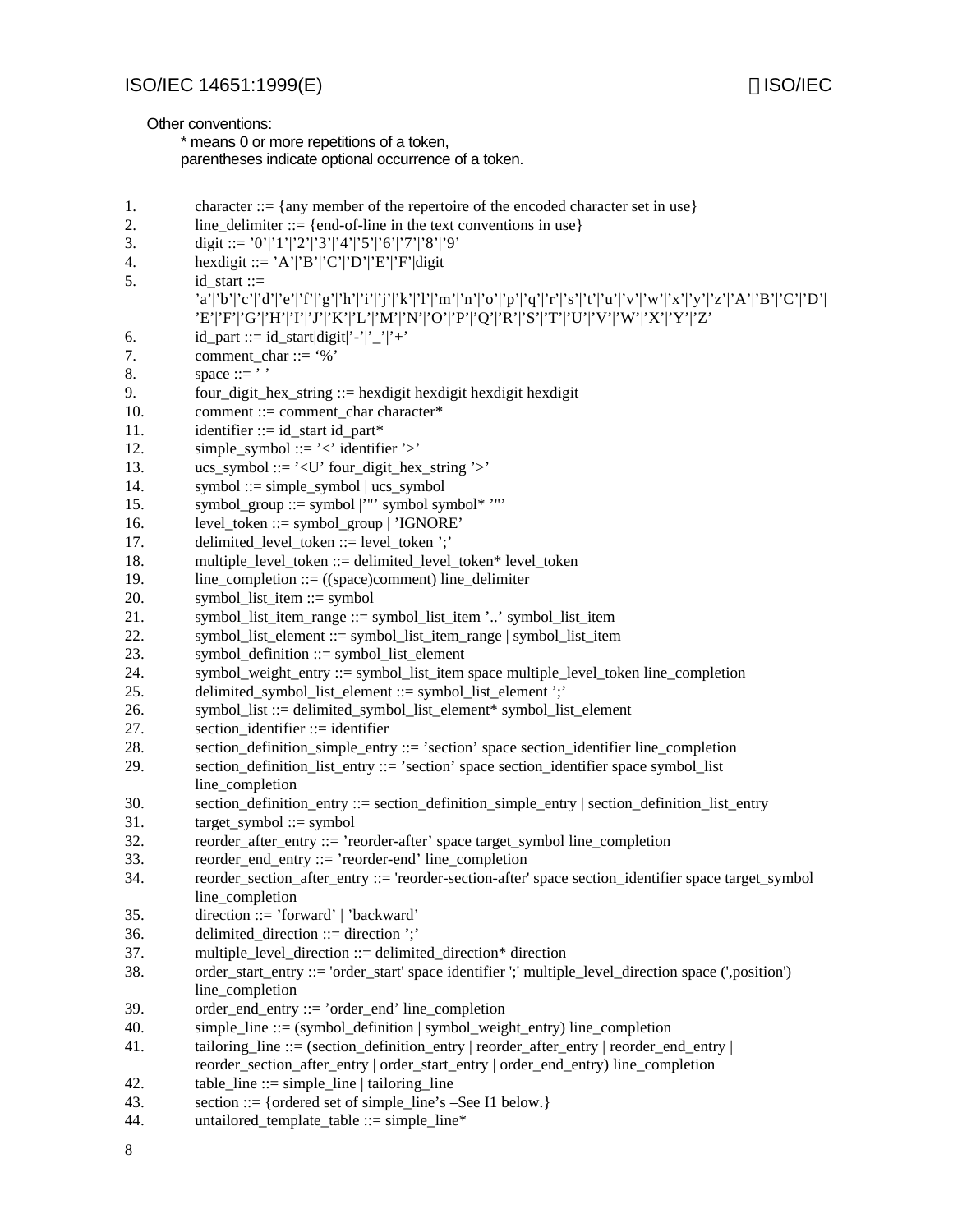45. tailored table  $::=$  table line\*

46. weight table  $::=$  untailored template table | tailored table

### **6.3.2 Well-formedness Conditions**

WF1. Any *simple\_symbol* occurring in a *multiple\_level\_token* must occur in a *symbol\_definition* in the same *symbol\_weight\_entry* that the *multiple\_level\_token* occurs in, or in a *symbol\_weight\_entry* that occurs earlier in the sequence of *table\_line's* that constitute a *tailored\_table*. [I.e., all *simple\_symbol's* must be "defined" before they are "used". Note that *hex\_symbol's* are all assumed to be predefined.]

WF2.All *multiple\_level\_token's* in a *tailored\_table* must contain the same number of *delimited\_level\_token's.* [I.e., a tailorable table must be consistent in its use of levels throughout.]

WF3. A *tailored table* may not contain a *multiple level direction* if it does not also contain a *multiple\_level\_token*. [I.e., no *order\_start statement* can be used in a table which defines no multilevel weights.]

WF4. A *multiple\_level\_direction* in a *tailored\_table* must contain the same number of *delimited\_direction's* as the number of *delimited\_level\_token's* of any *multiple\_level\_token* in that *tailored\_table*. [I.e., any *order\_start* must have the same number of levels as is generally used in the table.]

WF5. If a *level\_token* in a *multiple\_level\_token* consists of a *symbol\_group*, all successive *level\_token*'s in that *multiple\_level\_token* must also consist of a *symbol\_group*. [I.e., don't use IGNORE at a level after an explicit symbol for a weighting.]

WF6. Any *section\_identifier* occurring in a *reorder\_section\_after\_entry* must occur in a *section\_definition\_entry* that occurs earlier in the sequence of *table\_line's* that constitute a *tailored\_table*. [I.e., all *section\_identifier's* must be "defined" before they are "used".]

WF7. No two *section* definition entry's in a *tailored table* may contain the same values in their *section\_identifier's*. [I.e. multiple definition of *section's* is prohibited; *section\_identifier's* must be unique.]

WF8. Each *reorder\_after\_entry* in a *tailored\_table* must be followed by a *reorder\_end\_entry* or another *reorder\_after\_entry*.

WF9. If a *tailored table* contains one or more *order* start *entry's*, it must be terminated with an *order\_end\_entry*.

WF10. No *reorder* section after entry may contain a *target* symbol whose value is the same as any *symbol* in the *section\_definition\_list\_entry* whose *section\_identifier* is the same as the *section\_identifier* in that *reorder\_section\_after\_entry*. [I.e., a *section* cannot be reordered after a line which the *section* itself contains; prohibit attempts at recursive relocation of lines.]

### **6.3.3 Interpretation of Tailored Tables**

I1. A *section* consists of the list of *simple\_line*'s which contain a *symbol\_definition* whose value is equal to any *symbol* contained in the *symbol\_list* in a *section\_definition\_list\_entry* OR consists of the list of *simple* line's following a *section* definition simple entry in a tailored table. [I.e., a section is defined by a specific *symbol\_list*, or just by taking all the lines following the *section\_definition\_entry* until you hit another tailoring line such as an *order\_start\_entry*, a *reorder\_section\_after\_entry*, another *section* definition entry, or the end of the entire table.]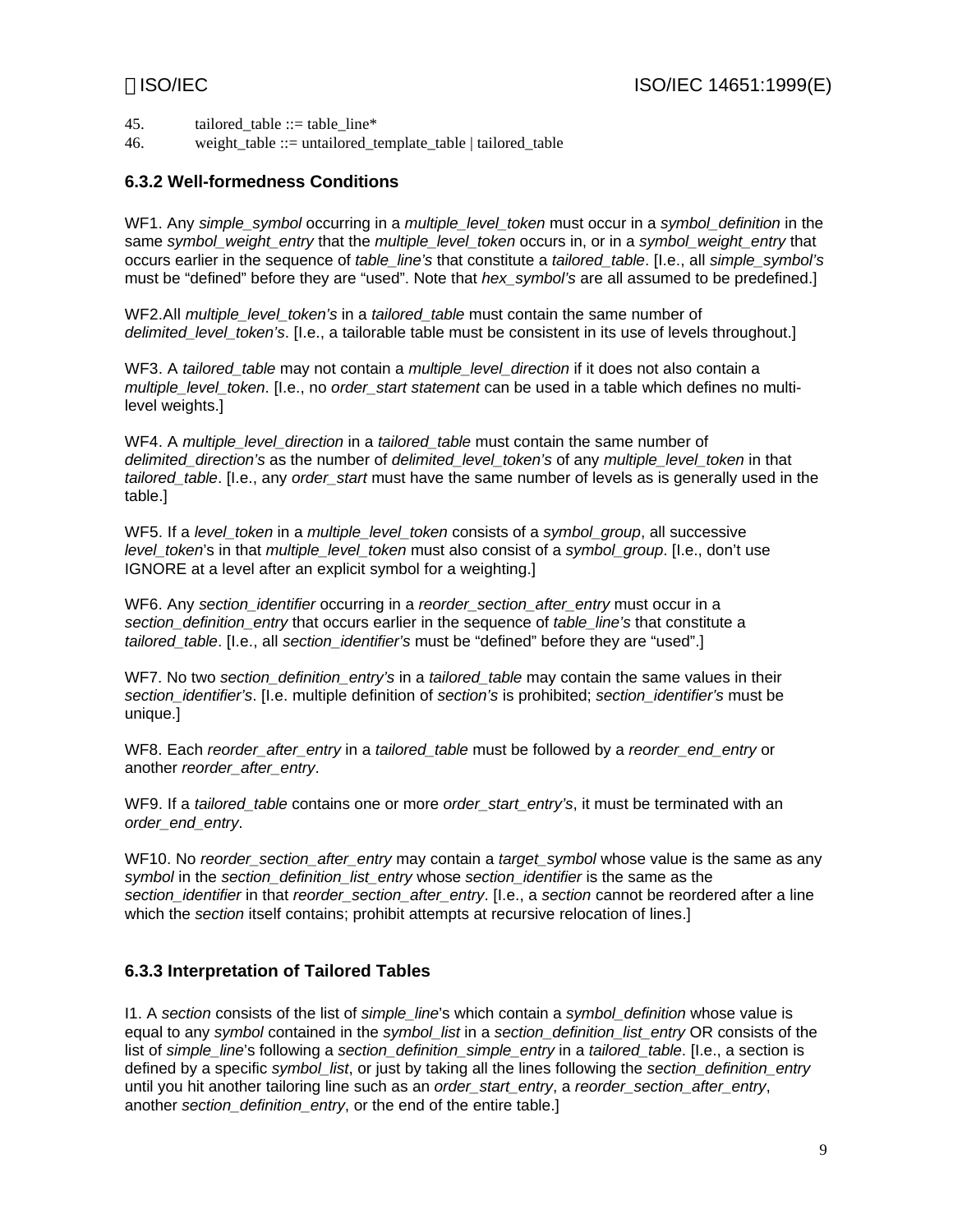I2. A *tailored\_table* containing a *reorder\_after\_entry* is equivalent to the same *tailored\_table* with the *table\_line's* between that *reorder\_after\_entry* and the first subsequent *reorder\_end\_entry* reordered to immediately follow the last *table\_line* in the *tailored\_table* containing a *symbol\_definition* whose *symbol* is the same as the *target\_symbol* in the *reorder\_after\_entry*, and with that *reorder\_after\_entry* and that *reorder\_end\_entry* removed. [I.e., move the block of lines between the *reorder\_after\_entry* and the *reorder\_end\_entry* to follow the *target\_symbol* and remove the *reorder\_after\_entry* and *reorder\_end\_entry* themselves.]

I3. A tailored\_table containing a *section\_reorder\_after\_entry* is equivalent to the same *tailored\_table* with the *section* associated with that *section-reorder\_after\_entry* reordered (in the same relative order as the *table\_line's* have in that section) to immediately follow the last *table\_line* in the *tailored\_table* containing a *symbol\_definition* whose *symbol* is the same as the *target\_symbol* in the *section\_reorder\_after\_entry*, and with that *section\_reorder\_after\_entry* removed.

I4. A *weight\_table* is said to be in normal form when it contains no *reorder\_after\_entry's* or *section\_reorder\_after\_entry's*. [In general, a *tailored\_table* can be put into normal form by the operations implied by I1 and I2.]

I5. A *weight\_table* in normal form is said to be evaluated when each *symbol\_definition* in the *weight\_table* is mapped to a positive integral numeric value such that those values are monotonically increasing by the order that the *symbol\_definition*'s occur in the *weight\_table*. (The *table\_line'*s of the *weight\_table* are first mapped to the set of positive integers, by sequential order in the file. This mapping defines an ordered set of line numbers. The *symbol\_definition'*s are then mapped to a set of positive integers that varies monotonically with the set of line numbers.) [Note that this does not restrict the starting number for the weight of the first *symbol\_definition*, nor does it require that the numbers for these weights be immediately consecutive.

I6. An evaluated *weight\_table* is said to be collation-element-weighted when each *simple\_symbol* occurring in each *multiple\_level\_token* in that evaluated *weight\_table* has been mapped to the integral value which corresponds to the *symbol\_definition* that contains the same *simple\_symbol*. [I.e., each *multiple\_level\_token* can now be interpreted as containing either *symbol'*s mapped to integral weight values or instances of the string 'IGNORE'. All *hex\_symbol'*s are assumed to map to an integral weight value equal to that *hex\_symbol* interpreted as a hexadecimal number. At this point the mathematical injection of strings can be defined using the *weight\_table*.]

### **6.3.4 Conditions for considering specific table equivalences**

C1 Two collation weighting tables W1 and W2 are said to be equivalent if for all strings S defined on a repertoire R, any comparison of any two of the strings S1 and S2 based on their corresponding numbers from the injection P1 produced on W1 is exactly matched by the comparison of S1 and S2 based on their corresponding numbers from the injection P2 produced on W2. [I.e., if one takes two strings, builds keys for each based on table 1 and compares them, one should always get the same results as when one builds keys for them based on table 2 and compare them.]

### **6.3.5 Conditions for results to be considered equivalent**

C2. An implementation of international string ordering is conformant with this standard if for any set of strings S defined on a repertoire R, the implementation can duplicate the same comparisons as those resulting from comparison of the numbers from an injection constructed according to the rules of Section 6.1.2 of this standard.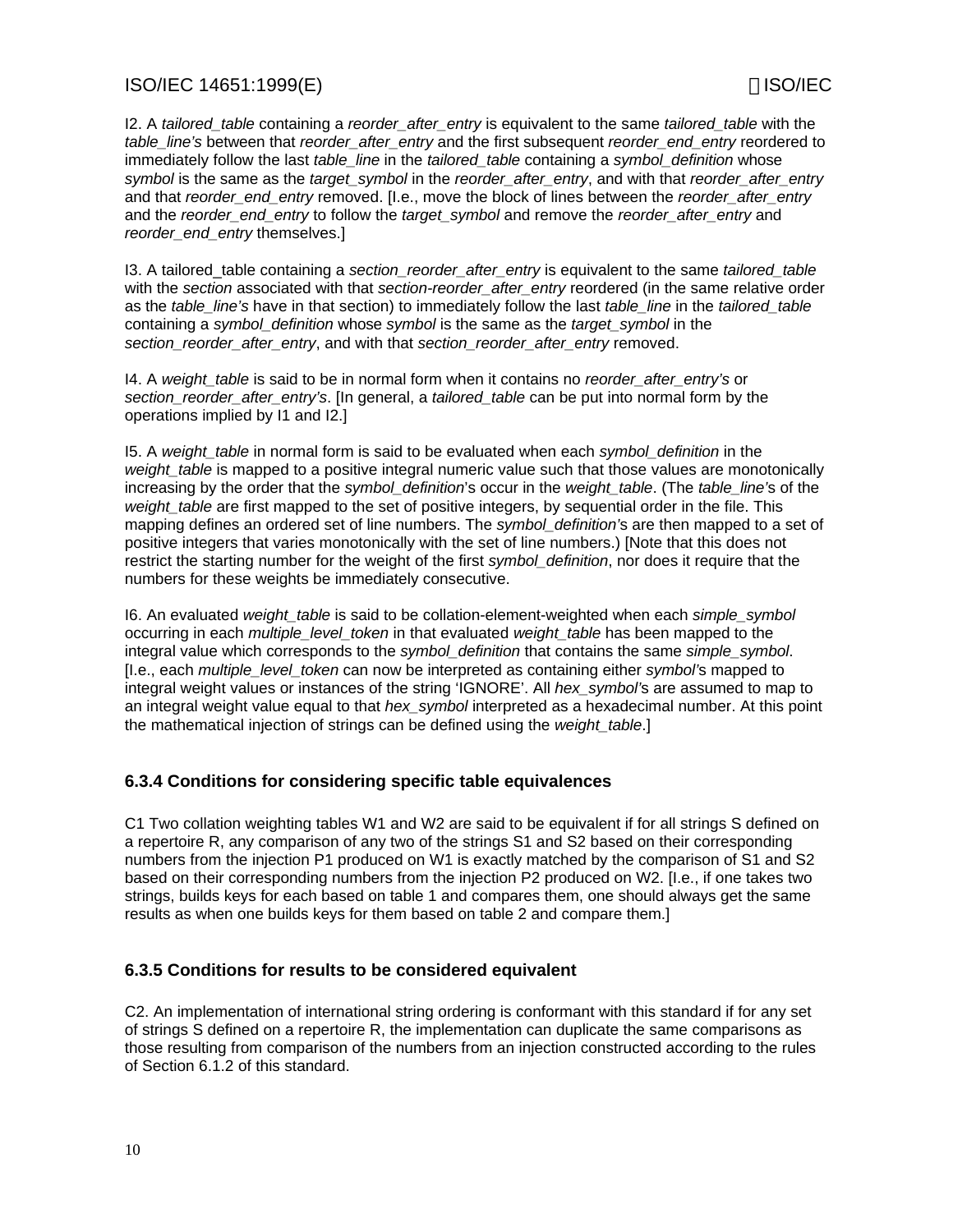C3. An implementation of international string ordering is conformant with this standard if any tailoring it uses can be demonstrated to be equivalent to a *weight\_table* constructed according to the rules of clause 6.1.2 of this standard.

### *6.4 Declaration of a delta*

It is recommended that tailoring be done starting with the Common Template table described in annex A. If the format used in the Common Template Table is used then tailoring can be accomplished using, for example, ISO/IEC 14652, which uses a syntax that is compatible with the one described in this International Standard.

Any declaration of conformance to this International Standard shall be accompanied with a declaration of the differences that occur in the comparison table used relatively to the Common Template Table if a fixed table is used by the application. These differences are called a *delta* according to this International Standard, Such a delta shall contain the equivalent of:

- 1. At least one valid order\_start\_entry described in clause 6.3.1; many blocks containing an order start entry and an order end entry may be declared. The direction values may vary between "forward" and "backward" depending on writing systems.
- 2. The number of levels used for comparison.
- 3. The list of symbol definition (as defined in 6.2.1) weights added and after which symbol definition entry each insertion is made.
- 4. The list of simple\_line (as defined in 6.2.1) entries deleted or inserted, referencing after which simple\_line entry in the Common Template Table the insertions are made

In cases where the applications has provision to allow the end-user to tailor the table himself, any statement of conformance shall indicate which ones of the 4 elements of the previous list are tailorable and which ones are not tailorable. For those not tailorable, the delta of fixed elements relative to the Common Template Table shall be declared.

*Note: The declaration may use a different syntax from the one proposed in 6.3 provided that the relationship with this syntax can be reasonably established. For example, the following declarations are valid:*

> "Collate U+00E5 after U+007A at the primary level. Collate U+00E4 after U+00E5 at the primary level. "

*or*

"The primary alphabet order is modified so that in all cases  $z < \hat{a} < \ddot{a}$ "

*These two notations can reasonably be considered to be equivalent to the more precise expressions (which also give weights at level 2 and 3):*

reorder\_after <U007A> <U00E5> <U00E5>;<BLANK>;<MIN> reorder\_end

reorder\_after <U00E5> <U00E4> <U00E4>;<BLANK>;<MIN> reorder\_end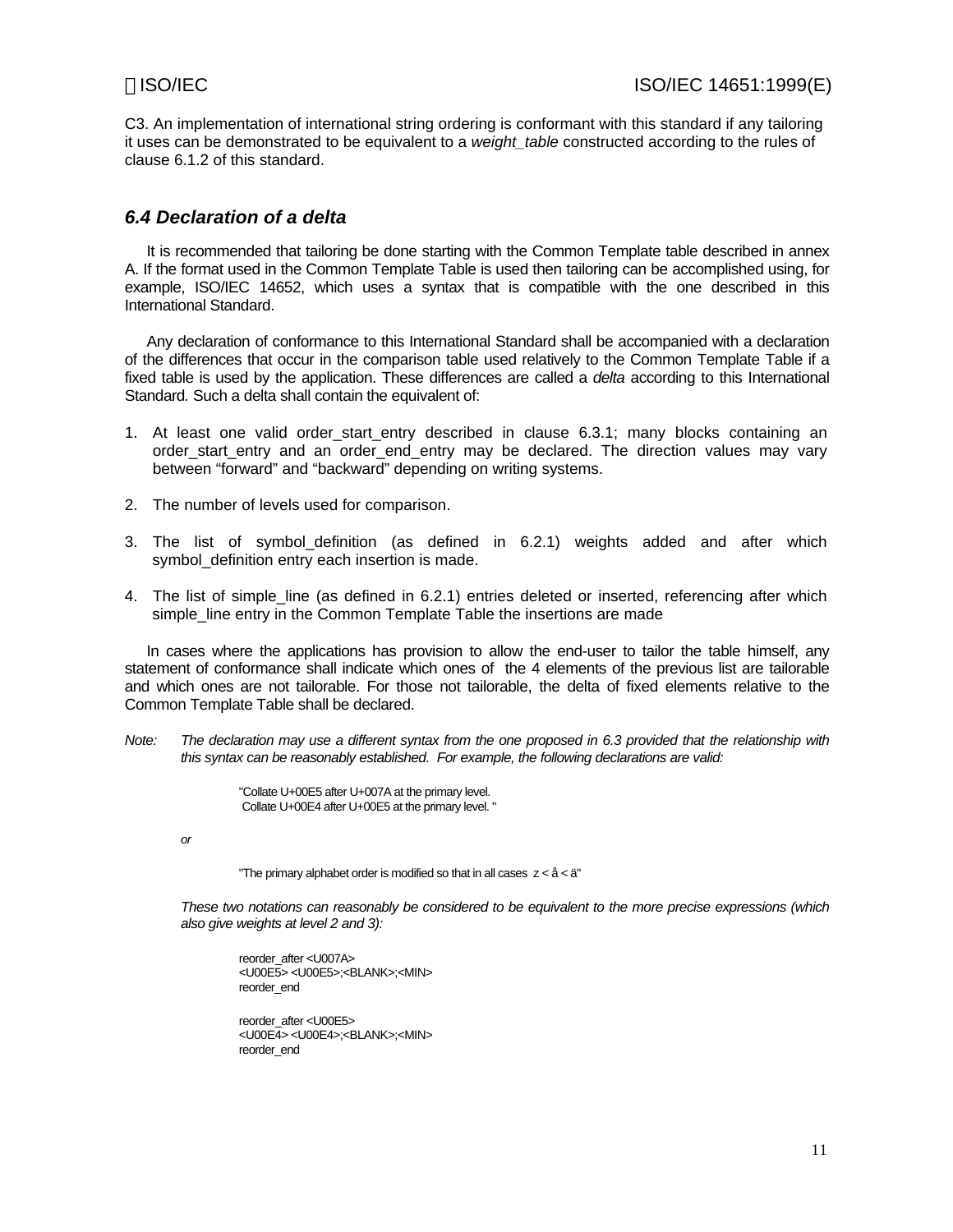### *6.5 Name of the Common Template Table and name declaration*

Whenever the Common Template Table is refered externally as a starting point in a given context, either applicative or contractual, it shall be referenced using the name ISO14651\_1999\_TABLE1. If another name is used due to different practical constraints, any declaration of conformance shall indicate how the correspondence between this other name and the name ISO14651\_1999\_TABLE1 is taken care of.

The use of a defined name is necessary to manage the different stages of development of this table. This follows from the nature of the reference character repertoire, for which development will be ongoing for a number of years or even decades.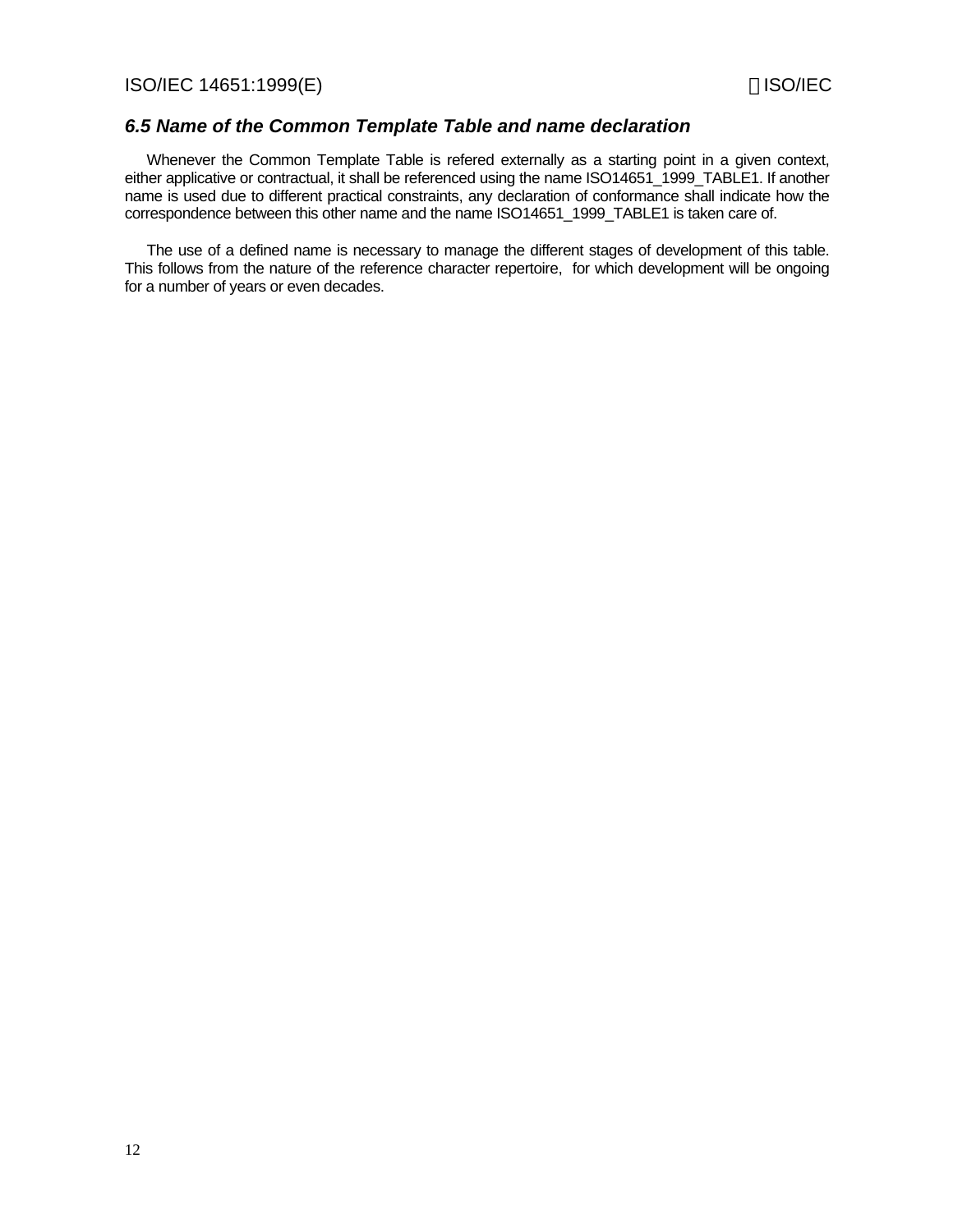# **Annex A -- Common Template Table** (normative)

In this ordering table constituting a common template, a number of characters and scripts of the world are missing, due to the non-inclusion of those characters or scripts in the current stage of development of the reference character set repertoire, that of ISO/IEC 10646-1 (Universal multiple-octet coded Character Set, or UCS) at time of publishing.

It is the intent of ISO/IEC to complete ordering of those scripts explicitly in the common template whenever data becomes available by way of amendments to this International Standard. If the common template is not tailored for unspecified characters, then an implicit order is assigned in the following table, which might not meet user requirements of a particular community. Any delta with this table shall be declared in any statement of conformance to this International Standard as per the prescriptions of the conformance clause.

Name used for referring to this table in this version of this International standard: **ISO14651\_1999\_TABLE1**

*Note: The complete table can be found at URL*

*http://www.normos.org/iso-cei/jtc1/sc22/wg20/fcd/iso-14561-1999-table1-en.txt*

*for the whole duration of the FCD ballot stage. When the DIS will be produced, the complete table will be inserted in this International Standard. This table is intended to be machine-readable and is normally produced on paper only for checking or for reference purposes or for helping in declaring a delta.*

### **Brief excerpt of the table, which requires 520K of storage in plain text:**

% escape\_char / % comment\_char % % LC\_COLLATE % Decomment the lines above to create a 14652-style % LC\_COLLATE definition. % Autogenerated LC\_COLLATE weight symbol table % created from unidata.txt % Equivalent to weights of basekeys.txt + compkeys.txt % Order of internal symbols  $<$ RES-1 $>$  $<$ BLK $>$ <MIN> . . . <BODKA> <CJKVS> <S0200>..<S1105> % 0x0200..0x1105 % order\_start AllScripts;forward;forward;forward;forward,position % Decomment the order\_start line (and corresponding order\_end line at

% the end of this table) to specify directions for each level.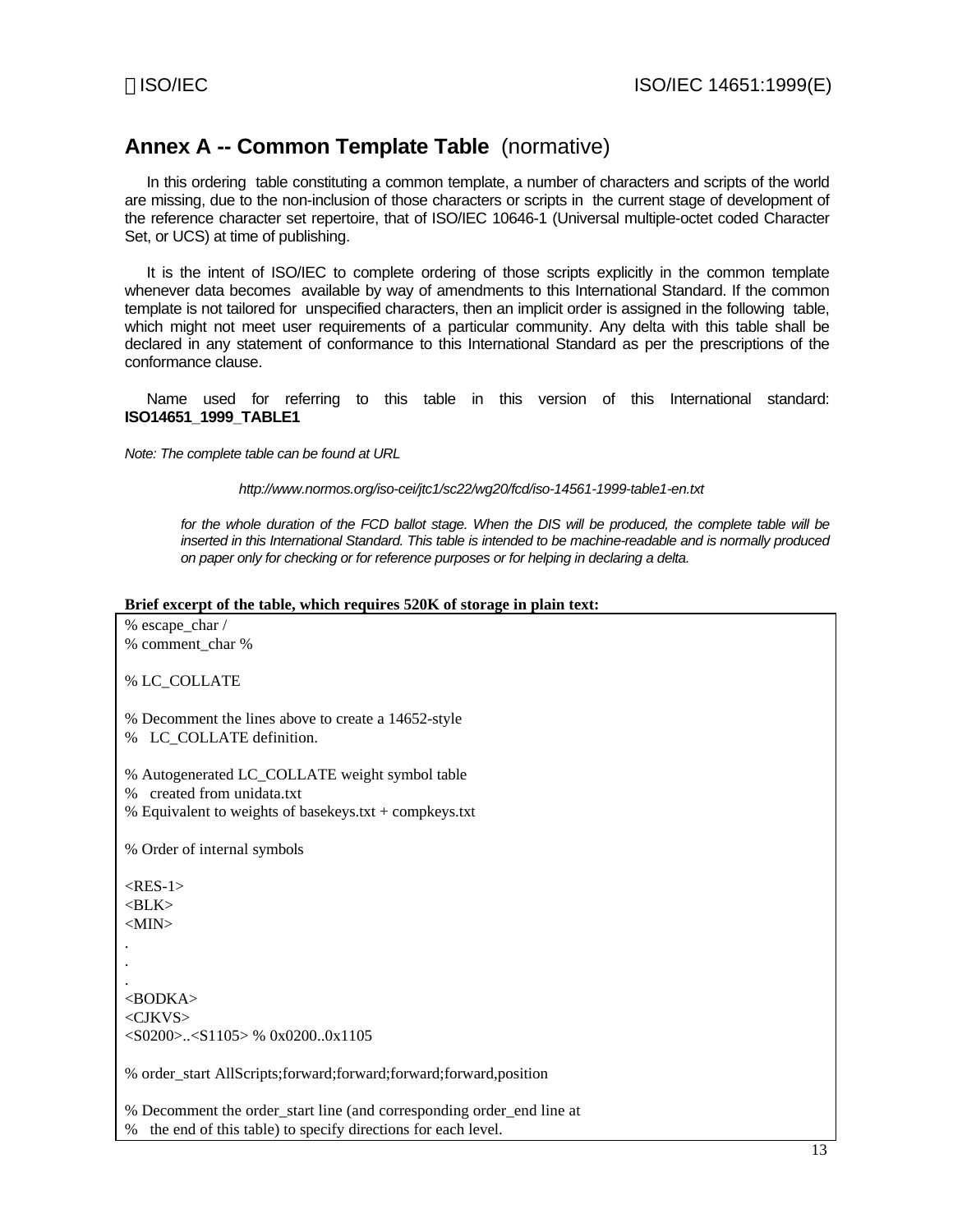. . .

- % To tailor for French accent handling, or not to make French
- % a special case add an order\_start statement
- % and order\_end for Latin in the Latin section, as follows:

% order\_start Latin;forward;backward;forward;forward,position

% <Uxxxx> <Base>;<Accent>;<Case>;<Special>

% Note that <Special> must be evaluated as exact hex value % and not as an autoweighted symbol.

<U0000> IGNORE;IGNORE;IGNORE;<@0000> % NULL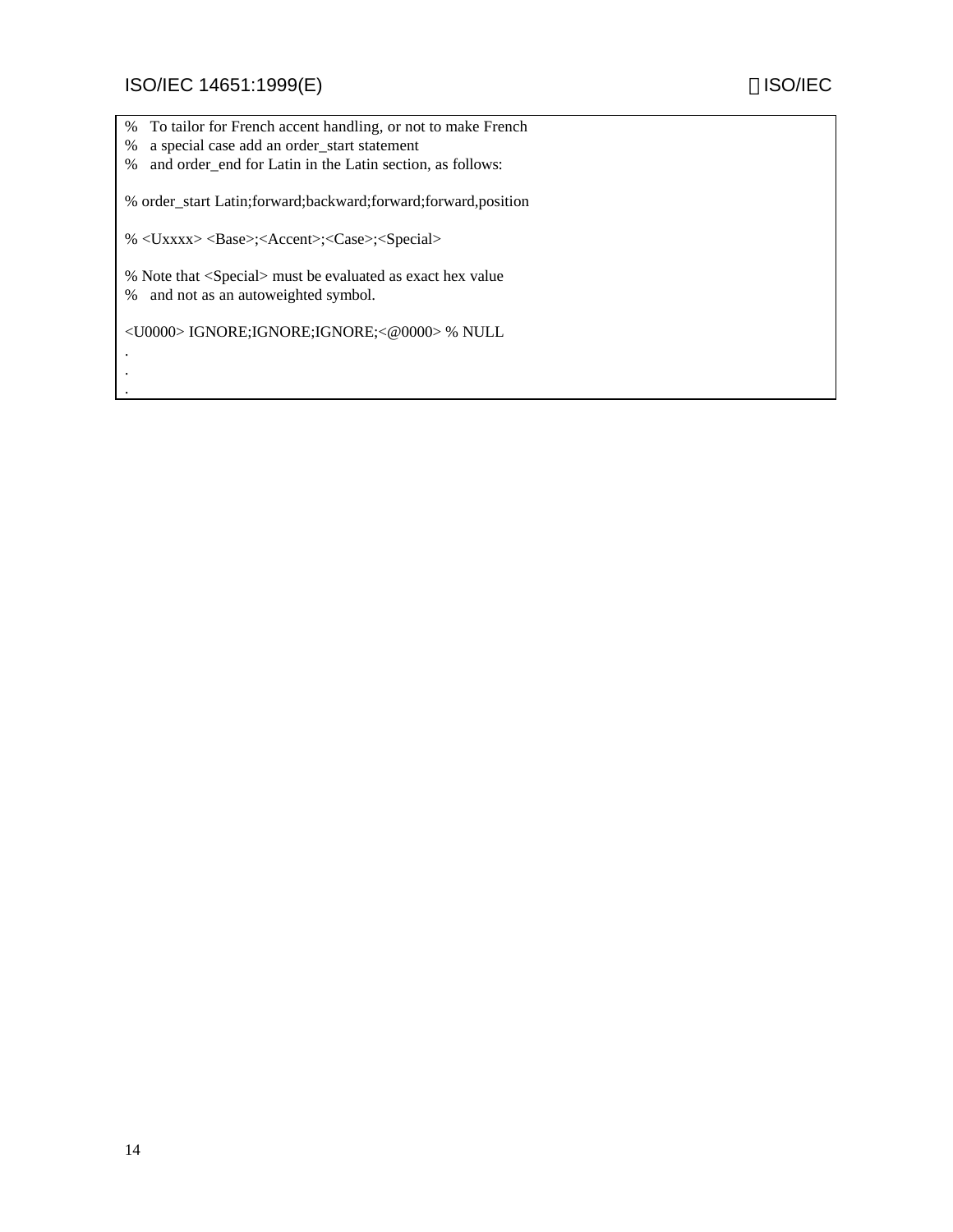# **Annex B -- Benchmarks** (informative)

### *B.1 Example 1 – Canadian delta and benchmark*

The next few pages contain benchmark 1, based on Canadian standard CAN/CSA Z243.4.1-1998 (and -1992). The delta that precedes the benchmark *has been simplified* for the illustration; a bigger delta is required, mainly for special characters, for full conformance to this Canadian standard, referenced here as an example only. The example's specifications are to be performed using the Common Template Table of annex A, with the following delta:

1. Block properties: only one block with the following properties:

order\_start TABLE;forward;backward;forward;forward,position

- 2. Number of levels unchanged to 4.
- 3. No symbol change.
- 4. No other insertion, deletion or redefinition than:
	- as sorted as if it were separate letters and a level 1. The letters "ae" are distinguished only at level 2 from the joined digraph "æ" and are then sorted before. Upper case is distinguished at level 3.
	- ð sorted as if it were the letter "d" at level 1. Letter "ð" is distinguished at level 2 from the letter "d". Upper case is distinguished at level 3.
	- þ sorted as if it were separate letters "th" at level 1. The letters "th" are distinguished only at level 2 from the letter "þ" and are then sorted before. Upper case is distinguished at level 3.

*Note: the last two letters are not used in the benchmark but are part of the Canadian delta.*

Alternate formal ISO/IEC 14652 tailoring equivalent

copy ISO14651\_1999\_TABLE1 order\_start TABLE;forward;backward;forward;forward,position reorder-after <U00C6> <U00E6> <S6CD><S72D>;<COMPAT><COMPAT>;<MIN><MIN>;IGNORE % <ae> <U00C6> <S6CD><S72D>;<COMPAT><COMPAT>;<CAP><CAP>;IGNORE % <AE> reorder-after <U1E0E> <U00F0> <S705>;<COMPAT>;<MIN>;IGNORE % <d-> <U00D0> <S705>;<COMPAT>;<CAP>";IGNORE % <D-> reorder-after <U2122> <U00FE> <S88B><S781>;<COMPAT><COMPAT>;<MIN><MIN>;IGNORE % <th> <U00DE> <S88B><S781>;<COMPAT><COMPAT>;<CAP><CAP>;IGNORE % <TH> reorder-end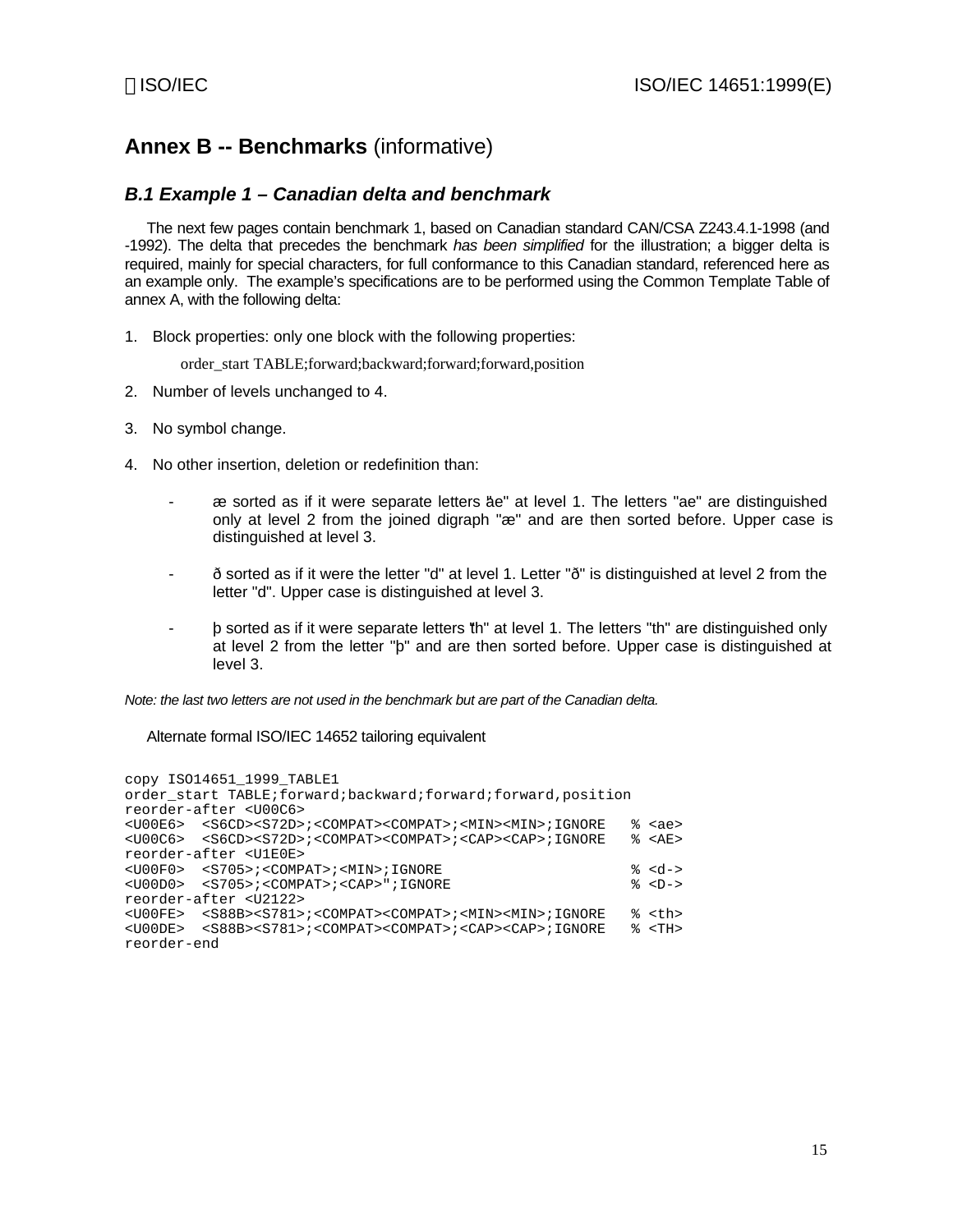# ISO/IEC 14651:1999(E) **ISO/IEC** 14651:1999(E)

# **1 Unordered list (required test as per Canadian standard CAN/CSA Z243.4.1-1998)**

| ou               | 0000                     | vice-president |
|------------------|--------------------------|----------------|
| lésé             | relève                   | modelé         |
| péché            | gène                     | MODÈLE         |
| vice-président   | casanier                 | maçon          |
| 9999             | élevé                    | <b>MÂCON</b>   |
| OÙ               | COTÉ                     | pèche          |
| haï e            | relevé                   | pêché          |
| coop             | Grossist                 | ovoï de        |
| caennais         | vice-presidents' offices | pechère        |
| lèse             | Copenhagen               | ode            |
| dû               | côte                     | péchère        |
| $\arccos \omega$ | McArthur                 | oil            |
| côlon            | Mc Mahon                 |                |
| bohème           | Aalborg                  |                |
| gêné             | Größe                    |                |
| lamé             | vice-president's offices |                |
| pêche            | colibat                  |                |
| LÈS              | PÉCHÉ                    |                |
| vice versa       | <b>COOP</b>              |                |
| C.A.F.           | @@@air                   |                |
| casium           | <b>VICE-VERSA</b>        |                |
| resumé           | gêne                     |                |
| Bohémien         | CO-OP                    |                |
| co-op            | révélé                   |                |
| pêcher           | révèle                   |                |
| les              | çà et là                 |                |
| CÔTÉ             | Noël                     |                |
| résumé           | île                      |                |
| Ålborg           | aï eul                   |                |
| cañon            | Île d'Orléans            |                |
| du               | nôtre                    |                |
| haie             | notre                    |                |
| pécher           | août                     |                |
| Mc Arthur        | NOËL                     |                |
| cote             |                          |                |
| colon            | L'Haÿles-Roses           |                |
| l'âme            | CÔTE                     |                |
| resume           | <b>COTE</b>              |                |
| élève            | côté                     |                |
| Canon            | coté                     |                |
| lame             | aide                     |                |
| <b>Bohême</b>    | air                      |                |
|                  |                          |                |

16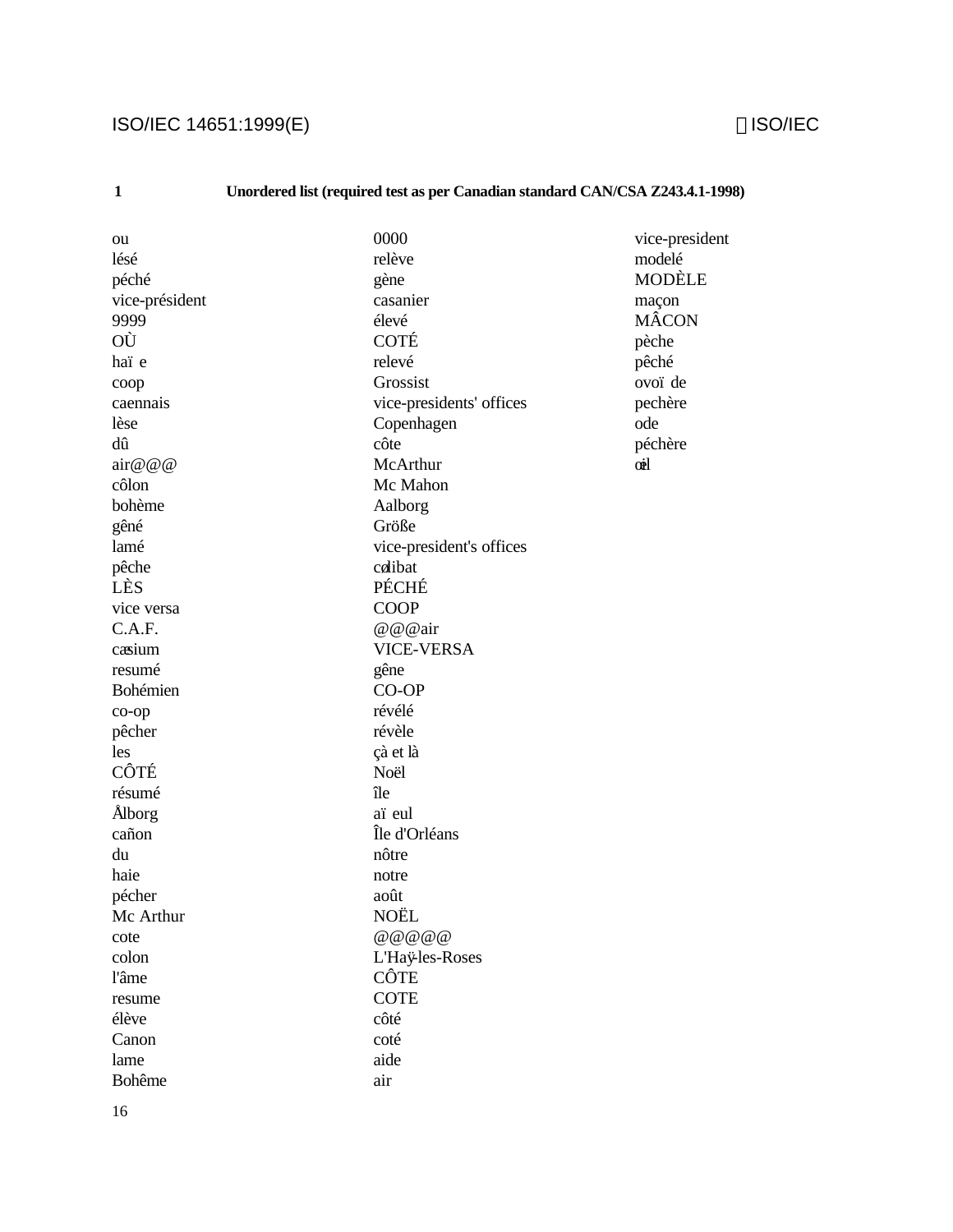# ©ISO/IEC 14651:1999(E)

# **2 List with required results as per Canadian standard CAN/CSA Z243.4.1-1998**

| @ @ @ @ @ @ @    | gêne            | relevé                   |
|------------------|-----------------|--------------------------|
| 0000             | gêné            | resume                   |
| 9999             | Größe           | resumé                   |
| Aalborg          | Grossist        | résumé                   |
| aide             | haie            | révèle                   |
| aï eul           | haï e           | révélé                   |
| air              | île             | vice-president           |
| @@@air           | Île d'Orléans   | vice-président           |
| $\arccos \omega$ | lame            | vice-president's offices |
| Ålborg           | l'âme           | vice-presidents' offices |
| août             | lamé            | vice versa               |
| bohème           | les             | <b>VICE-VERSA</b>        |
| <b>Bohême</b>    | LÈS             |                          |
| Bohémien         | lèse            |                          |
| caennais         | lésé            |                          |
| casium           | L'Haÿ-les-Roses |                          |
| çà et là         | MÂCON           |                          |
| C.A.F.           | maçon           |                          |
| Canon            | McArthur        |                          |
| cañon            | Mc Arthur       |                          |
| casanier         | Mc Mahon        |                          |
| colibat          | <b>MODÈLE</b>   |                          |
| colon            | modelé          |                          |
| côlon            | Noël            |                          |
| coop             | NOËL            |                          |
| co-op            | notre           |                          |
| <b>COOP</b>      | nôtre           |                          |
| CO-OP            | ode             |                          |
| Copenhagen       | cil             |                          |
| cote             | ou              |                          |
| <b>COTE</b>      | OÙ              |                          |
| côte             | ovoï de         |                          |
| CÔTE             | pèche           |                          |
| coté             | pêche           |                          |
| COTÉ             | péché           |                          |
| côté             | PÉCHÉ           |                          |
| CÔTÉ             | pêché           |                          |
| du               | pécher          |                          |
| dû               | pêcher          |                          |
| élève            | pechère         |                          |
| élevé            | péchère         |                          |
| gène             | relève          |                          |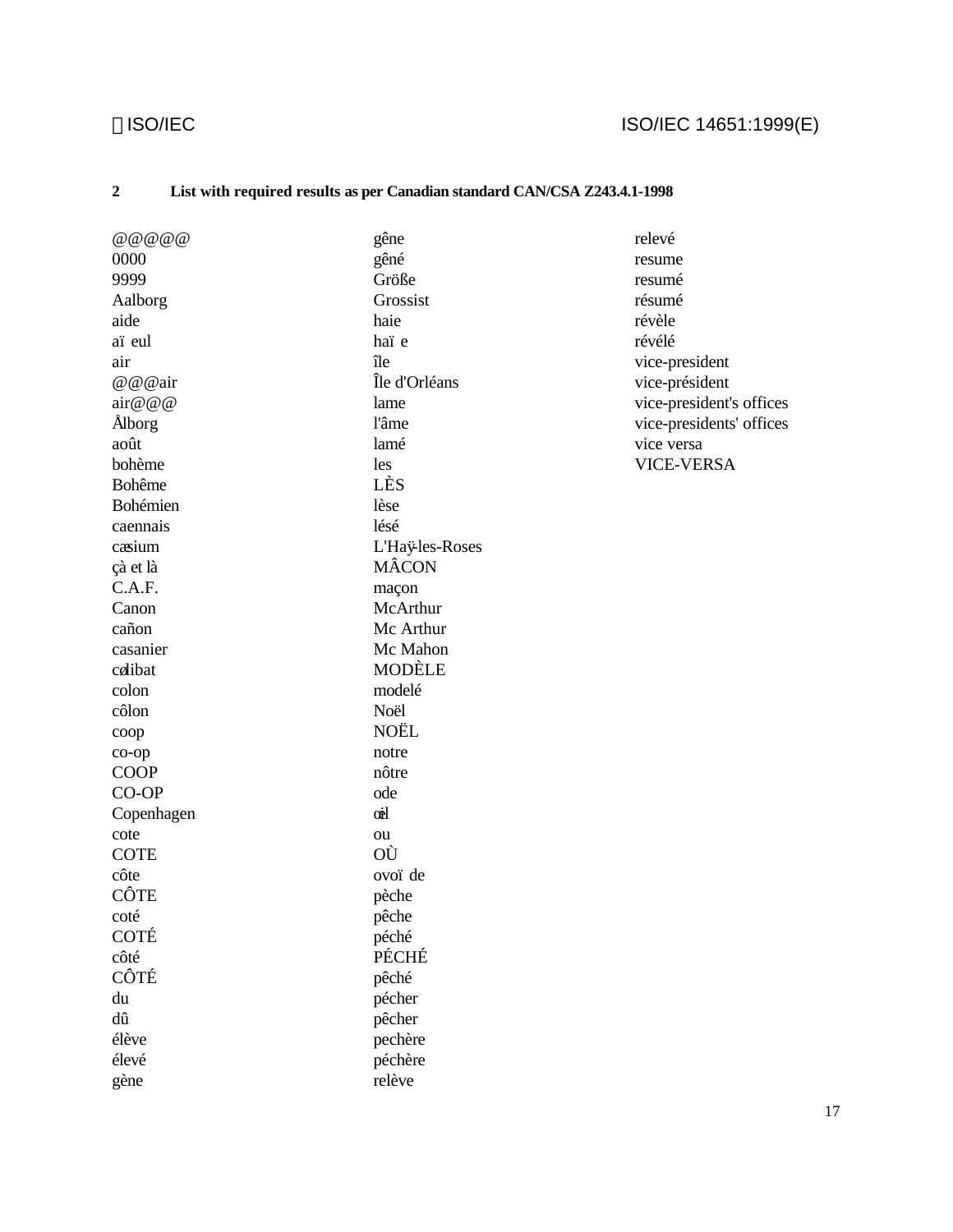ISO/IEC 14651:1999(E) ISO/IEC

### *B.2 Example 2 – Danish delta and benchmark*

The following is a Danish delta following ISO/IEC 14652 tailoring with the assumption that character mnemonics are resolved into UCS identifiers to fit the *ISO14651\_1999\_TABLE1* template used in this International Standard (this formal specification corresponds to Danish standard DS 377 and to "Retskrivningsordbogen", the Danish orthography specification):

```
18
escape_char /
comment char %
% The ordering algorithm is in accordance
% with Danish Standard DS 377 (1980)
% and the Danish Orthography Dictionary
% (Retskrivningsordbogen, 1986).
% It is also in accordance with
% Greenlandic orthography.
LC_COLLATE
collating-element <A-A> from "<A><A>"
collating-element <A-a> from "<A><a>"
collating-element <a-A> from "<a><A>"
collating-element <a-a> from "<a><a>"
copy ISO14651_1999_TABLE1
reorder-after <CAP>
<CAP><CAPITAL-SMALL>
<SMALL-CAPITAL>
<MTNreorder-after <SP>
<SP> <SP>;<SP>;IGNORE;IGNORE
<-> <SP>;<->;IGNORE;IGNORE
\langle//> <SP>;<//><//>>;IGNORE;IGNORE
reorder-after <U24C6>
<kk> <Q>;<COMPAT>;<MIN>;IGNORE
reorder-after <U2122>
<TH> "<T><H>";"<TH><TH>";"<CAP><CAP>";IGNORE
<th> "<T><H>";"<TH><TH>";"<MIN><MIN>";IGNORE
reorder-after <U1EF4>
% <U:> and <U"> are treated as <Y> in Danish
<U:> <Y>;<U:>;<CAP>;IGNORE
<u:> <Y>;<U:>;<MIN>;IGNORE
\langle U" \rangle \qquad \langle Y \rangle \, ; \, \langle U" \rangle \, ; \, \langle \text{CAP} \rangle \, ; \, \text{IGNORE}\langle u" \rangle \qquad \langle Y \rangle \, i \, \langle U" \rangle \, i \, \langle MIN \rangle \, i \, \texttt{IGNORE}reorder-after <U1E94>
% <AE> is a separate letter in Danish
<\!\!{\rm AE}\!\!>~~\!\!<<\!\!{\rm AE}\!\!>i<\!\!{\rm BLK}\!\!>i<\!\!{\rm CAP}\!\!>i\;{\rm IGNORE}<ae> <AE>;<BLK>;<MIN>;IGNORE
<AE'> <AE>;<AIGUT>;<CAP>;IGNORE
<ae'> <AE>;<AIGUT>;<MIN>;IGNORE
<A3> <AE>;<MACRON>;<CAP>;IGNORE
<a3> <AE>;<MACRON>;<MIN>;IGNORE
<A:> <AE>;<COMPAT>;<CAP>;IGNORE
<a:> <AE>;<COMPAT>;<MIN>;IGNORE
% <O//> is a separate letter in Danish
<O//><O//>;<BLK>;<CAP>;IGNORE
<o//> <O//>;<BLK>;<MIN>;IGNORE
<O//'> <O//>;<AIGUT>;<CAP>;IGNORE
<o//'> <O//>;<AIGUT>;<MIN>;IGNORE
       <O:> <O//>;<TREMA>;<CAP>;IGNORE
<o:> <O//>;<TREMA>;<MIN>;IGNORE
```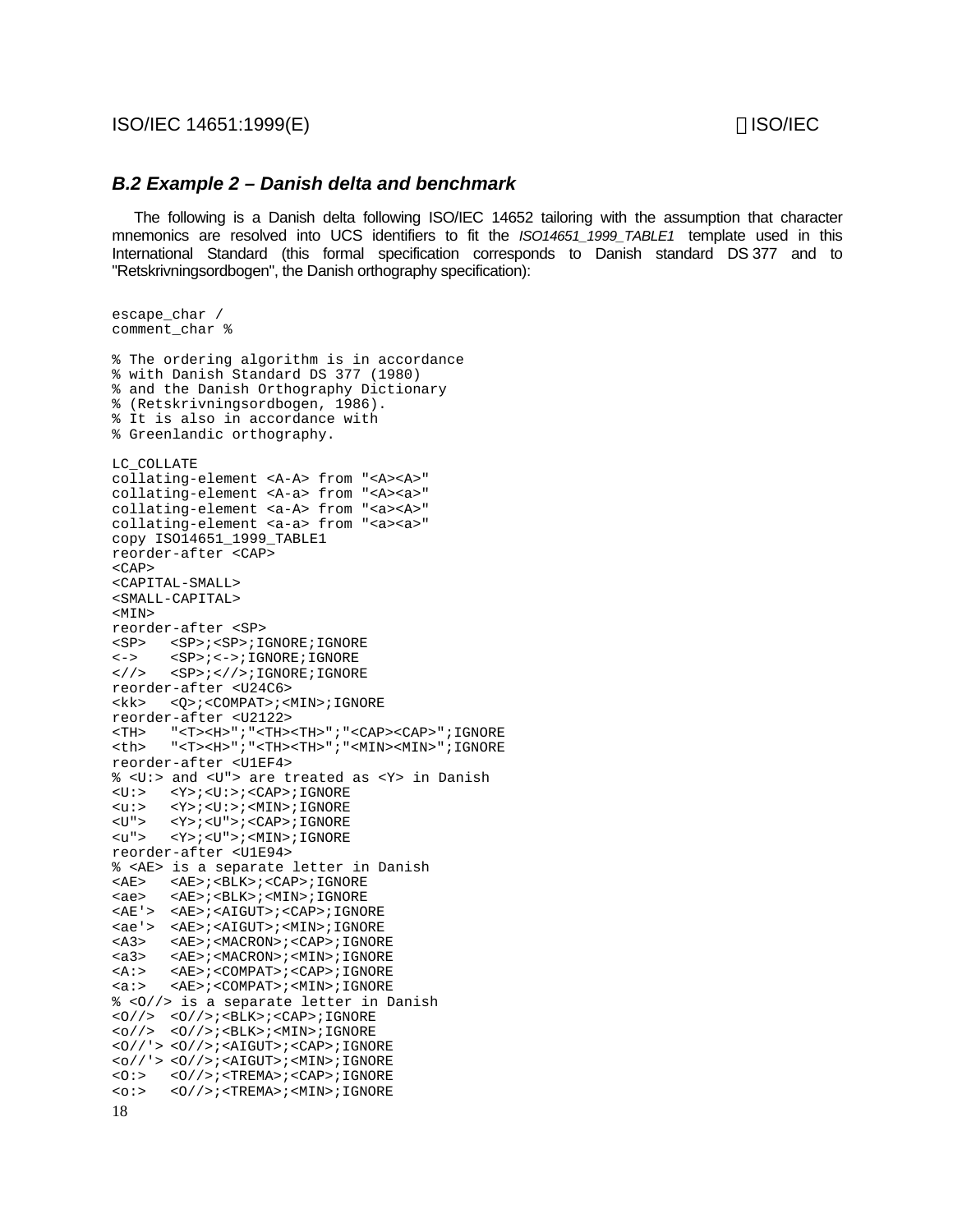# ISO/IEC ISO/IEC 14651:1999(E)

<O"> <O//>;<2AIGU>;<CAP>;IGNORE <o"> <O//>;<2AIGU>;<MIN>;IGNORE % <AA> is a separate letter in Danish <AA> <AA>;<BLK>;<CAP>;IGNORE <aa> <AA>;<BLK>;<MIN>;IGNORE <A-A> <AA>;<A-A>;<CAP>;IGNORE <A-a> <AA>;<A-A>;<CAPITAL-SMALL>;IGNORE <a-A> <AA>;<A-A>;<SMALL-CAPITAL>;IGNORE <a-a> <AA>;<A-A>;<MIN>;IGNORE <AA'> <AA>;<AA'>;<CAP>;IGNORE <aa'> <AA>;<AA'>;<MIN>;IGNORE reorder-end END LC\_COLLATE

### **Benchmark 2 for Danish**

| A/S                     | ß                     |
|-------------------------|-----------------------|
| <b>ANDRE</b>            | <b>SSA</b>            |
| ANDRÉ                   | <b>STORE VILDMOSE</b> |
| <b>ANDREAS</b>          | <b>STOREKAR</b>       |
| AS                      | <b>STORM PETERSEN</b> |
| CA                      | <b>STORMLY</b>        |
| ÇA                      | <b>THORVALD</b>       |
| CB                      | <b>THORVARDUR</b>     |
| <b>ÇC</b>               | <b>PORVARĐUR</b>      |
| DA                      | <b>THYGESEN</b>       |
| ĐA                      | VESTERGÅRD, A         |
| $DB$                    | <b>VESTERGAARD, A</b> |
| ÐС                      | VESTERGÅRD, B         |
| <b>DSB</b>              | <b>ABLE</b>           |
| D.S.B.                  | ÄBLE                  |
| <b>DSC</b>              | ØBERG                 |
| <b>EKSTRA-ARBEJDE</b>   | ÖBERG                 |
| <b>EKSTRABUD</b>        |                       |
| <b>HØST</b>             |                       |
| <b>HAAG</b>             |                       |
| <b>HÅNDBOG</b>          |                       |
| <b>HAANDVÆRKSBANKEN</b> |                       |
| Karl                    |                       |
| karl                    |                       |
| NIELS-JØRGEN            |                       |
| NIELS JØRGEN            |                       |
| <b>NIELSEN</b>          |                       |
| RÉE, A                  |                       |
| REE, B                  |                       |
| RÉE, L                  |                       |
| REE, V                  |                       |
| <b>SCHYTT, B</b>        |                       |
| SCHYTT, H               |                       |
| SCHÜTT, H               |                       |
| SCHYTT, L               |                       |
| SCHÜTT, M               |                       |
| SS                      |                       |
|                         |                       |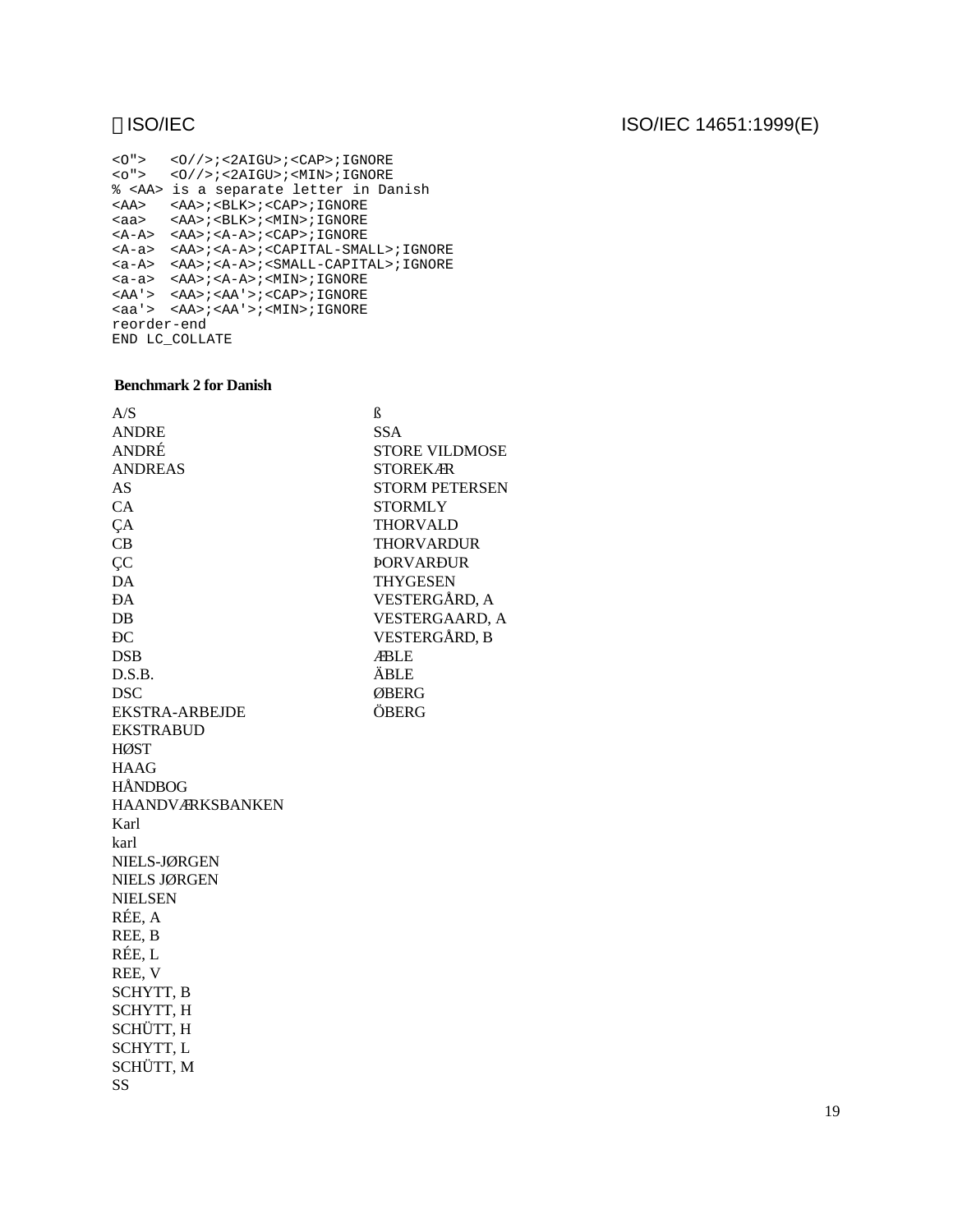# **Annex C -- Preparation** (informative)

### *C.1 General considerations*

Preparation is necessary only for modification and/or duplication of original strings to render them context-independent prior to the comparison phase. Examples are:

- duplicating a string such as "41" for phonetic ordering into 3 strings for trilingual phonetic ordering usage (French, English and German"):

QUARANTE-ET-UN

FORTY-ONE

### EINUNDVIERZIG

removing or rotating characters that are a nuisance for special requirements of ordering; for example, in France, removing "de" in "de Gaulle" and not removing "De" in "De Gaulle" according to noble origin or not, to give:

Gaulle (de)

De Gaulle

- transform incomplete data into full form; for example, transform "Mc Arthur" to give "Mac Arthur"
- transform numbers so that the result will be ordered in numerical order and not positionally (see specific section presented hereafter). Numeric ordering is particularly delicate and requires special consideration in many specific cases.

### *C.2 Handling of numeral substrings in collation*

A numeral is a string representing a number. We will here only deal with numerals that represent values in *R*, the real numbers, or subsets of *R*, as these have a total order. We will also only be dealing with decimal numerals in the examples given here.

The same principles apply to, for example, hexadecimal numerals, with the caveat that there are some words that look like hexadecimal numerals, and one must be careful to distinguish which are words and which are hexadecimal numerals. In some cases one uses run-together numerals, perhaps mixed with other substrings. This may happen for instance for part numbers, some date formats, and the like, where it is not obvious which substrings are really separate numerals. Run-together numerals will *not* be discussed below.

The presentation below will start with positional system decimal numerals for natural numbers using the digits 0-9. It will progress to numerals for whole numbers, numerals with a fraction part, a fraction part and an exponent. There is also a brief discussion on numerals with digits from other scripts, scripts which sometimes uses another syntax with digits for numerals (like Hàn numerals), and Roman numerals.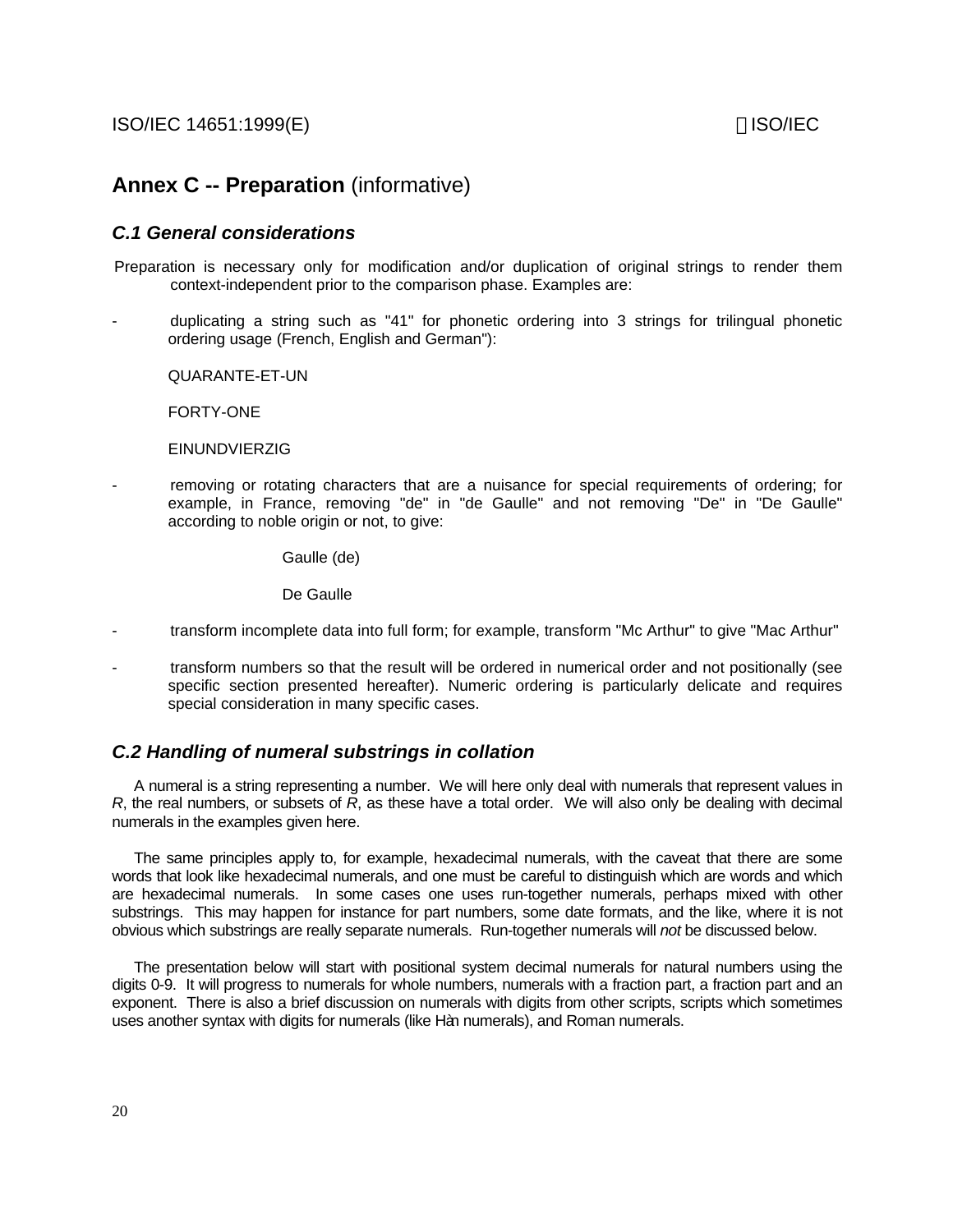### ISO/IEC ISO/IEC 14651:1999(E)

### **C.2.1 Handling of 'ordinary' numerals for natural numbers**

The Common Template Table has no means of sorting strings with numbers in such a way that the resulting order reflects the number values represented by the numerals. For example, given the following strings:

Release 1 Release 20 Release 12 Release 2 Release 9

the method described in this International Standard gives the following list of "sorted" strings:

Release 1 Release 12 Release 2 Release 20 Release 9

(It is sufficient to positionally look at just the first digit in each numeral to see why one gets this order.) A more acceptable ordering is:

Release 1 Release 2 Release 9 Release 12 Release 20

The Common Template Table defined in this International Standard cannot be tailored to give this result. However, preparation can be done prior to the basic collation step to achieve the desired results when numeric value order is desired. The prepared strings are normally not presented to the user, only the original strings are. The prepared strings are normally only used for the collation key construction. A simple, but not very general, way of preparing numerals for natural numbers is to zero-pad them to a given number of digits. If one zero-pads up to three digits the numerals in our original example strings one gets:

Release 001 Release 020 Release 012 Release 002 Release 009

Using the Common Template Table defined in this International Standard one then gets the strings in better order (here showing the strings as they are after preparation, which are normally not shown in the result):

Release 001 Release 002 Release 009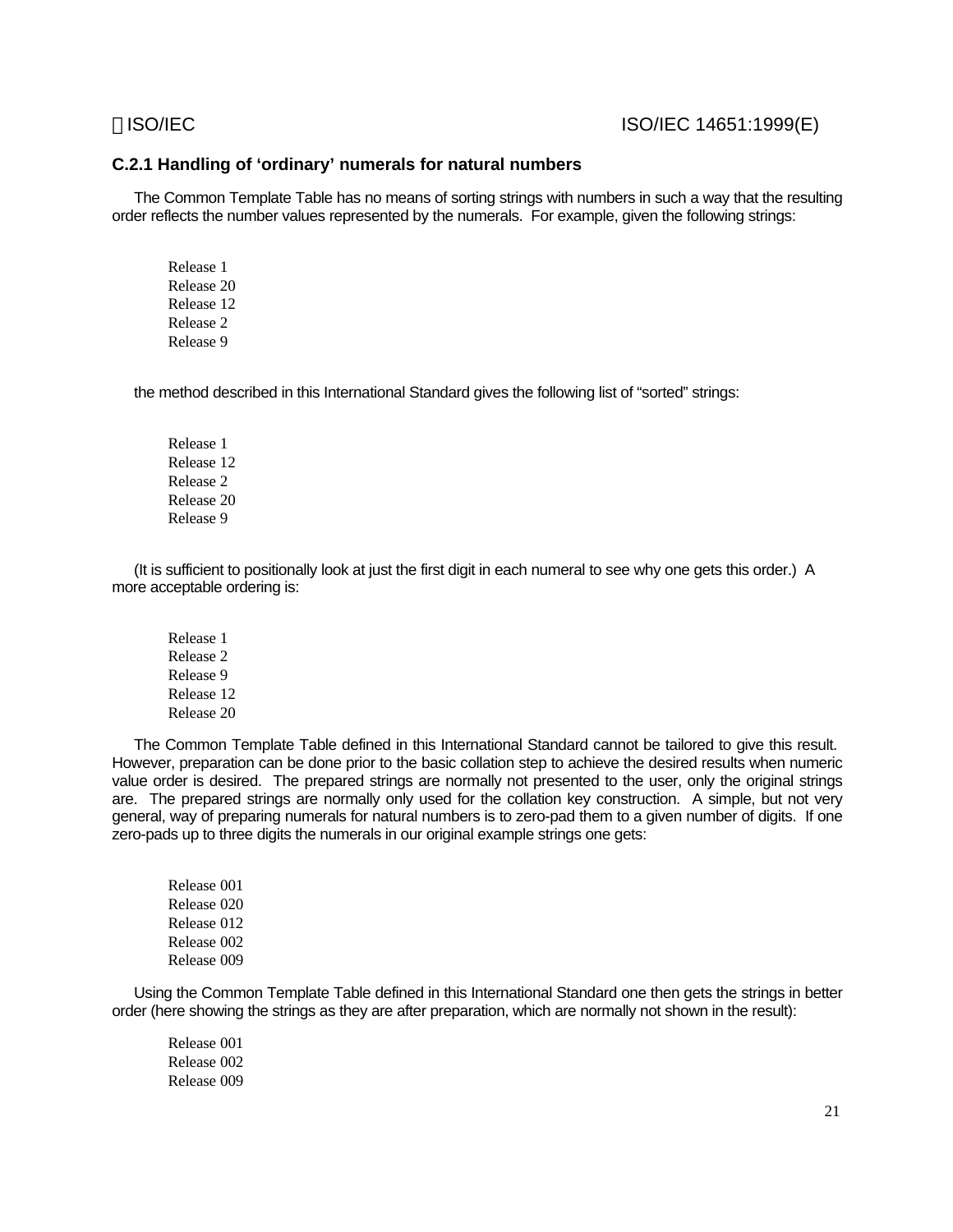### ISO/IEC 14651:1999(E) 80 and 20 and 20 and 20 and 20 and 20 and 20 and 20 and 20 and 20 and 20 and 20 and 20 and 20 and 20 and 20 and 20 and 20 and 20 and 20 and 20 and 20 and 20 and 20 and 20 and 20 and 20 and 20 and 20 a

Release 012 Release 020

However, there are two problems with this approach:

- 1. One has to determine beforehand a (usually small) number of digits to pad up to. If the number of digits to pad up to is too large, the strings after preparation can become rather long, especially if there are several numerals in each string. If the number of digits to pad up to is too small, however, the risk is larger that there are actually occurring numerals with more digits than one pads up to, which results in partially getting back to the original situation, where the numerals's values are not taken into (full) account.
- 2. Determinacy is lost, if some of the original numerals were already partially zero-padded. E.g. if the original strings were:

Release 01 Release 1

the strings after preparation are identical, and the end result (as the user would normally see it) could be either

Release 01 Release 1

or

Release 1 Release 01

and the relative order may come out differently for different occurrences of numerals, or different runs of the collation process with the same rules. Indeterminacy in the collation is not desirable.

There are many ways to deal with these problems. The following is one way.

To each maximal digit subsequence prepend a fixed-number-of-digits numeral that represents the original number of digits in the numeral. For most cases a two-digit count would suffice (allowing up to 99 digits in the original integer numerals). E.g., given the original strings:

Release 1 Release 01 Release 20 Release 12 Release 2 Release 09 Release 9

One get after this preparation the following strings: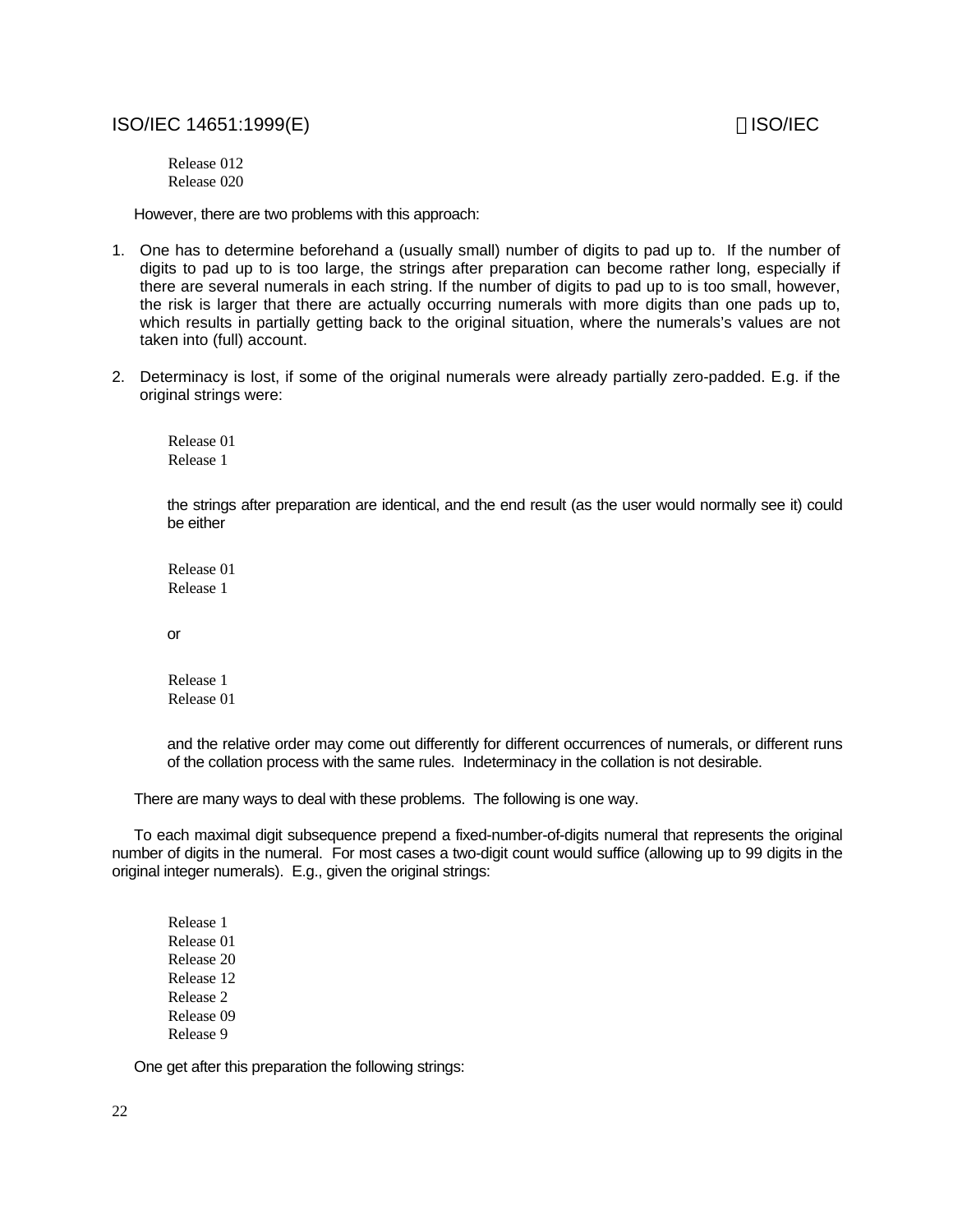### ISO/IEC ISO/IEC 14651:1999(E)

Release 011 Release 0201 Release 0220 Release 0212 Release 012 Release 0209 Release 019

Which would be collated by the basic mechanism of this standard to:

Release 011 Release 012 Release 019 Release 0201 Release 0209 Release 0212 Release 0220

As normally presented to the user:

Release 1 Release 2 Release 9 Release 01 Release 09 Release 12 Release 20

This particular method puts numerals with like original number of digits close to each-other, even if the actual value represented is smaller due to the original zero-padding. If the represented *values* should be kept close together, instead duplicate the numeral: first a count of digits for the leading-zero-stripped numeral, the leading-zero-stripped numeral itself, followed by the original numeral. The duplication is needed to get determinacy relative to the original strings. E.g., using the same original strings as above:

Which would be collated by the basic mechanism of this standard to:

Release 011 01 Release 011 1 Release 012 2 Release 019 09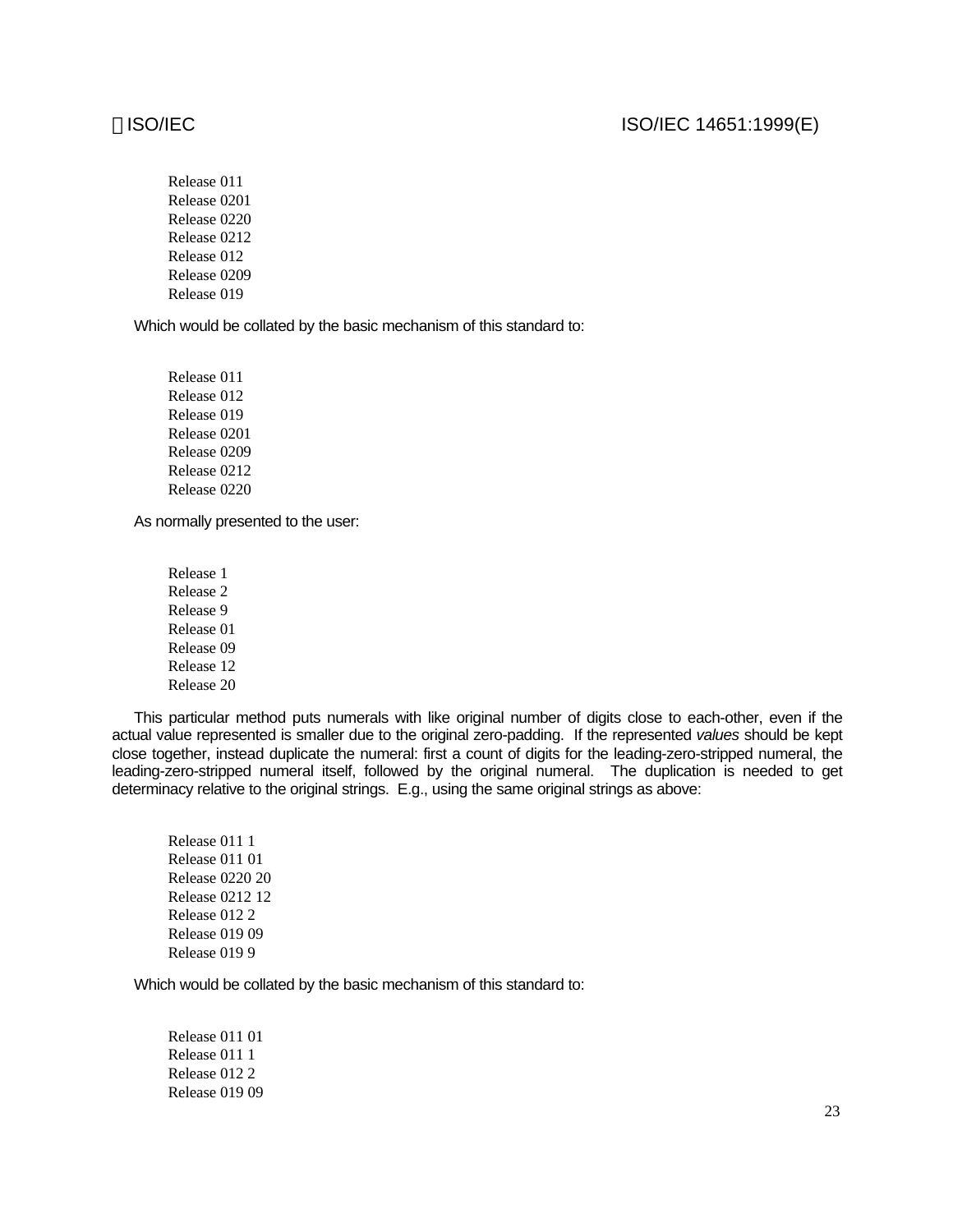### ISO/IEC 14651:1999(E) ISO/IEC

Release 019 9 Release 0212 12 Release 0220 20

As normally presented to the user:

Release 01 Release 1 Release 2 Release 09 Release 9 Release 12 Release 20

The originally zero-padded numerals consistently comes before the numeral without (or with less) original zero-padding. The preparation processing could move the original numerals (in order of occurrence) to the very end of each string, if one wants to give the original zero-padding lesser significance than the text after the numerals.

There being several natural numerals in each string causes no additional problem.

*Taking care of the natural number numerals is in most cases sufficient, and it is recommended that it be included as part of the usual preparation of strings to be collated.* However such preparation is not required by this standard.

### **C.2.2 Handling of positional numerals in other scripts**

ISO/IEC 10646 has decimal digits for a number of scripts. In most cases these are used in a positional system, just like 0-9 usually are. However, one should not regard a sequence of numerals mixed from different scripts as a single numeral, but rather that each maximal substring of digits of the same script are each considered a numeral.

### **C.2.3 Handling of other non-pure positional system numerals or non-positional system numerals (e.g. Roman numerals)**

Chinese and a few other scripts can use decimal digits (in the Hàn script for Chinese) interspersed with ideographs for "one thousand", "ten", etc. If such numerals are to be collated according to the value they represent, one can proceed as above, adding a step just after the initial copying: convert the copy to the corresponding positional system numeral in the syntax used here for whole numerals.

Roman numerals, if handled, can be handled similar to the above. Duplicate, and replace the first copy with the same natural number expressed in the decimal positional system. E.g. "Lois V", where the V is determined to be a Roman numeral, can be modified to "Lois 5 V".

Caveat: In this case human interactive intervention or an expert system may be required, as in the following example involving the French language: CHAPITRE DIX might mean CHAPTER 10 or CHAPTER 509 ("dix" is the French word for 10, it is also the Roman numeral for 509). This generally requires context to be solved with total certainty.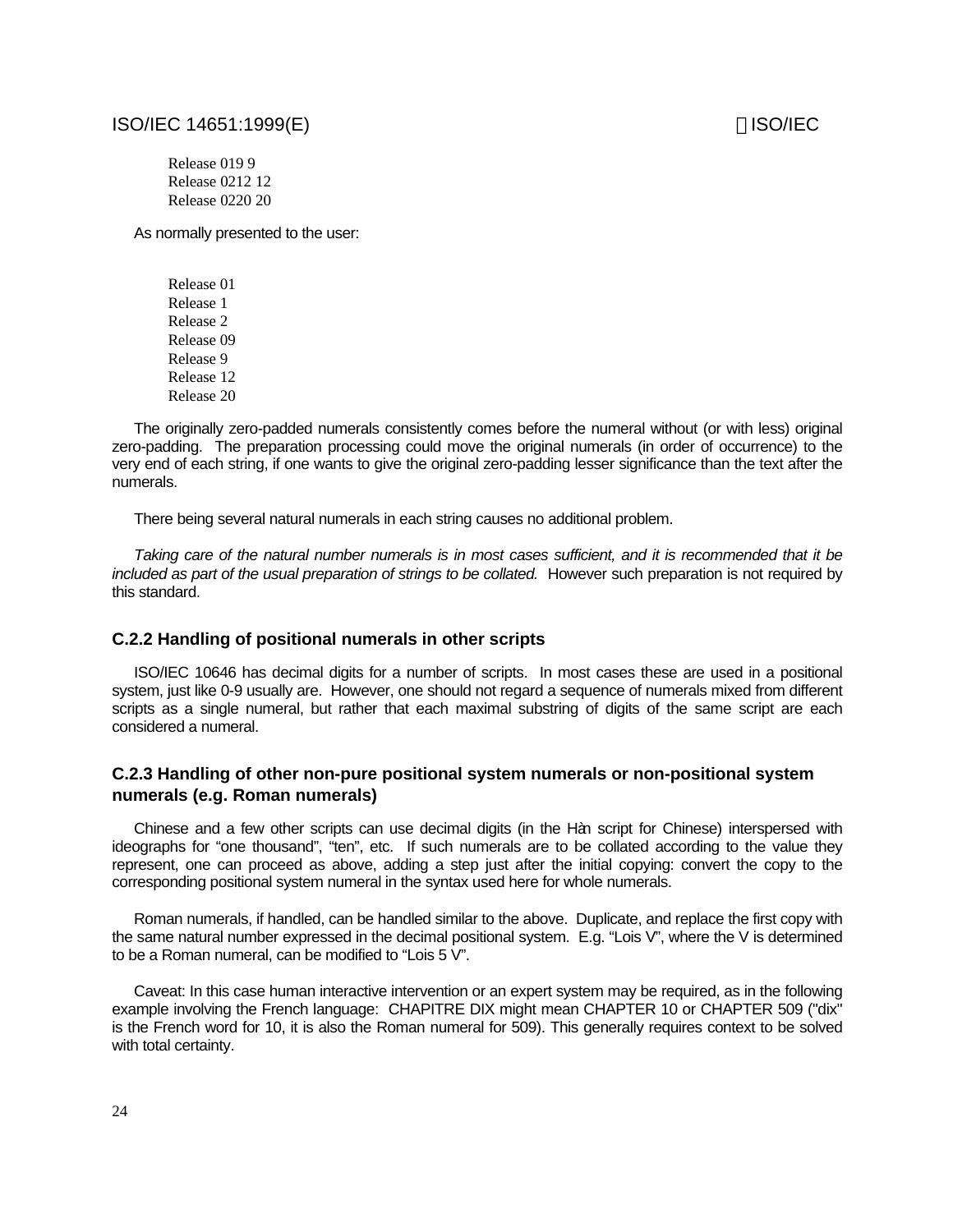### **C.2.4 Handling of numerals for whole numbers**

If negative whole numbers are also to be sorted according to value, there are a number of issues. Most often, negative whole values are given numerals that begin with a negation sign. The negation sign can be HYPHEN-MINUS (caveat: it may be a hyphen, rather than a negation), or MINUS SIGN. But there are other conventions also, like using a SLASH or a PERCENT SIGN to indicate negativeness; or the negation indication can come *after* the digits rather than before; or negativeness can be indicated by putting the digits between parenthesis, and/or putting the digits in a contrasting color (often red). We will in the examples here only deal with the case that negativeness is indicated by an immediately prepended MINUS SIGN. Positiveness is indicated by either the absence of a MINUS SIGN, or the presence of a PLUS SIGN.

Temperature: –9 °C Temperature: 0 °C Temperature: –14 °C Temperature: 05 °C Temperature: +5 °C Temperature: –0 °C Temperature: –09 °C Temperature: 105 °C Temperature: +05 °C Temperature: 5 °C

One preparation to get an acceptable and determinate order for numerals (in this syntax) for whole numbers is as follows (actual implementations should do something equivalent, but more efficient):

- 1. Duplicate the numerals in the string (including sign indications), putting the 'original' ones (not to be touched by the following steps) in order of original occurrence at the end or the string, leaving the copies at the original positions. This step is to ensure determinacy.
- 2. See to that all of the copies have an explicit initial sign indication.
- 3. Remove leading zeroes in the copies of the numerals (systematically either leaving one zero digit for zero or represent 0 by the empty string of digits), alternatively let all numeral copies have exactly one leading zero.
- 4. Between the sign indication and the digits in the copies of the numerals, insert a (two-digit) count of how many digits there were (after removing the leading zeroes).
- 5. Do 9's complement on each digit in each copy of a negated numeral. 9's complement of a digit that individually represents the value *x*, is 9–*x*. I.e. 9's complement of 0 is 9, of 9 is 0, of 5 is 4, etc.
- 6. Done with this (part of the) preparation.

For the basic collation step, use a tailoring of the template given in this standard. A tailoring where the PLUS SIGN and the MINUS SIGN are significant at the same level as the digits, and where the MINUS SIGN has less weight than the PLUS SIGN. (In the example below, it is assumed that the weight of PLUS SIGN is less than the weight of 0, but that is not a prerequisite for getting an acceptable ordering.)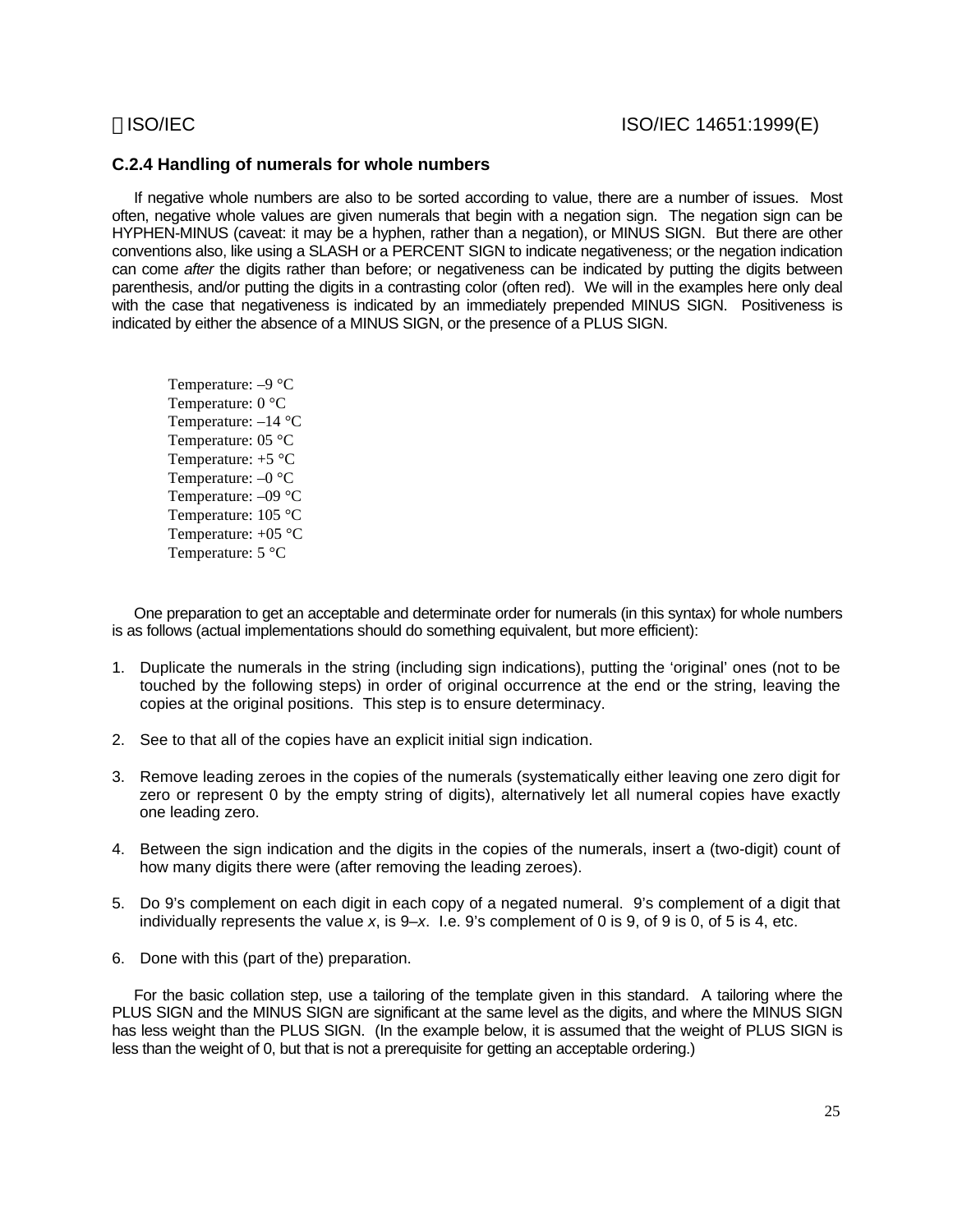### ISO/IEC 14651:1999(E) isolated a set of the set of the set of the set of the set of the set of the set of the set of the set of the set of the set of the set of the set of the set of the set of the set of the set of the se

Our example strings after this prehanding:

Temperature: –980 °C –9 Temperature:  $+00$  °C 0 Temperature:  $-9785$  °C  $-14$ Temperature: +015 °C 05 Temperature:  $+015$  °C  $+5$ Temperature: –99 °C –0 Temperature: –980 °C –09 Temperature: +03105 °C 105 Temperature:  $+015$  °C  $+05$ Temperature: +015 °C 5

Sort these, using the basic mechanism of this standard:

Temperature:  $-9785$  °C  $-14$ Temperature: –980 °C –09 Temperature: –980 °C –9 Temperature: –99 °C –0 Temperature:  $+00$  °C 0 Temperature: +015 °C +05 Temperature:  $+015$  °C  $+5$ Temperature: +015 °C 05 Temperature: +015 °C 5 Temperature: +03105 °C 105

As presented to the user:

Temperature: –14 °C Temperature: –09 °C Temperature: –9 °C Temperature: –0 °C Temperature: 0 °C Temperature:  $+05$  °C Temperature: +5 °C Temperature: 05 °C Temperature: 5 °C Temperature: 105 °C

This preparation results in a determinate ordering of strings that may have numerals for whole numbers in them (also if there are several such numerals in some of the strings), that is such that the numerals are ordered according to the integer value they represent.

The process for other syntaxes for whole numbers can be similar. Just add a step to convert the copies to the syntax used here for whole numbers.

This technique for handling negative numerals can be used also for numerals with fraction part, and so on (see below).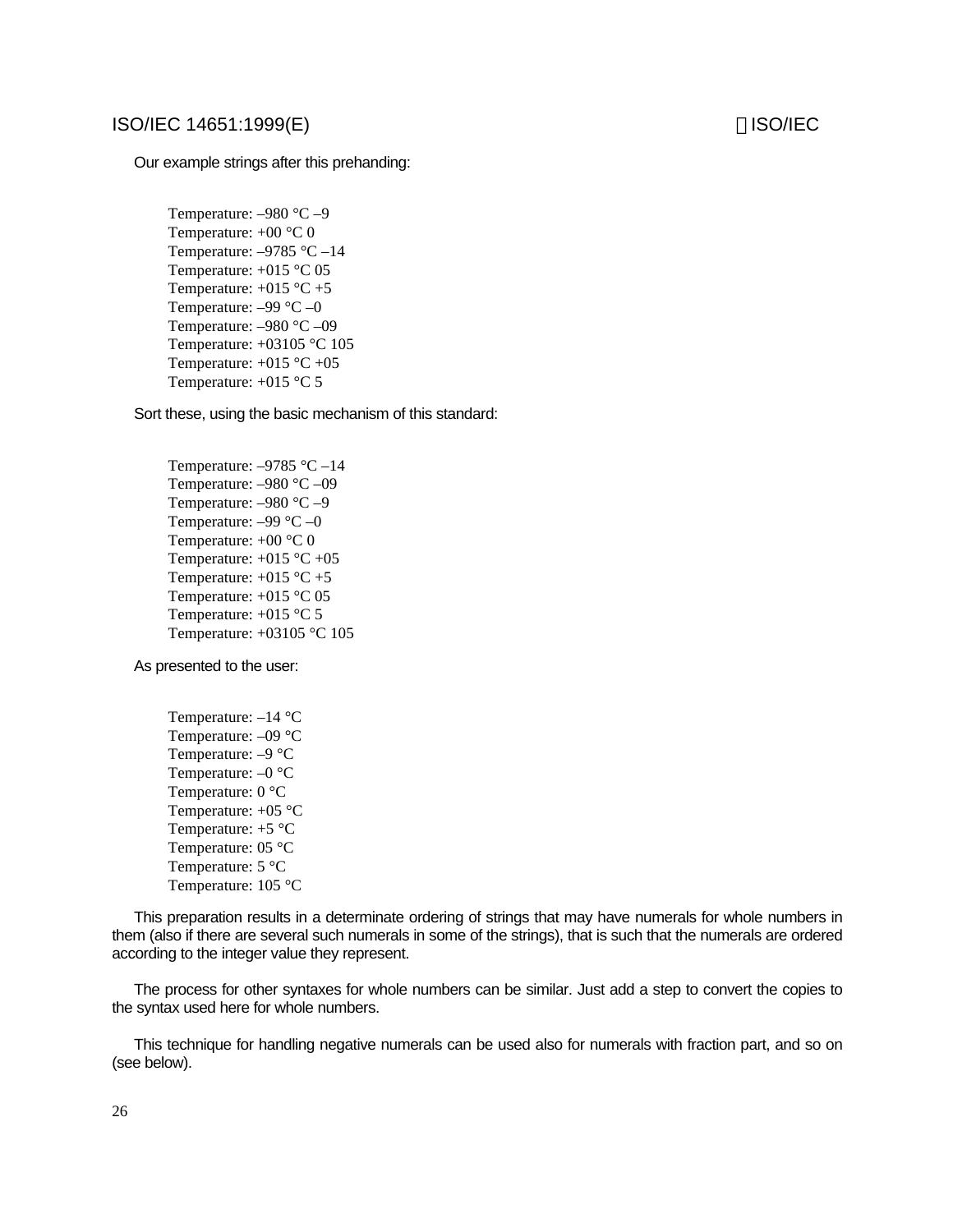### **C.2.5 Handling of positive positional numerals with fraction parts**

The method presented above can easily be adapted to the case where fraction parts may occur and are to be taken into account. A problem is, however, that the characters often used to delimit the integer part from the fraction part are also used for other purposes. The separator character is often PERIOD, or COMMA. These characters also have other uses, also in conjunction with digits.

For the example, assume that PERIOD is used (only) as a fraction part delimiter.

Do as above, but count only the digits in the integer part of the numeral for the count of digits to be prepended. The fraction part delimiter character can be removed.

For example:

–12.34 12.34 3.1415 3.14

After preparation:

–978765 –12.34 +021234 12.34 +013.1415 3.1415 +01314 3.14

### After sorting:

```
–978765 –12.34
```

```
+01314 3.14
```

```
+0131415 3.1415
```
+021234 12.34

As presented to the user:

–12.34 3.14 3.1415 12.34

### **C.2.6 Handling of positive positional numerals with fraction parts and exponent parts**

For very big, or very tiny, values, one often uses formats like  $2.5*10^7$  (to just pick one possible way of writing these for the purposes of the examples here). Here there is already an exponent, which must be combined with the "number of integer part digits" (here: digits before the decimal point), by adding those two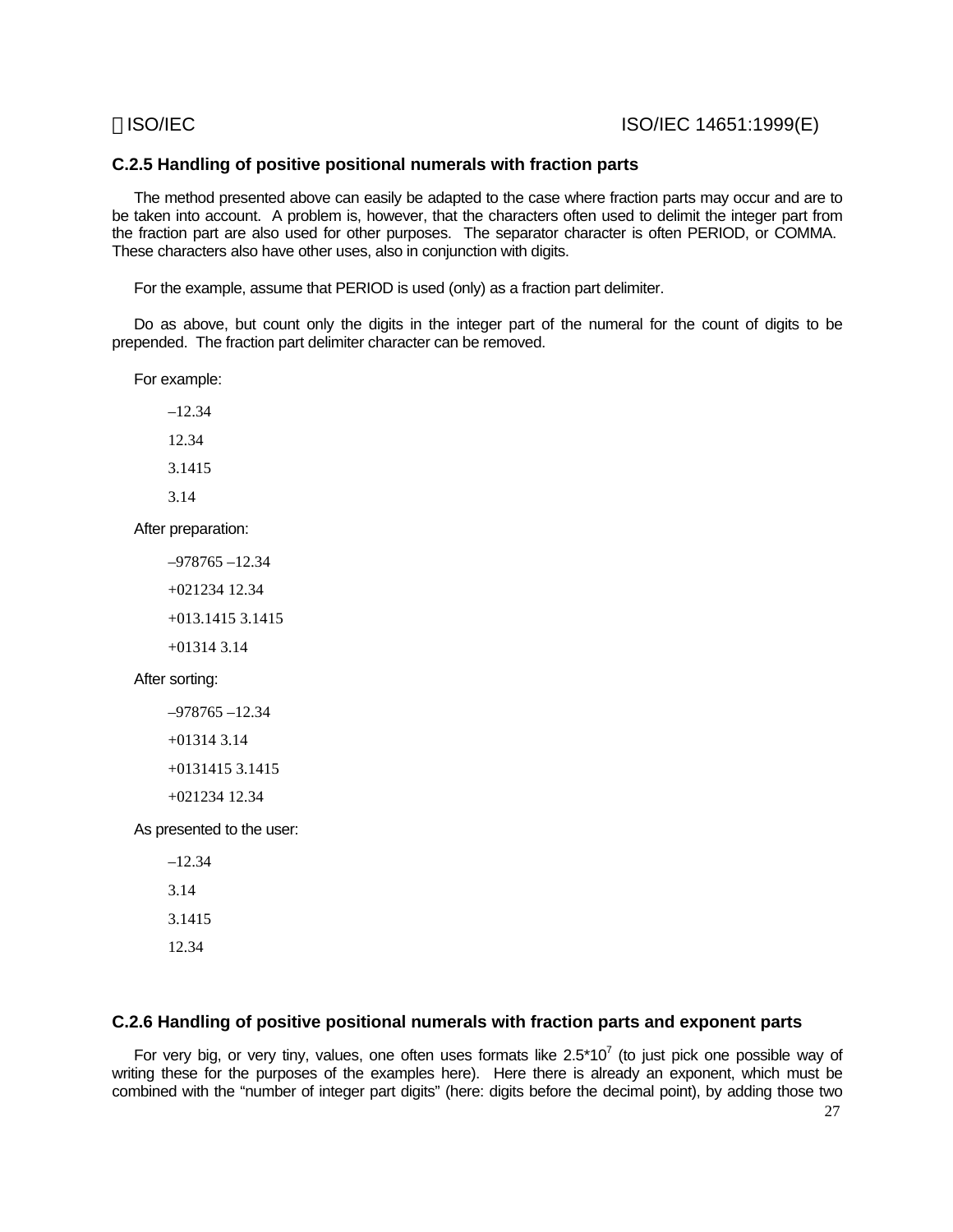### ISO/IEC 14651:1999(E) isolated a set of the set of the set of the set of the set of the set of the set of the set of the set of the set of the set of the set of the set of the set of the set of the set of the set of the se

numbers to get a resulting fixed-number-of-digits exponent to prepend just before the first digit. For this example, with a three-digit exponent: we get +00825. One problem here is that the resulting exponent may be negative. To handle this, use an exponent bias. For a three-digit exponent a bias of 500 may be suitable, which gives us for this example numeral:  $+50825$ , and for the numeral  $2.5*10^{-7}$  we get  $+49425$ . Negative values are handled as before, with 9's complement.  $-2.5*10^7$  gives  $-49174$ , and  $-2.5*10^{-7}$  gives  $-50574$ .

This method should be familiar to anyone with knowledge about (radix 10) floating point arithmetic.

Thus:

 $2.5*10^{-7}$  $-2.5*10^7$  $2.5*10^7$  $-2.5*10^{-7}$ 

After preparation (including a duplicate of the original, for determinacy):

 $+49425$  2.5 $*10^{-7}$  $-49174 - 2.5 \times 10^7$  $+50825$  2.5\*10<sup>7</sup>  $-50574 - 2.5 \times 10^{-7}$ 

After sorting:

 $-49174 - 2.5 \times 10^7$  $-50574 - 2.5 \times 10^{-7}$  $+49425$  2.5 $*10^{-7}$  $+50825253*10<sup>7</sup>$ 

As presented to the user:

 $-2.5*10^7$  $-2.5*10^{-7}$  $2.5*10^{-7}$  $2.5*10^7$ 

### **C.2.8 Handling of date and time of day indications**

Going a bit beyond plain numerals, date and time-of-day indications often employ numerals (as well as names for months, weekdays, etc.) for the parts of the date and time-of-day indication. It is not uncommon to want to sort this kind of information also when it occurs within strings.

The preparation needed to get date and time-of-day indications, of some predetermined syntaxes, sorted according to point in time is similar to what has been described above.

- 1. Duplicate all date and time-of-day indications to maintain determinacy of collation when the original strings differ, but point in time identical. Leave the originals at the end of the strings, untouched by the following steps.
- 2. Convert the copies of the date and time indications to the same calendar system, if there are several calendar (sub)systems used and handled. The calendar (sub)system converted to, must be suitable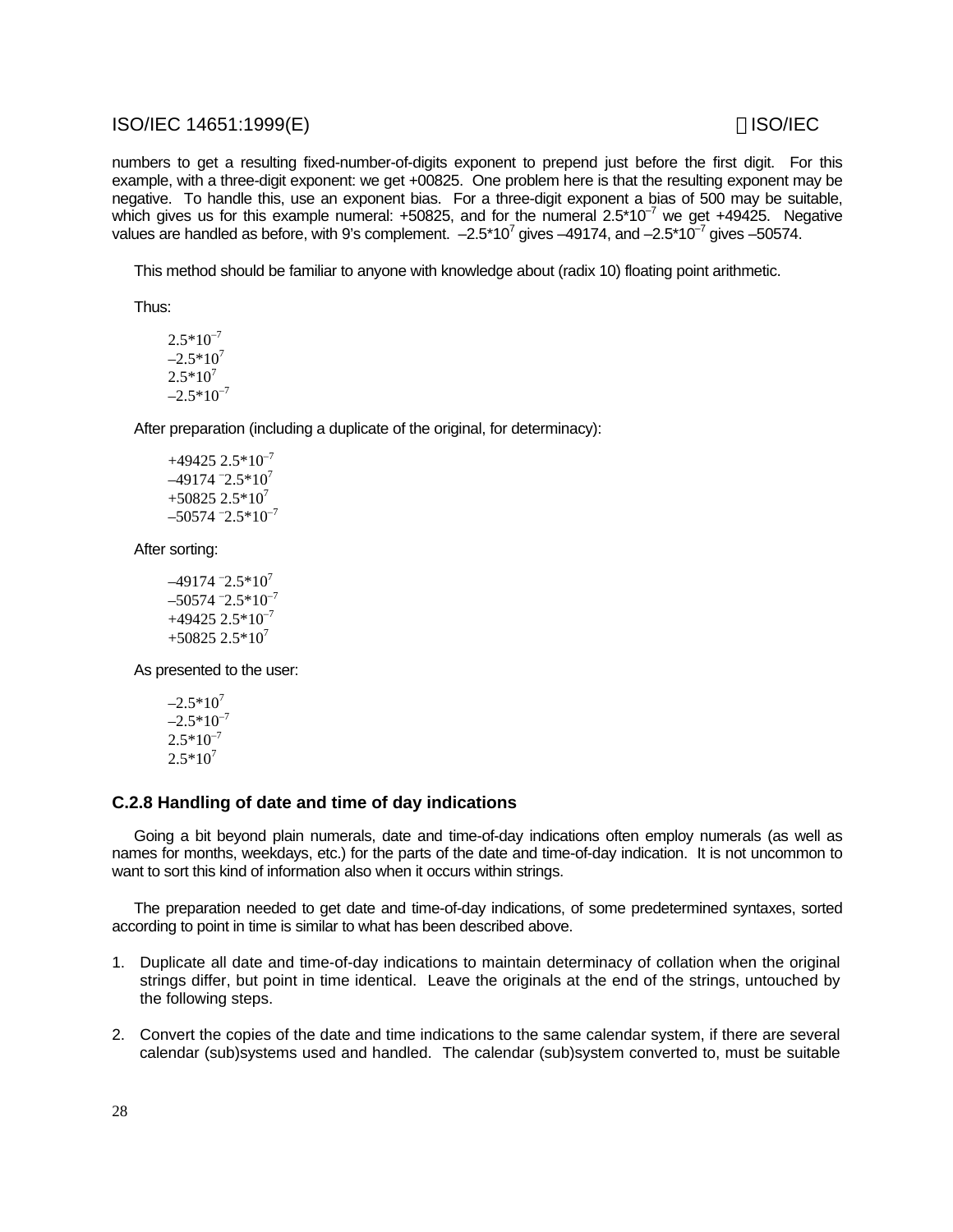for being able to get proper time order. We will here use the Gregorian calendar system and the subsystem of year, month, day-of-month.

- 3. Put the date and time-of-day elements in order of decreasing significance (to the resolution taken into account). Full year, month, day-of-month, hour, minute, second, fraction of second.
- 4. Use a 24-hour/day clock for the time-of-day indications. Remove A.M. or P.M. indications, if present and handled, in the date-time indication copies.
- 5. Use the UTC time zone for the date and time-of-day indications. Remove time zone indications, if present, in the date-time indication copies.
- 6. Use month numbers, rather than month names. Use two digits each for month, day-of-month, hour, minute, second.
- 7. Use full year number representation, as many digits as needed. Take abbreviations into account so that the full year number is used. E.g. '98' might denote year 98 or year 1998, or 1898, or... No indeterminacy regarding year due to abbreviations like these may be present after the preparation step.
- 8. For years A.D., use an initial PLUS SIGN. For years B.C., use an initial MINUS SIGN. Remove the original A.D. or B.C. indication from the copies. (To be nitpicking, year *n* B.C. should be represented by year (1–*n*), which is less or equal to zero if *n* is positive.)
- 9. For the year indications, insert between the sign indication and the first digit for the year indication a digit telling how many digits there are in the full year indication. One digit for this should suffice...
- 10. For negative years, replace the each digit in the year indication (including the digit telling the number of digits in the original full year indication) with its 9's complement digit.
- 11. Make sure the textual format for all of the date indication copies is the same (paying attention to hyphens, spaces, ...). (Most easily accomplished by printing them in the same format from an internal, non-string, representation.)
- 12. Alternatively, use a number indicating the point of time on a linear time scale (e.g., hours, milliseconds, or days from a predetermined point in time), to the resolution desired, and handle this as an ordinary numeral (see above).
- 13. Done with this (part of the) preparation.
- 14. For the basic collation step, use a tailoring of the template given in this standard. Use a tailoring where the PLUS SIGN and the MINUS SIGN are significant at the same level as the digits, and where the MINUS SIGN has less weight than the PLUS SIGN.

For example:

Dated: July 19, 1955, at 1 p.m. GMT Dated: January, 20 B.C. Dated: Sept. 20, 1995, at 1 p.m. PST Dated: 11-june/345 A.D.

After preparation: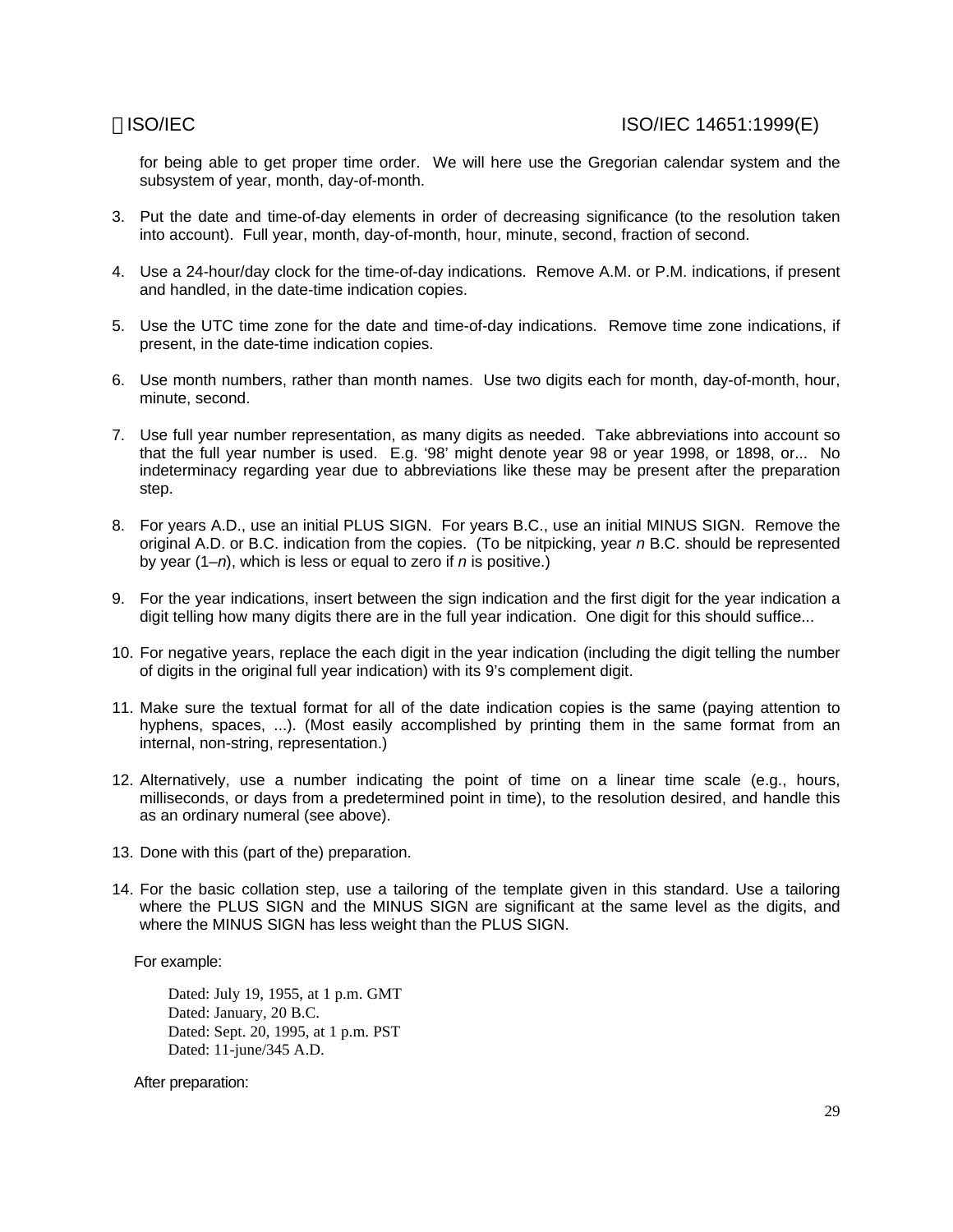### ISO/IEC 14651:1999(E) isolated to the set of the set of the set of the set of the set of the set of the set of the set of the set of the set of the set of the set of the set of the set of the set of the set of the set of t

Dated: +41955-07-19T13:00Z July 19, 1955, at 1 p.m. GMT Dated: –780-01 January, 20 B.C. Dated: +1995-09-20T10:00Z Sept. 20, 1995, at 1 p.m. PST Dated: +3345-06-11 11-june/345 A.D.

After sorting:

Dated: –780-01 January, 20 B.C. Dated: +3345-06-11 11-june/345 A.D. Dated: +41955-07-19T13:00Z July 19, 1955, at 1 p.m. GMT Dated: +41995-09-20T10:00Z Sept. 20, 1995, at 1 p.m. PST

As presented to the user:

Dated: January, 20 B.C. Dated: 11-june/345 A.D. Dated: July 19, 1955, at 1 p.m. GMT Dated: Sept. 20, 1995, at 1 p.m. PST

### **C.2.9 Making numbers less significant than letters**

In many cases numerals preceding letters should be considered as less significant than the following alphabetic part. But the Common Template Table has digits as level 1 significant. To make numerals less significant than letters, either tailor the weight table so that numerals are ignored at level 1 (but significant at level 2 or 3), or alternatively leave them significant at level 1, but prepare the strings so that numerals are moved to the end of the string or moved to a less significant field. When doing such a move, one must pay attention not to map different strings to identical strings (or identical string fields), so that determinacy is maintained (see the section C.2.10).

Some examples where it is appropriate to consider numerals as less significant than letters: Street or block names with one or more numbers to indicate where in the street/block, if that/those number(s) precede the street or block name (common for example in the US and in Japan). Chemical compound names which have prepended numerals, e.g., 1,2-diclorobenzol.

### **C.2.10 Maintaining determinacy**

As noted above in several cases, we have duplicated part of the string to maintain determinacy in collation, when the original strings are different, but when preparation may otherwise turn different strings into identical strings.

This method of duplicating for determinacy can be used more generally, so if there are several preparations affecting different parts of the strings, one may simply duplicate the original strings to begin with, and only do the preparation (without additional duplication) on the first half of the "doubled" string.

One disadvantage with just concatenating the two copies is that the base letters of the second half of the "doubled" string count as more significant than the accents and case of the resulting first half of the "doubled" string. The present standard has no mechanism for handling this in a better way, where the "original" (the second half of the "doubled" string) would count as less significant than the *entire* first half of the "doubled" string. This may be handled better by having the original and copy in different 'fields', and construct the collation key by combining the full keys for each 'field'. Such processing is beyond the scope of this International Standard, though.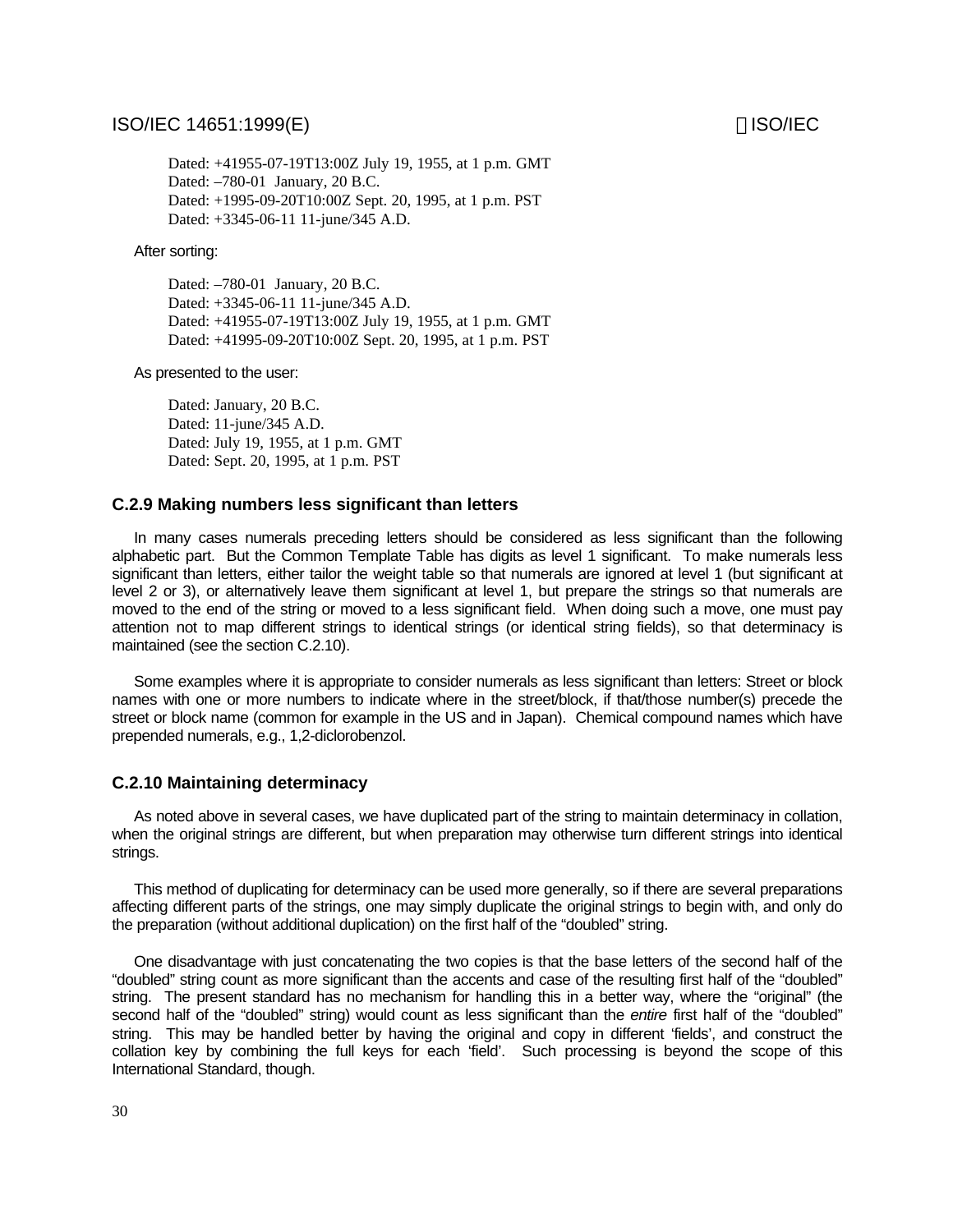Note that the string after preparation is used only for the collation key construction. The original string is not intended to be retrievable form from the modified string, though that is possible with this way of attaining determinacy. The strings presented to the user are the original, by preparation untouched, strings.

To maintain determinacy when some of the original strings to be collated are identical, is out of scope for this standard. A collation processor should, however, document if it is 'stable' (maintain initial relative order of identical strings) or not. This is useful to know when collating on one field of multi-field data.

### *C.3 Posthandling*

In case of equality established according to this International Standard on two character strings, it may be necessary to establish a posteriori an ultimate differentiation based on the original record being processed which may contain additional data. Although this posthandling is not part of the scope of this International Standard, consideration is given here on an informative basis to this ultimate stage of ordering.

Posthandling is necessary for modifying a resulting ordering key, or appending the original character string to an ordering key so that the results of comparisons can determine differences particularly in cases where homography results from the preparation phase. For example, there could be equivalencies if numerical values (for example, "010" and "10") may have been rendered identical in the preparation phase. A strict implementation of this International Standard has no knowledge that the original strings are different in such cases, but the predictability requirement may still exist and posthandling will then be required to achieve this specific requirement.

Another case in point exists, for example, where different coding methods have been used in the original strings to be ordered in the same process. An optional posthandling phase can then determine internal differences even when results would appear exactly the same on paper for end-users (for example, an ISO 2022 input stream intermixing ISO/IEC 6937 and ISO/IEC 8859-2 coded characters). This may be required for internal processing of applications and maintaining integrity of comparison between records and even entire files.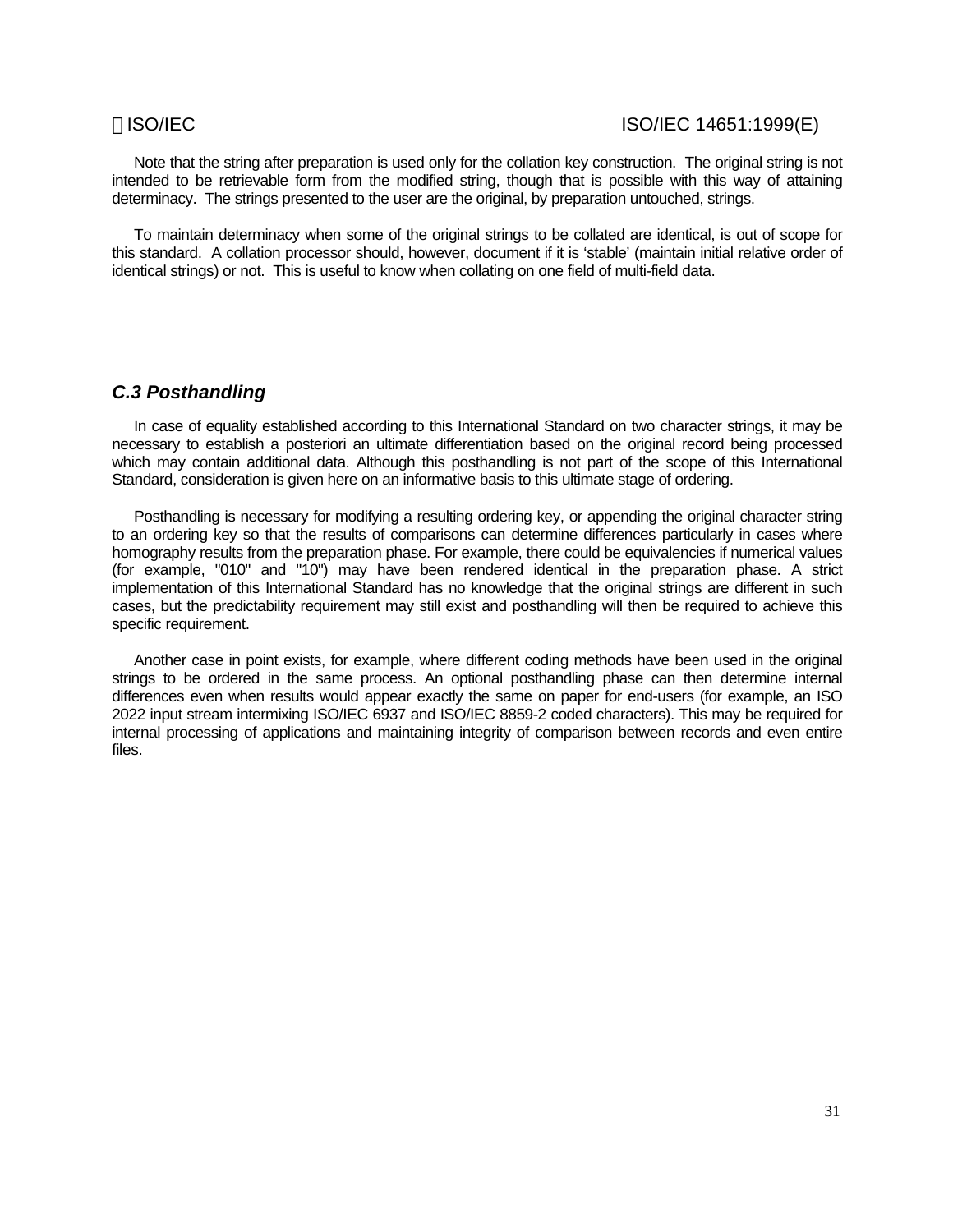# **Annex D -- Tutorial on solutions brought by this standard to problems of lexical ordering** (informative)

Why aren't existing standard codes, character by character comparisons and commercial sort programs appropriate for sorting and what must be done to solve the problem? For clarity, this discussion will start with the Latin script.

i. Sorting, in any language using the Latin script, including English, using standard ISO 646 coding, does not follow traditional dictionary sequence, which is the minimum the average user needs.

Ex.: Sorting the list "august", "August", "container", "coop","co-op", "Vice-president", "Vice versa" gives the following order, if ISO 646 coding is used and a simple sort following binary order is done:

August Vice versa Vice-president august co-op container coop

which is obviously wrong.

ii. Translating lower case to upper case and removing special characters gives a sorted list acceptable to users, but also unpredictable results.

Ex.: Sorting the list "August", "august", "coop", "co-op" gives the following order:

August august coop co-op

Sorting the same list with a different initial order, say, "august", "August", "co-op", "coop" may give a different order with this method:

august August co-op coop

- iii. If accented characters are introduced using for example ISO 8859-1 code, the problems encountered in steps i and ii above are amplified but they share the same causes.
- iv. If tables are reorganized to make all related characters contiguous, one might think it would permit a simplified single-character sort, but this does not work either. Take upper and lower case unaccented letters as an example. If code point 01 is assigned to "a", code point 02 assigned to

32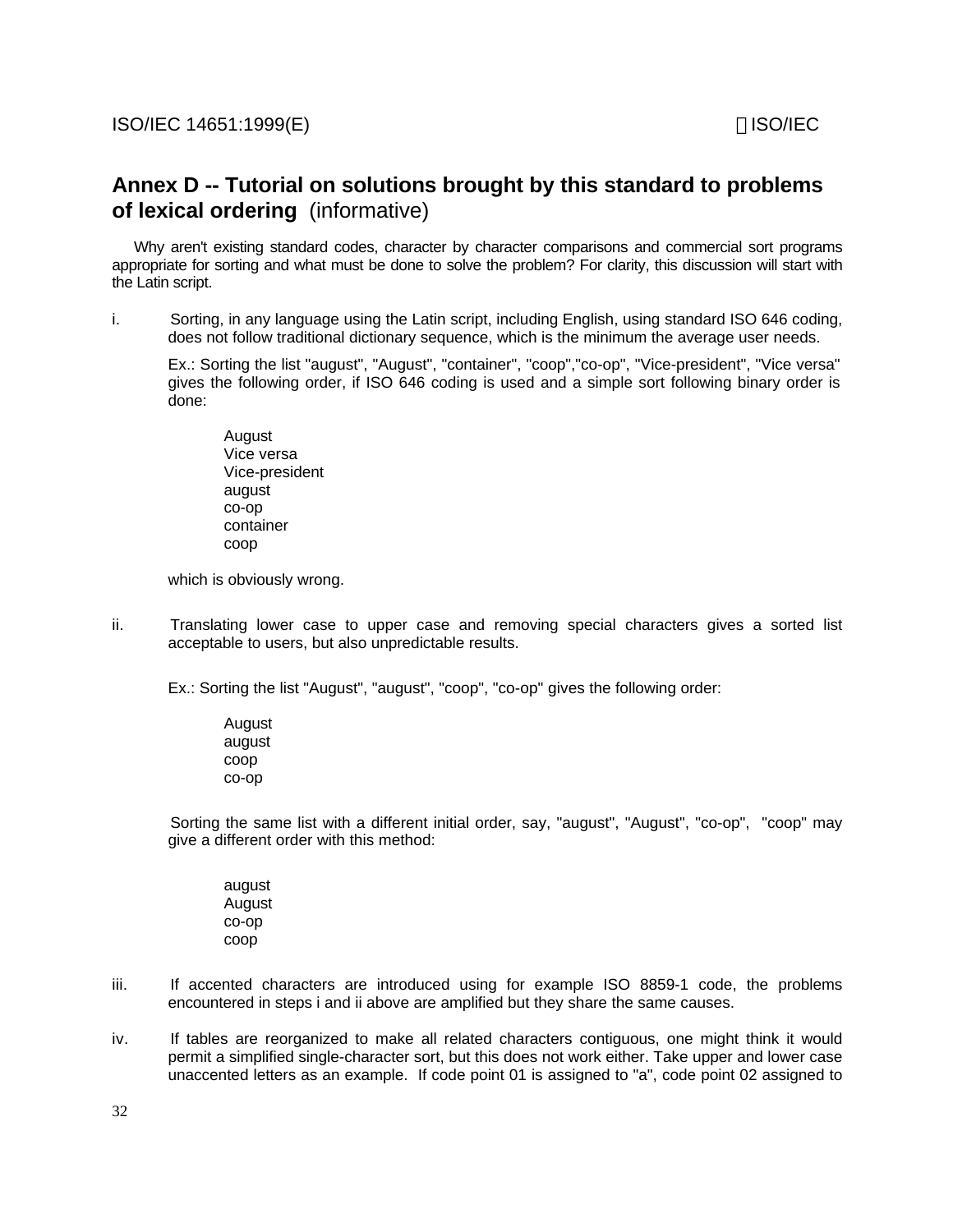"A", code point 03 to "b", code point 04 to "B" and so on, let's see what happens in a list sorted directly by these rearranged values:

Sorted Internal List Values aaaa 01010101 abbb 01030303 Aaaa 02010101 Abbb 02030303

This is predictable also, but obviously wrong in any country from a cultural point of view.

v. The only path of solution is to decompose the initial data in a way that will respect traditional lexical order, and at the same time ensure absolute predictability. For the Latin script, this necessitates at least four levels:

1. The first decomposition renders information to be sorted case insensitive and diacritical mark insensitive, and removes all special characters which have no pre-established order in any human culture:

An example using English:

"résumé" (an English word derived from French but with a very different meaning in French) becomes "resume", without any accent.

An example using French:

"Vice-légation" becomes "vicelegation", with no accent, no upper case and no dash.

An example using German:

"groß" becomes "gross", with the sharp-s being converted to double-s to render it case insensitive.

In Spanish or Scandinavian languages, some extra letters are added to the 26 fixed letters of the English, French and German alphabet, which are not ordered according to the expectations of this group of languages. This calls for adaptability.

2. The second decomposition breaks ties on quasi-homographs, strings that differ only because they have different diacritical marks. In the English example above, "resumé" and "résumé" are quasi-homographs. Traditional lexical order requires that "resume" always come before "résumé" (which sorting using only the first level would not guarantee). In this case, tradition does not say if "resumé" (another spelling) should come before "résumé", which would seem logical: English and German dictionaries only state that unaccented words precede the accented words.

Here another characteristic is introduced. In French, because of the large number of multiple quasi-homograph groups formed of more than 2 instances, main dictionaries follow a rule that is the following: accents are generally not taken into account for sorting, but in case of homographic ties, the *last difference* in the word determines the correct order between two given words, a priority order being then assigned to each type of accent. For example, "coté" should be sorted after "côte" but before "côté". This is easy to implement: a number is assigned to each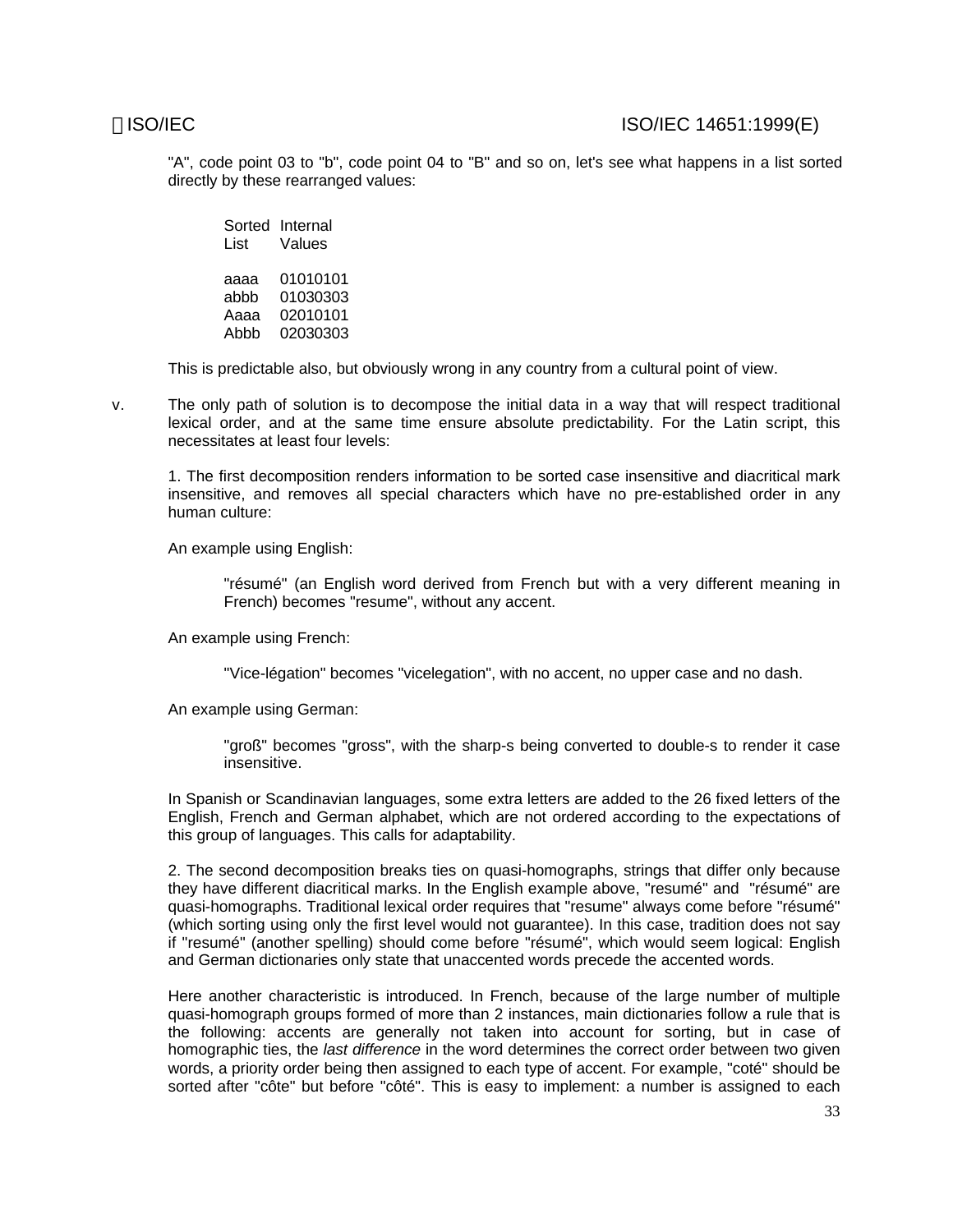character of original data to be sorted, representing either an accent or no accent at all, but these numbers are stacked instead of being added to a linear list: in other words, the resulting string is made starting from the last character of the original data and backward.

Example: to obtain the following order respecting this rule: "cote, "côte", "coté", "côté", numbers could be assigned indicating respectively "\*\*\*\*", "\*\*c\*", "a\*\*\*", "a\*c\*", where "\*" means no accent, "a" means acute accent, "c" circumflex accent. Here this scheme is sufficient to break the tie correctly at this second level.

3. The third decomposition breaks ties for quasi-homographs different only because upper-case and lower-case characters are used. This time, the tradition is well established in English and German dictionaries, where lower case always precedes upper case in homographs, while the tradition is not well established in French dictionaries, which generally use only accented capital letters for common word entries. In known French dictionaries where upper and lower case letters are mixed, the capitals generally come first, but this is not an established and stated rule, because there are numerous exceptions. So for a Common Template it is advisable to use English and German traditions, if one wants to group the largest possible number of languages together. Let's note here by the way that in Denmark, upper case comes before lower case, a different but well established rule. This is a second fact calling for adaptability in the model used in this standard.

Example: to have the following order: "august", "August", numbers could be assigned indicating respectively "llllll", "ulllll", where "l" means lower case and "u" upper case.

4. The fourth decomposition breaks the final tie that does not correspond to any tradition, the tie due to quasi-homographs that differ only because they contain special characters. Breaking this tie is essential to ensure the absolute predictability of sorts and also to be able to sort strings composed only of special characters. Since the traces of special characters were removed from the original data to form the three first orders of decomposition, simply putting them in row in the fourth order of decomposition would mean that their position would be lost. These positions are quite important to solve remaining ties and in consequence we must retain here the original positions of these special characters: two quasi-homographs could each contain a common special character in different positions and thus be strictly different (ex.:"ab\*cd" is still different from "a\*bcd" despite they share one and only one common special character).

Example: to have the following order: "coop", "co-op", "coop-", numbers could be assigned respectively according to the following pattern: "d", "d3-" and "d5-", where "d" is an alwayspresent delimiter that separates this decomposition from the first three in case all four decompositions are to be concatenated to form a single sorting key based on numeric values (see discussion in the next paragraph). "3-" means a dash in position 3 of the original string. "5-" means a dash in position 5, and so on.

These four decompositions can be structured using a four-level key, concatenating the subkeys from the highest significance to the lowest. If coded assignment of numbers is done properly, instead of necessitating a cumbersome exception process for dealing with homographs, all decompositions may be made at once and resulting strings concatenated and passed through a standard sort program sorting in numeric order. To attain this result, it is sufficient that numbers chosen for the first decomposition code set be greater than numbers chosen for the second one, the second one's greater than the third one's, and that the delimiter chosen for the fourth decomposition be less than the lowest possible number coded elsewhere for the sort (delimiter called logical zero), in which case no restriction applies to the content of the fourth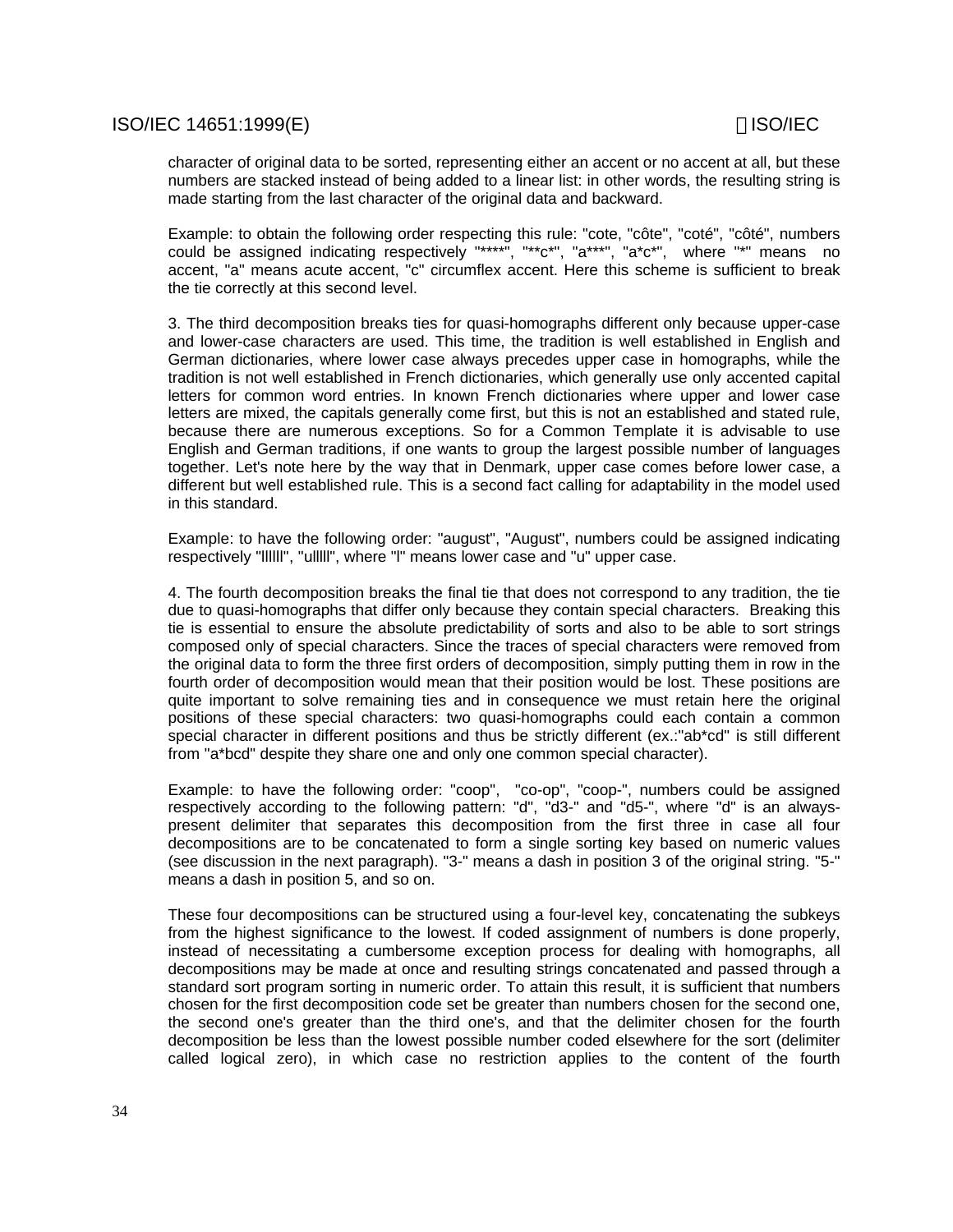decomposition. An easier implementation might just choose to put the lowest value possible as a delimiter between each subkey, in which case no restriction ever applies.

This method has been fully described with tables for the first time in Règles du classement alphabétique en langue française et procédure informatisée pour le tri, Alain LaBonté, Ministère des Communications du Québec, 19 août 1988, ISBN 2-550-19046-7.

Reduction techniques have been designed to considerably shorten space requirements. As no implementation is required to use specific numbers for weights and does not require reduction nor compression, this issue is outside the scope of this standard but it is interesting to note that implementation can be optimized. This has been improved over time and is highly feasible.

A plublic-domain reduction technique is described in details (with ample examples) in Technique de réduction - Tris informatiques à quatre clés, Alain LaBonté, Ministère des Communications du Québec, June 1989 (ISBN 2-550-19965-0).

vi. For a number of languages, the Common Template presented in this standard will need to be adapted, both in the table values for the four orders of keys (which can require redefining characters or introducing multicharacter collating elements into the table) and in the potential context analysis processing necessary to achieve culturally correct results for users of these languages. To illustrate this (without discussing context analysis which is not necessary in what follows), examples of dictionary sequences are given here for two languages which native order is not in the Common Template table:

Traditional Spanish (note "ch" greater than "cu" and "ña" greater than "no"): cuneo<cúneo<chapeo<nodo<ñaco

(Comparative French/English/German sort: chapeo<cuneo<cúneo<ñaco<nodo)

Danish (note "a" less than "c", "cz" less than "cæ" and "cø", and "aa" equivalent to "å greater than "z" even in cases where it is pronounced differently):

Alzheimer<czar<cæsium<cølibat< Aachen<Aalborg<Århus

(Comparative French/English/German sort: Aachen<Aalborg< Alzheimer<Århus<cæsium<cølibat<czar)

vii. It is important that in all coding environments, and in all programming environments, the order be consistent so that sort programs can give reliable results re-useable in programs; conversely, comparisons of two character strings where an order is expected should be in line with results given by sort programs. Hence it is advisable that all processes which expect a given order all use the same comparison API. This standard has built on this requirement that was not respected before.

Furthermore it should be possible to have access, externally, to the ultimate binary strings on which real comparison is made. This will allow old processes which can not be changed easily but which are able to sort raw binary data, to sort in a consistent way with new processes. This standard allows this, while it also provides a way to completely avoid the use of such binary strings.